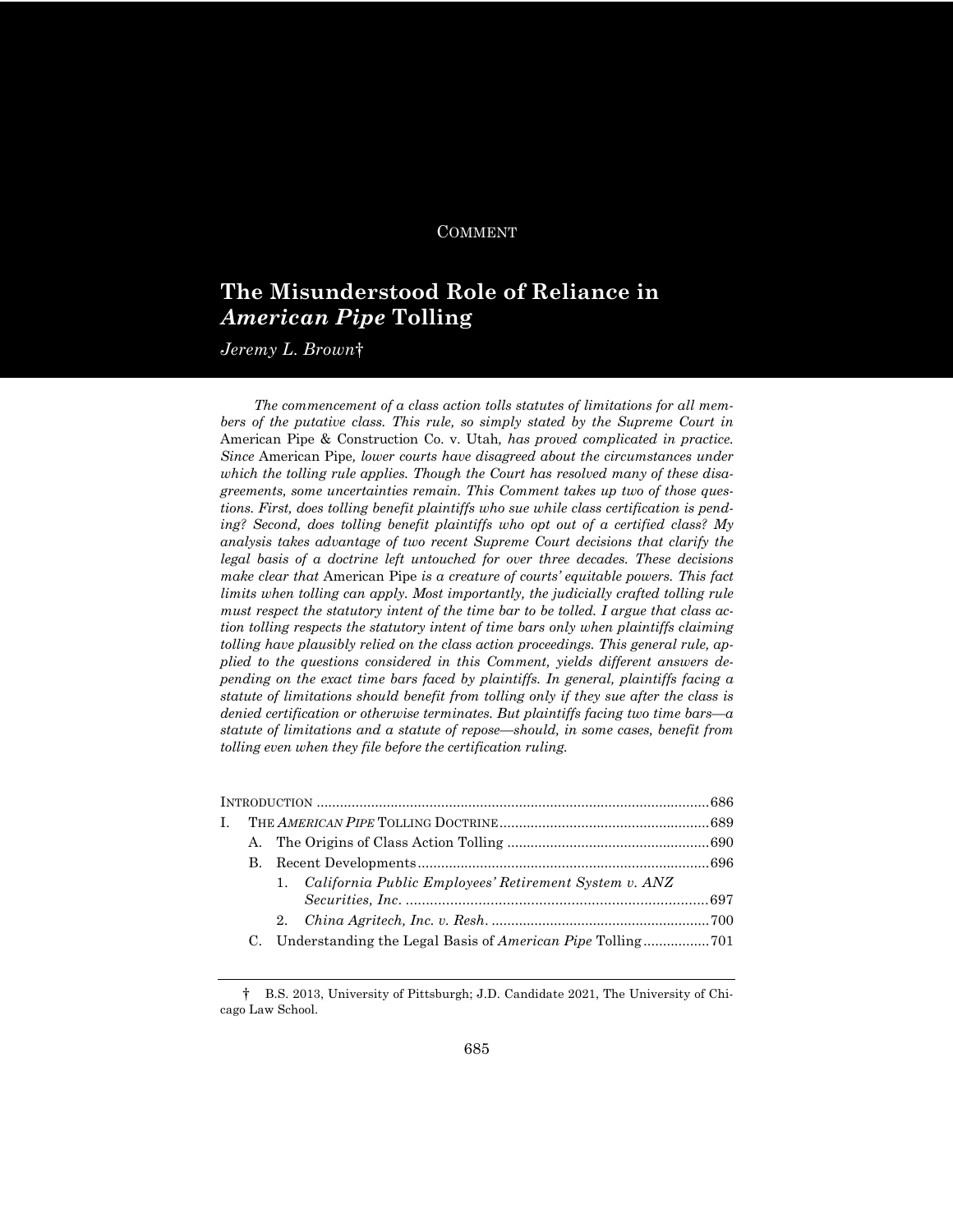| H. |                                                                        |                |                                                                      |  |  |  |
|----|------------------------------------------------------------------------|----------------|----------------------------------------------------------------------|--|--|--|
|    | Does Tolling Apply to Suits Filed Before the Class Certification<br>А. |                |                                                                      |  |  |  |
|    |                                                                        |                |                                                                      |  |  |  |
|    |                                                                        | 1.             |                                                                      |  |  |  |
|    |                                                                        | $2_{-}$        |                                                                      |  |  |  |
|    | В.                                                                     |                |                                                                      |  |  |  |
|    | III. APPLYING RECENT DEVELOPMENTS TO UNRESOLVED QUESTIONS710           |                |                                                                      |  |  |  |
|    | Α.                                                                     |                |                                                                      |  |  |  |
|    | В.                                                                     |                |                                                                      |  |  |  |
|    |                                                                        | $\mathbf{1}$ . | Tolling should apply only after the class has been denied            |  |  |  |
|    |                                                                        |                |                                                                      |  |  |  |
|    |                                                                        | 2.             |                                                                      |  |  |  |
|    | C.                                                                     |                | Claims Facing Both Limitations and Repose Time Bars722               |  |  |  |
|    |                                                                        | 1.             | A novel rule: tolling should apply while certification is pending so |  |  |  |
|    |                                                                        |                |                                                                      |  |  |  |
|    |                                                                        | $2_{-}$        |                                                                      |  |  |  |
|    |                                                                        |                |                                                                      |  |  |  |

### INTRODUCTION

Both class actions and statutory time bars increase efficiency in litigation. Class actions do so by allowing the claims of many plaintiffs to be brought and adjudicated together. Plaintiffs benefit from the work of class representatives. Statutory time bars, such as statutes of limitations, enhance litigative efficiency by ensuring that claims are brought promptly. They also protect defendants by barring claims brought after undue delay.

In practice, class actions and time bars can clash. A member of a putative class might hold off suing individually because she anticipates benefiting from a class action. If the class action falls apart—say because class certification is denied or the class representative settles individually—then members of the defunct putative class might then sue separately. By this point, however, plaintiffs' claims may be untimely because the statute of limitations expired while they relied on the class to press their claims. Absent a special exception for such plaintiffs, they are induced to file their own suits before the statute of limitations expires to preserve the ability to litigate their claims if the class action falls apart. These potentially superfluous lawsuits are often called "protective filings."

Fortunately for plaintiffs, the Supreme Court recognized class action tolling in *American Pipe & Construction Co. v.*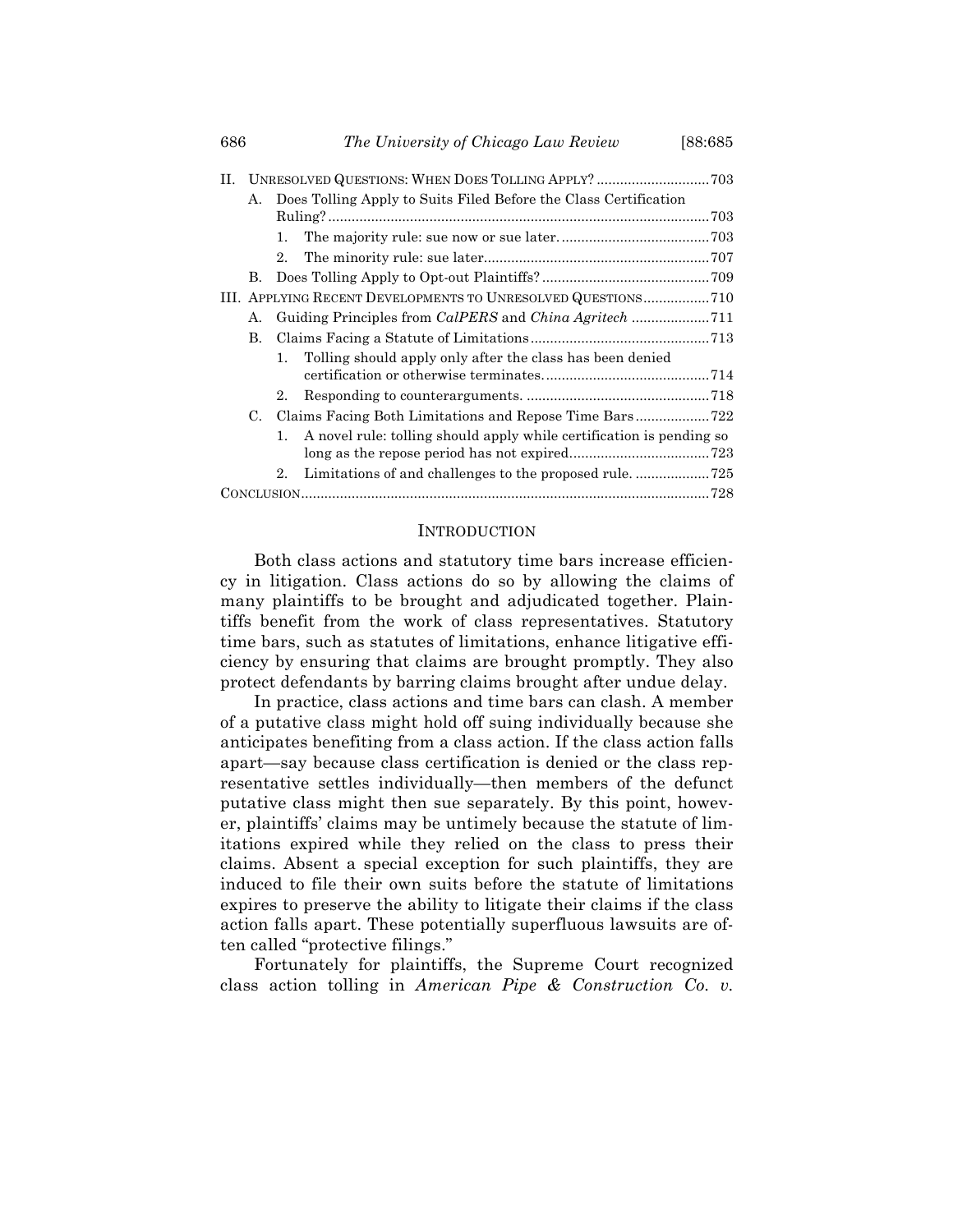*Utah*.1 That case and its progeny set out a rule that tolls putative class members' statutes of limitations during the pendency of class certification, allowing putative class members to sue individually if they cannot proceed with the class. This tolling rule—often called "*American Pipe* tolling" or "class action tolling"—has been the subject of numerous disagreements among the lower courts.

This Comment considers two of the *American Pipe* doctrine's unresolved questions. The first question is whether plaintiffs can claim class action tolling if they file separate, individual suits while class certification is pending. The issue, in other words, is whether plaintiffs must wait for a class certification ruling to take advantage of tolling. Most courts apply tolling irrespective of whether individual plaintiffs sue before or after the certification ruling, but some withhold tolling until after the certification process. The second question is whether tolling extends to plaintiffs who opt out of a certified class. Most courts, relying on Supreme Court dicta, apply tolling to such plaintiffs. But some courts have suggested that *American Pipe* tolling applies only to class members who are deprived of a spot in a class—either because certification is denied or because the class action terminates for another reason.

The Supreme Court recently revisited the *American Pipe* doctrine after leaving it untouched for over three decades. In 2017, the Court held in *California Public Employees' Retirement System v. ANZ Securities, Inc.*<sup>2</sup> (*CalPERS*) that *American Pipe* does not toll statutes of repose—time bars similar to but distinct from statutes of limitations. One year later, in *China Agritech, Inc. v. Resh*,<sup>3</sup> the Court held that the doctrine does not toll the limitations period for successively filed class (as opposed to individual) actions. These decisions provide valuable insight into the doctrine's legal basis and clarify when it is appropriate to apply class action tolling.

In this Comment, I derive guiding principles from *CalPERS* and *China Agritech* to determine the circumstances in which class action tolling applies. The first principle is that *American Pipe* is an equitable tolling doctrine. Equitable tolling rules must yield to legislative commands; accordingly, tolling must comport with the statutory intent of time bars. The second prin-

<sup>1</sup> 414 U.S. 538 (1974).

<sup>2</sup> 137 S. Ct. 2042 (2017).

<sup>3</sup> 138 S. Ct. 1800 (2018).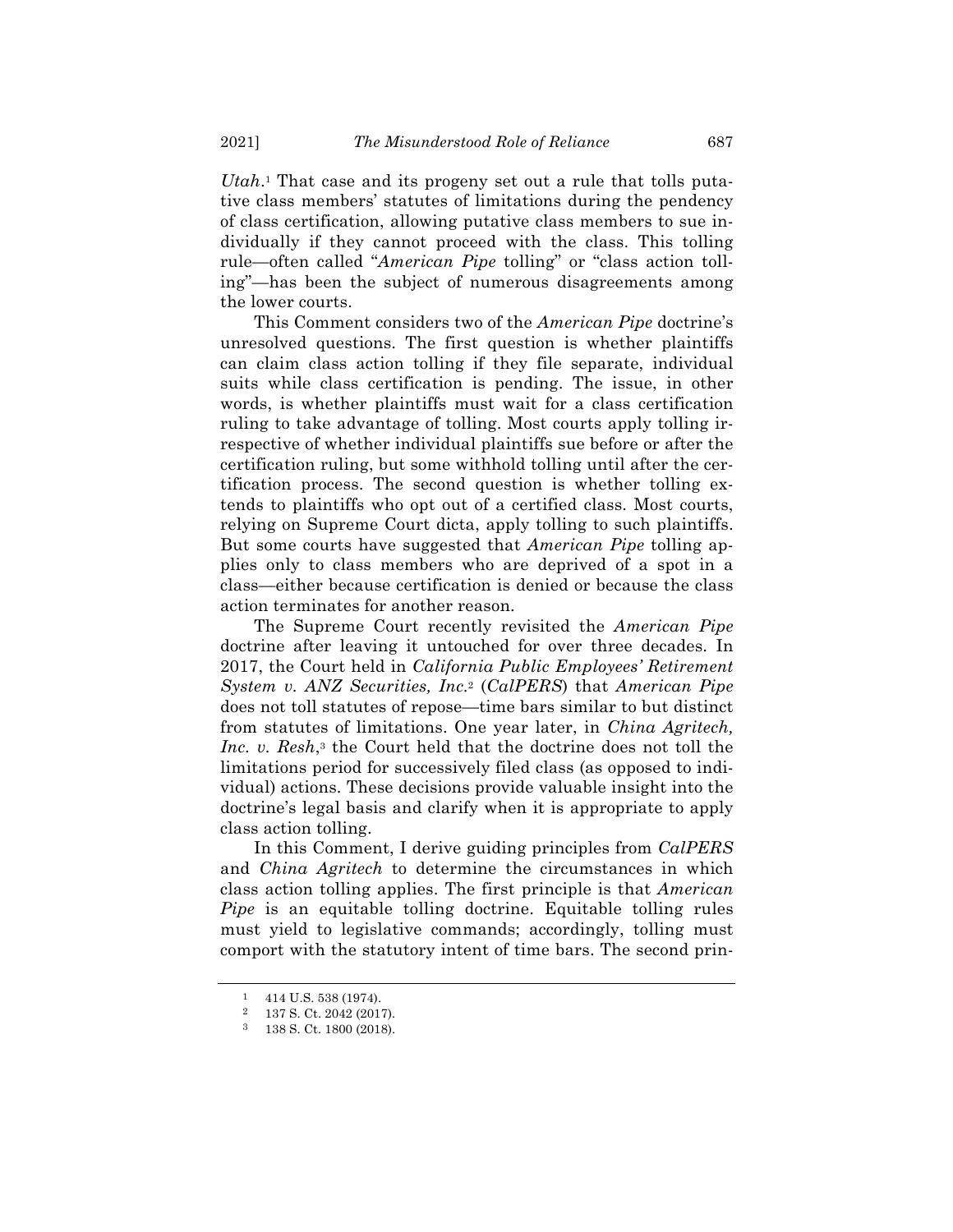ciple is that *American Pipe* serves efficiency and judicial economy by guaranteeing putative class members an opportunity to vindicate their rights without requiring potentially superfluous protective filings within their own limitations periods. Importantly, the doctrine's equitable nature means that it cannot flout statutory commands to promote this efficiency goal.

Using these principles, I argue that plaintiffs should benefit from class action tolling only when the timing of their individual suits suggests that they might have relied on the class proceedings before becoming unable to do so. For ease of exposition, I call this "plausible reliance." Whether courts should find the requisite plausible reliance depends on the precise time bars plaintiffs face. Plaintiffs facing only a statute of limitations should be found to have relied—and thus receive tolling—only if they sue after class certification is denied or the class otherwise falls apart. In contrast, plaintiffs facing a statute of limitations and an additional time bar called a statute of repose should, in some cases, benefit from tolling even if they sue while class certification is pending.

This Comment proceeds in three parts. In Part I, I review the origins of *American Pipe* tolling as well as the doctrine's more recent developments. As I explain, these pronouncements clarify important aspects of the doctrine that were left ambiguous in earlier cases. In Part II, I review the various approaches courts have taken on the question whether tolling applies to suits filed before the certification decision and the question whether tolling applies to opt-out plaintiffs. I also clarify the positions of some courts that are sometimes, I believe, mistakenly said to have taken sides on the first of these issues. Finally, in Part III, I use what we have learned from the Court's recent pronouncements to derive key principles about the doctrine's application. Applying these principles reveals a generally applicable rule: only plaintiffs who have plausibly relied on the class to press their claims should receive tolling. Plausibly relying plaintiffs are those who appear to have delegated their claims to the class proceedings and now sue individually only because they can no longer rely on the putative class. Whether plausible reliance exists—and hence whether tolling should apply depends on the exact time bars faced by plaintiffs.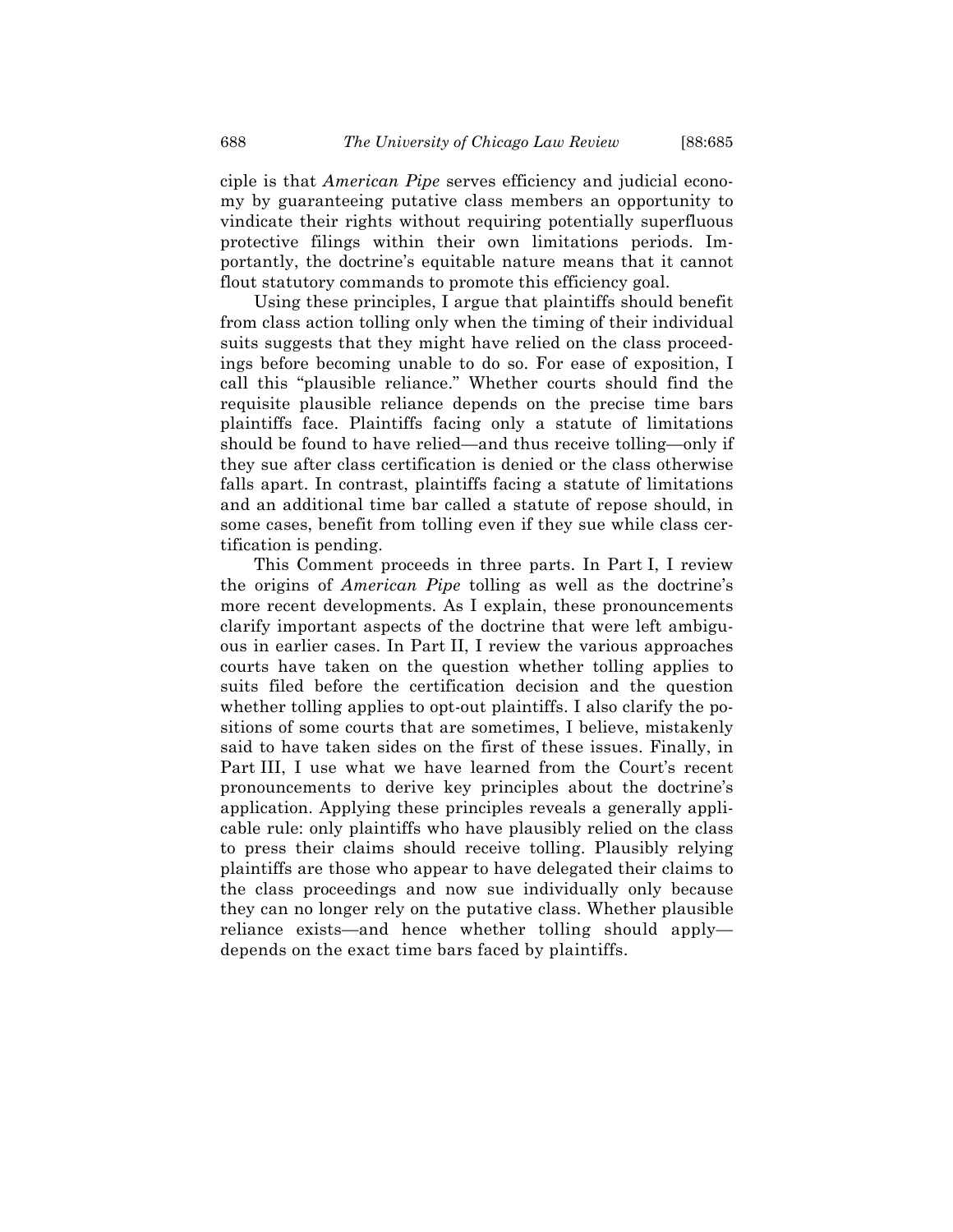#### I. THE *AMERICAN PIPE* TOLLING DOCTRINE

Time bars preclude actions that fail to satisfy specific timing requirements.4 Statutory time bars, such as statutes of limitations and statutes of repose,<sup>5</sup> require that claims be brought within a defined period of time that begins running at a specified trigger.6

Section 13 of the Securities Act of 19337 provides examples of both a statute of limitation and a statute of repose. It begins by providing that "[n]o action shall be maintained . . . unless brought within one year after the discovery of the untrue statement or the omission, or after such discovery should have been made by the exercise of reasonable diligence."8 This time bar is a statute of limitations; it explains that the limitations period endures for one year and accrues (begins running) when the plaintiff discovers, or should have discovered, the claim.<sup>9</sup> The statute then sets out a second time bar, providing that "[i]n no event shall any such action be brought . . . more than three years after the security was bona fide offered to the public."10 This time bar, the statute of repose, sets an outside boundary for bringing claims.11 Under this dual time-bar scheme, the statute of limitations requires a plaintiff to bring her claim within one year of when she discovers or should have discovered her claim. Critically, the statute of repose categorically prohibits claims brought more than three years after the security offering. This means a claim could be lost to the repose bar before the plaintiff even discovers its existence.12

<sup>4</sup> Michael J. Kaufman & John M. Wunderlich, *Leave Time for Trouble: The Limitations Periods Under the Securities Laws*, 40 J. CORP. L. 143, 155 (2014).

<sup>5</sup> Other time bars include jurisdictional time limits and the judge-made doctrine of laches. *Id.* at 156 & n.65.

<sup>6</sup> *See id.* at 155–56.

<sup>7</sup> Ch. 38, 48 Stat. 74 (codified as amended at 15 U.S.C. §§ 77a–77aa).

<sup>8</sup> 15 U.S.C. § 77m; *see CalPERS*, 137 S. Ct. at 2047.

<sup>9</sup> *See CalPERS*, 137 S. Ct. at 2049.

<sup>10</sup> 15 U.S.C. § 77m.

<sup>11</sup> *See* CTS Corp. v. Waldburger, 573 U.S. 1, 8 (2014) ("A statute of repose . . . puts an outer limit on the right to bring a civil action. That limit is measured not from the date on which the claim accrues but instead from the date of the last culpable act or omission of the defendant.").

<sup>12</sup> *See* Catalina Ford, Note, *For Whom the Statute Tolls:* American Pipe *Tolling and Statutes of Repose in Securities Fraud Class Actions*, 19 FORDHAM J. CORP. & FIN. L. 599, 607–08 (2014).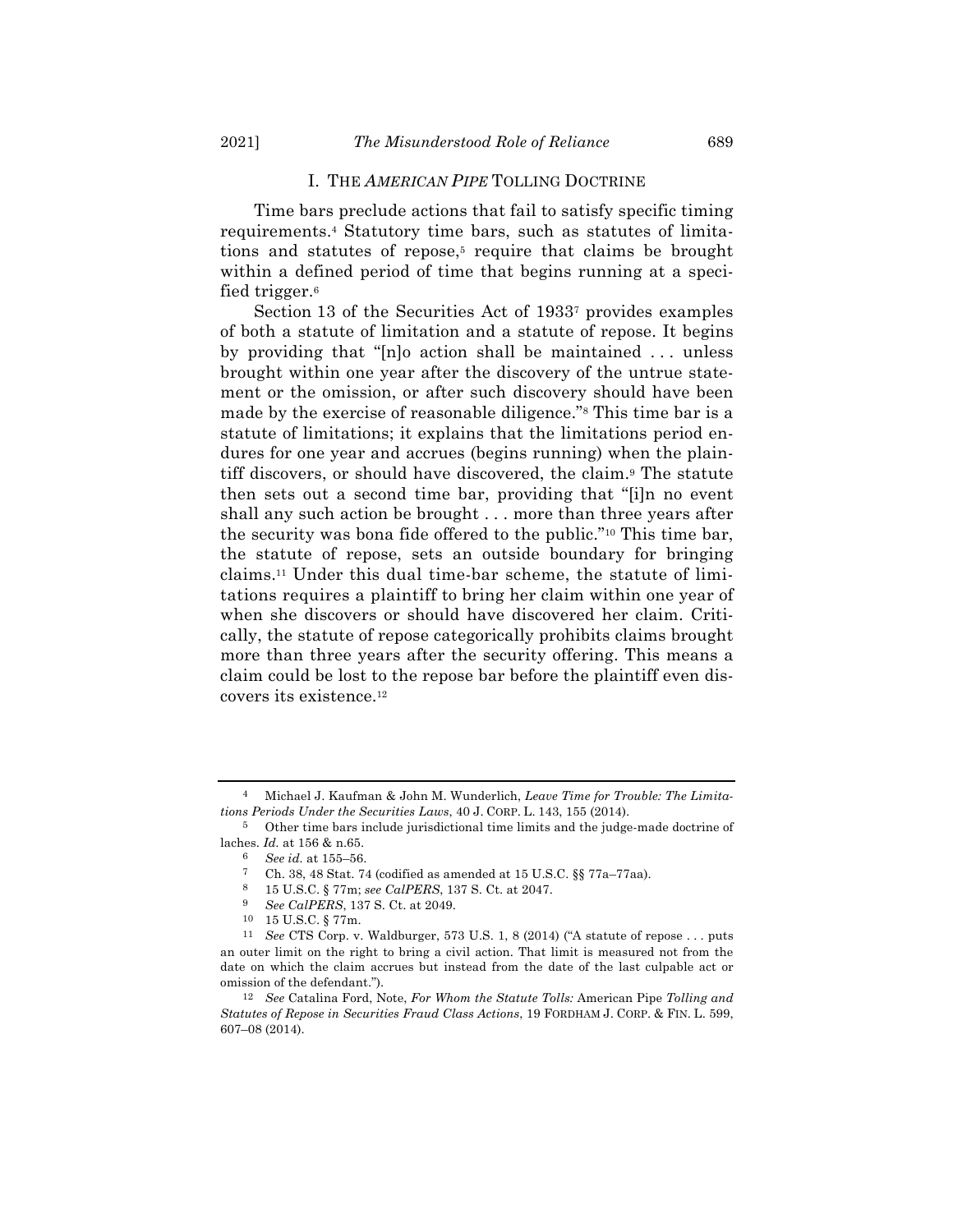Importantly, there are excuses plaintiffs can invoke when their filings would otherwise be untimely.13 One such excuse is tolling of the statutory period.14 Tolling stops the clock on a time bar, giving a plaintiff more time to file a claim.15 It may be permitted under circumstances described by statute or by principles of equity applied by courts.16 As we will see, the source of a tolling rule—equitable and judicially crafted versus legal and based in statute—can be critical in determining whether tolling applies under particular circumstances.

These are the basic mechanics of time bars and tolling. In the next Section, I explicate the *American Pipe* doctrine's origins and early development. Then, in Part I.B, I review the Court's more recent pronouncements on the doctrine. Part I.C distills key insights from these recent cases that will be important in determining when class action tolling applies.

#### A. The Origins of Class Action Tolling

In *American Pipe*, the Supreme Court was asked to recognize a new type of tolling. The state of Utah had filed a class action under Federal Rule of Civil Procedure 23 ("Rule 23") on behalf of itself and purported class members eleven days before the relevant statute of limitations expired.17 Several months later, the district court denied class certification.18 Eight days after this ruling, members of the class Utah had putatively represented moved to intervene as individual plaintiffs.19 The parties disagreed whether the intervenors' motion was timely. If the limitations period had continued to run during the pendency of class

<sup>13</sup> *See* Kaufman & Wunderlich, *supra* note 4, at 156.

<sup>14</sup> *See* Rhonda Wasserman, *Tolling: The* American Pipe *Tolling Rule and Successive Class Actions*, 58 FLA. L. REV. 803, 813–19 (2006). Other legal excuses for untimeliness include estoppel, forfeiture, and waiver. *See* Kaufman & Wunderlich, *supra* note 4, at 156.

<sup>15</sup> *See* Damon W. Taaffe, Comment, *Tolling the Deadline for Appealing* in Absentia *Deportation Orders Due to Ineffective Assistance of Counsel*, 68 U. CHI. L. REV. 1065, 1068 & n.23 (2001).

<sup>16</sup> *See* Wasserman, *supra* note 14, at 813–19; *see also CalPERS*, 137 S. Ct. at 2050; Young v. United States, 535 U.S. 43, 49 (2002) ("It is hornbook law that limitations periods are customarily subject to equitable tolling, unless tolling would be inconsistent with the text of the relevant statute." (quotation marks and citation omitted) (first quoting Irwin v. Dep't of Veterans Affs., 498 U.S. 89, 95 (1990); and then quoting United States v. Beggerly, 524 U.S. 38, 48 (1998))).

<sup>17</sup> *Am. Pipe*, 414 U.S. at 541–42.

<sup>18</sup> *Id.* at 542–43.

<sup>19</sup> *Id.* at 543–44; *see China Agritech*, 138 S. Ct. at 1804.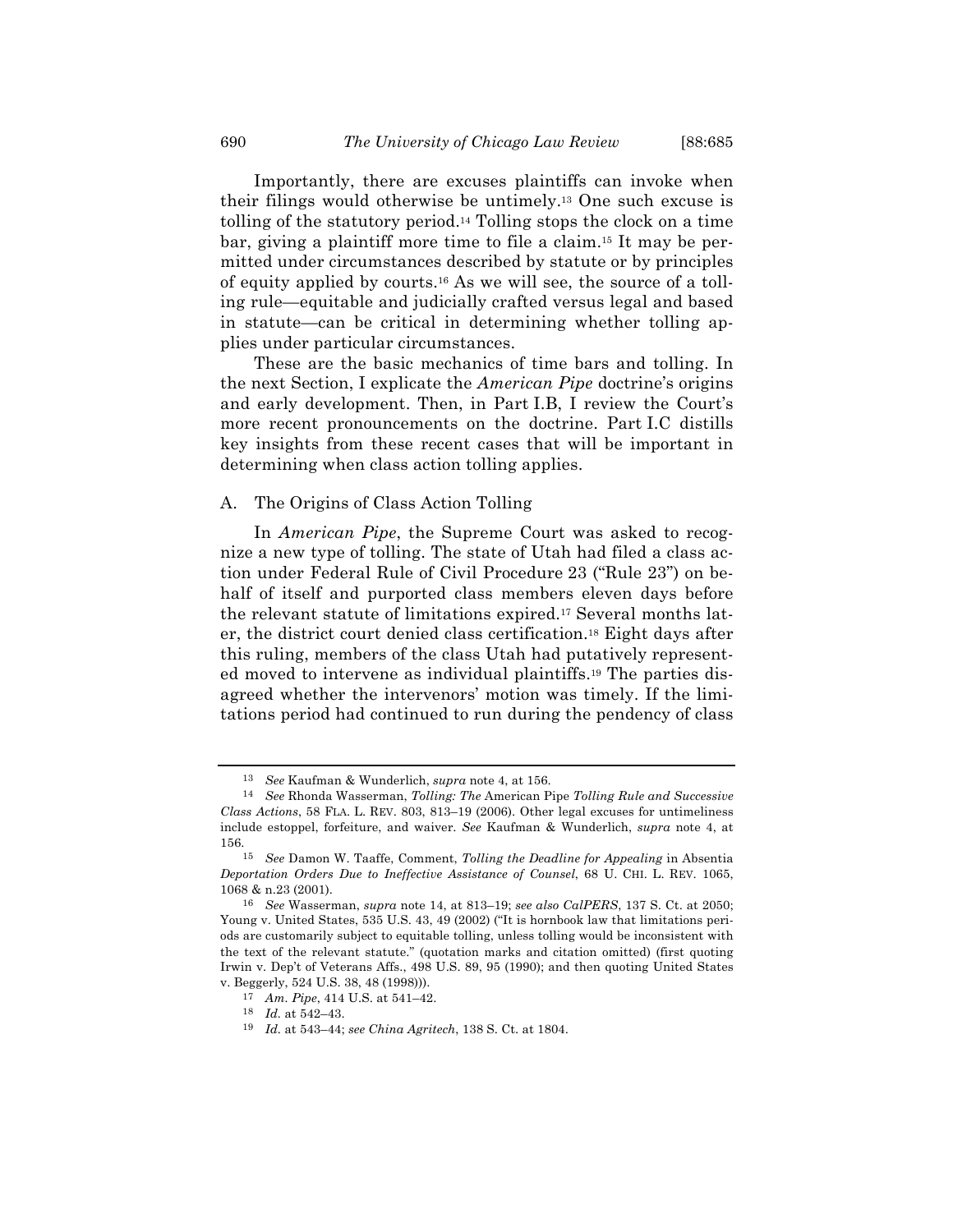certification, then the intervenors' claims were months late. But if the limitations period was suspended from the class filing until the class certification ruling, the intervenors' motion was timely with three days to spare.

The Court found the intervenors' claims timely, holding that the class filing tolled the statute of limitations for putative class members seeking to intervene after the denial of class certification.<sup>20</sup> Notably, tolling was extended to all putative class members, including those that did not rely on or were unaware of the now-defunct class suit.<sup>21</sup>

The Court noted two primary concerns in devising the tolling rule: litigative efficiency and respecting the purposes of statutes of limitations.<sup>22</sup> As to efficiency, the Court sought to prevent needless motions by putative class members. Without tolling, they might file intervening motions within their own limitations period because of the risk that the class will be denied certification after that period's expiration. Such motions "would deprive Rule 23 class actions of the efficiency and economy of litigation which is a principal purpose of the procedure."<sup>23</sup> The Court sought to solve this problem by tolling the claims of putative class members suing after the denial of class certification.

The scope of the Court's efficiency justification is unclear. The tolling rule might be justified simply because it relieves individual class members of potentially superfluous protective filings. That is, the Court might have been worried only about the burden on individual litigants. But *American Pipe* can reasona-

<sup>20</sup> *Am. Pipe*, 414 U.S. at 552–53. More precisely, the Court held that tolling applies when a class is denied certification for failure to meet Federal Rule of Civil Procedure 23's numerosity requirement. *Id.* The Court's subsequent decision in *Crown, Cork & Seal Co. v. Parker*, 462 U.S. 345 (1983), implicitly extended *American Pipe* to situations in which class certification is denied for other reasons. Stephen B. Burbank & Tobias Barrington Wolff, *Class Actions, Statutes of Limitations and Repose, and Federal Common Law*, 167 U. PA. L. REV. 1, 19 (2018). Note also that states remain free to craft—or not craft—their own class action tolling rules. David Bober, Comment, *Cross-Jurisdictional Tolling: When and Whether a State Court Should Toll Its Statute of Limitations Based on the Filing of a Class Action in Another Jurisdiction*, 32 SETON HALL L. REV. 617, 625 (2002). In practice, however, states look to federal case law, and especially the Supreme Court's pronouncements, when creating their own class action tolling rules. *See id.*; Tanya Pierce, *Improving Predictability and Consistency in Class Action Tolling*, 23 GEO. MASON L. REV. 339, 370 (2016).

<sup>21</sup> *Am. Pipe*, 414 U.S. at 551.

<sup>22</sup> *See* Charles F. Sawyer, Comment, *Class Actions and Statutes of Limitations*, 48 U. CHI. L. REV. 106, 108–09 (1981).

<sup>23</sup> *Am. Pipe*, 414 U.S. at 553.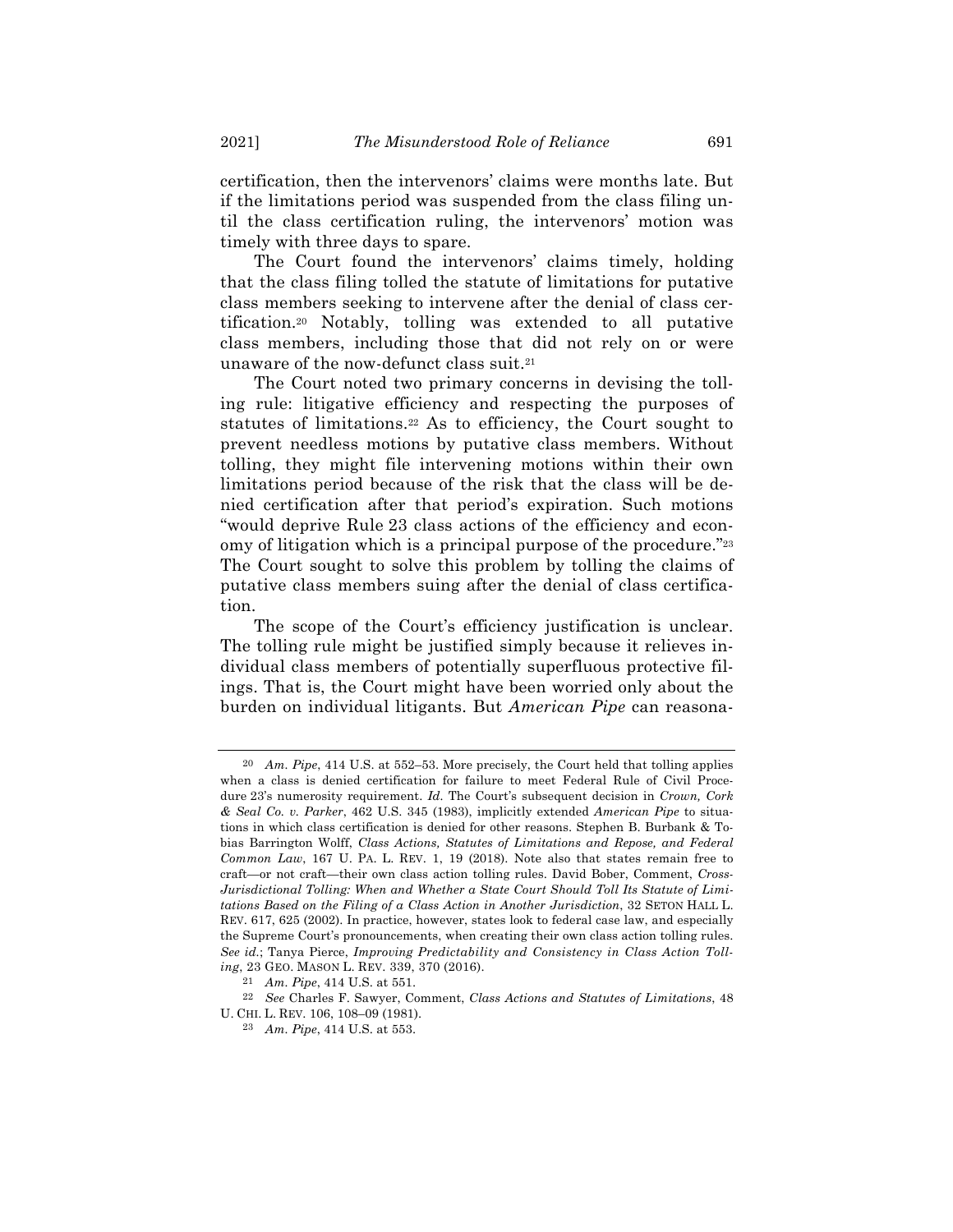bly be read more expansively: grounded in Rule 23 and intended to further its policies.24 This ambiguity presages later disagreements among lower courts as to whether the *American Pipe* doctrine is one of equitable tolling or statutorily based legal tolling.25

Turning to the Court's second concern, statutes of limitations, the Court explained that tolling was consistent with the policies underlying these time bars.26 This was chiefly because the class filing put defendants on notice of the claims and generic identities of potential plaintiffs.27 The Court also stated, though without explanation, that tolling was consistent with the policy of preventing plaintiffs from sleeping on their rights.28 For these reasons, the Court determined it appropriate to toll the intervenors' limitations periods. As noted above, the Court extended tolling to all putative class members, including those who did not rely on the now-defunct class suit.<sup>29</sup> This is interesting given that some of the *American Pipe* plaintiffs had submitted affidavits to the district court attesting to their reliance on the class action.30

Following *American Pipe*, a circuit split soon developed on the question whether the tolling doctrine applies only to those intervening in the existing action, or, additionally, to separate actions for the same claims.31 The Court resolved this split in *Crown, Cork & Seal Co. v. Parker*,<sup>32</sup> where it extended class ac-

26 *Am. Pipe*, 414 U.S. at 554–55.

27 *Id.*

28 *See id.* The purposes of statutes of limitations are discussed further in greater detail in Part III.A.

29 *Id.* at 551.

<sup>24</sup> *Compare id.* ("A contrary rule allowing participation only by those potential members of the class who had earlier filed motions to intervene in the suit would deprive Rule 23 class actions of the efficiency and economy of litigation which is a principal purpose of the procedure."), *with Crown*, 462 U.S. at 350 ("The *American Pipe* Court recognized that unless the statute of limitations was tolled by the filing of the class action, class members would not be able to rely on the existence of the suit to protect their rights.").

<sup>25</sup> *See* Albano v. Shea Homes Ltd. P'ship, 634 F.3d 524, 535 (9th Cir. 2011) (exploring this disagreement).

<sup>30</sup> *See* Utah v. Am. Pipe & Constr. Co., 50 F.R.D. 99, 101–02 (C.D. Cal. 1970), *aff'd in part, rev'd in part*, 473 F.2d 580 (9th Cir. 1973), *aff'd*, 414 U.S. 538 (1974).

<sup>31</sup> For one commentator's contemporary account of the circuit split, see Sawyer, Comment, *supra* note 22, at 120–22. Intervening in the existing action or filing a separate action both allow plaintiffs to proceed individually. The primary difference is that separate actions can be brought in different courts than that of the first action. *See id.* at 122–23.

<sup>32</sup> 462 U.S. 345 (1983).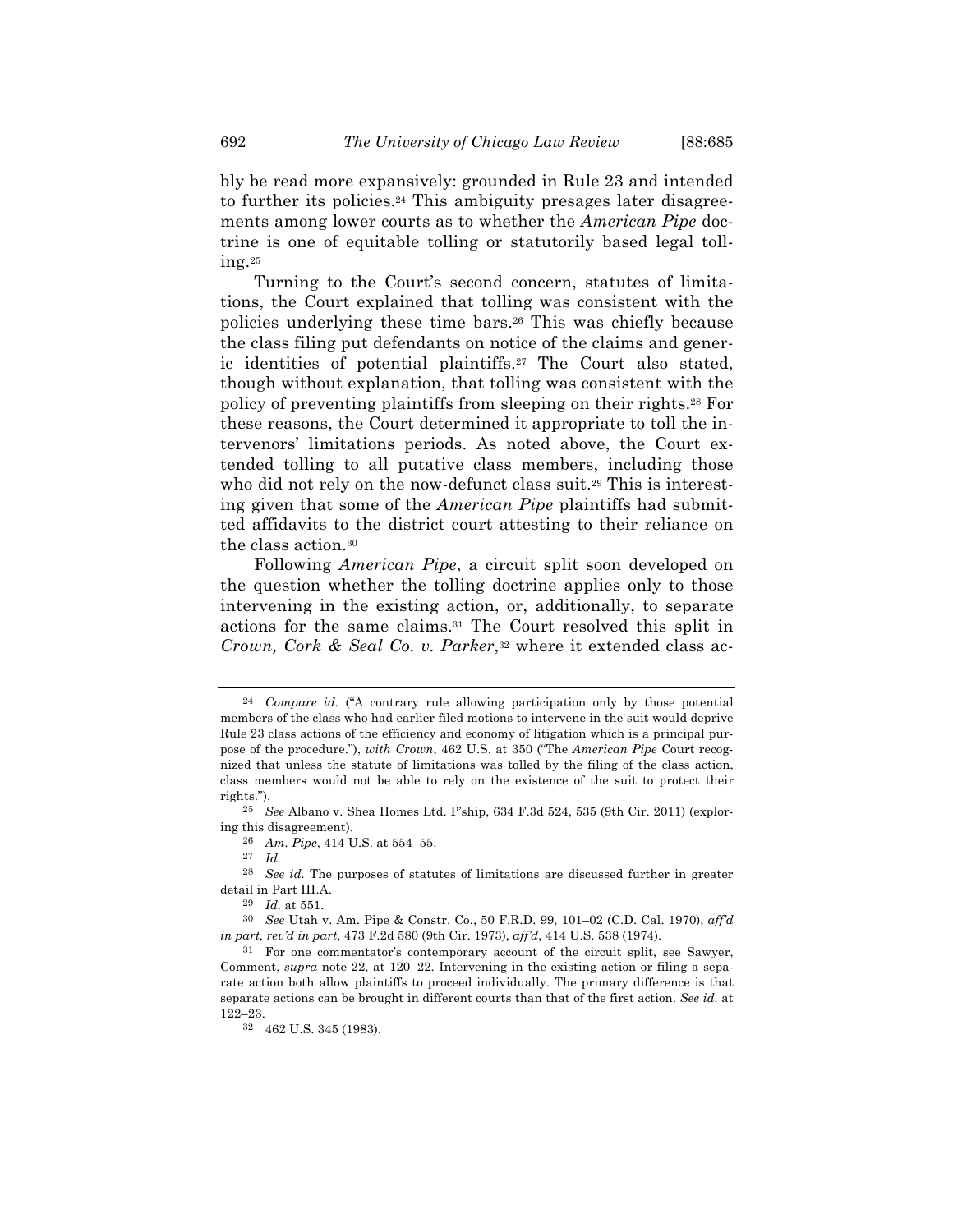tion tolling to separate actions brought after the denial of class certification.33

As in *American Pipe*, the Court's analysis centered on litigative efficiency and the purposes of statutes of limitations. The Court explained that putative class members who "fear[ ] that class certification may be denied" would file separate actions prior to the expiration of their own limitations periods.34 "The result would be a needless multiplicity of actions—precisely the situation that Federal Rule of Civil Procedure 23 and the tolling rule of *American Pipe* were designed to avoid."35 Turning to the purposes of statutes of limitations, the Court again focused on notice to defendants and whether plaintiffs had slept on their rights. Notice to defendants was satisfied because the class filing puts defendants on notice of the potential claims against them.36 And plaintiffs who bring individual suits after class certification is denied, the Court explained, "cannot be accused of sleeping on their rights" because "Rule 23 both permits and encourages class members to rely on the named plaintiffs to press their claims."37

This discussion shows that the *Crown* Court considered tolling justified, at least in part, by putative class members' reliance on the class proceedings. Yet, as in *American Pipe*, it did not require plaintiffs to prove that they actually relied on the class proceedings. It is not clear why *American Pipe* and *Crown* forewent this requirement.38 One possibility is that the burden of proving reliance might unfairly induce preemptive protective filings by those who fear that the class proceedings will fall apart.39 Another theory is that *American Pipe* is intended to affirmatively protect those putative class members who are una-

<sup>33</sup> *Id.* at 350.

<sup>34</sup> *Id.* at 350–51.

<sup>35</sup> *Id.*

<sup>36</sup> *See id.* at 352–53 (explaining that class action defendants "will be aware of the need to preserve evidence and witnesses respecting the claims of all the members of the class").

<sup>37</sup> *Crown*, 462 U.S. at 352–53.

<sup>38</sup> *See* Kenneth S. Prince, Case Note, 15 B.C. INDUS. & COM. L. REV. 1010, 1028 (1974) (arguing that plaintiffs should have to prove past awareness of class proceedings in order to benefit from class action tolling).

<sup>39</sup> *Cf.* Rahr v. Grant Thornton LLP, 142 F. Supp. 2d 793, 800 (N.D. Tex. 2000) ("[T]he class action tolling doctrine is intended to avoid the injustice and judicial inefficiency of requiring putative class members to file individual suits or to lose their claims.").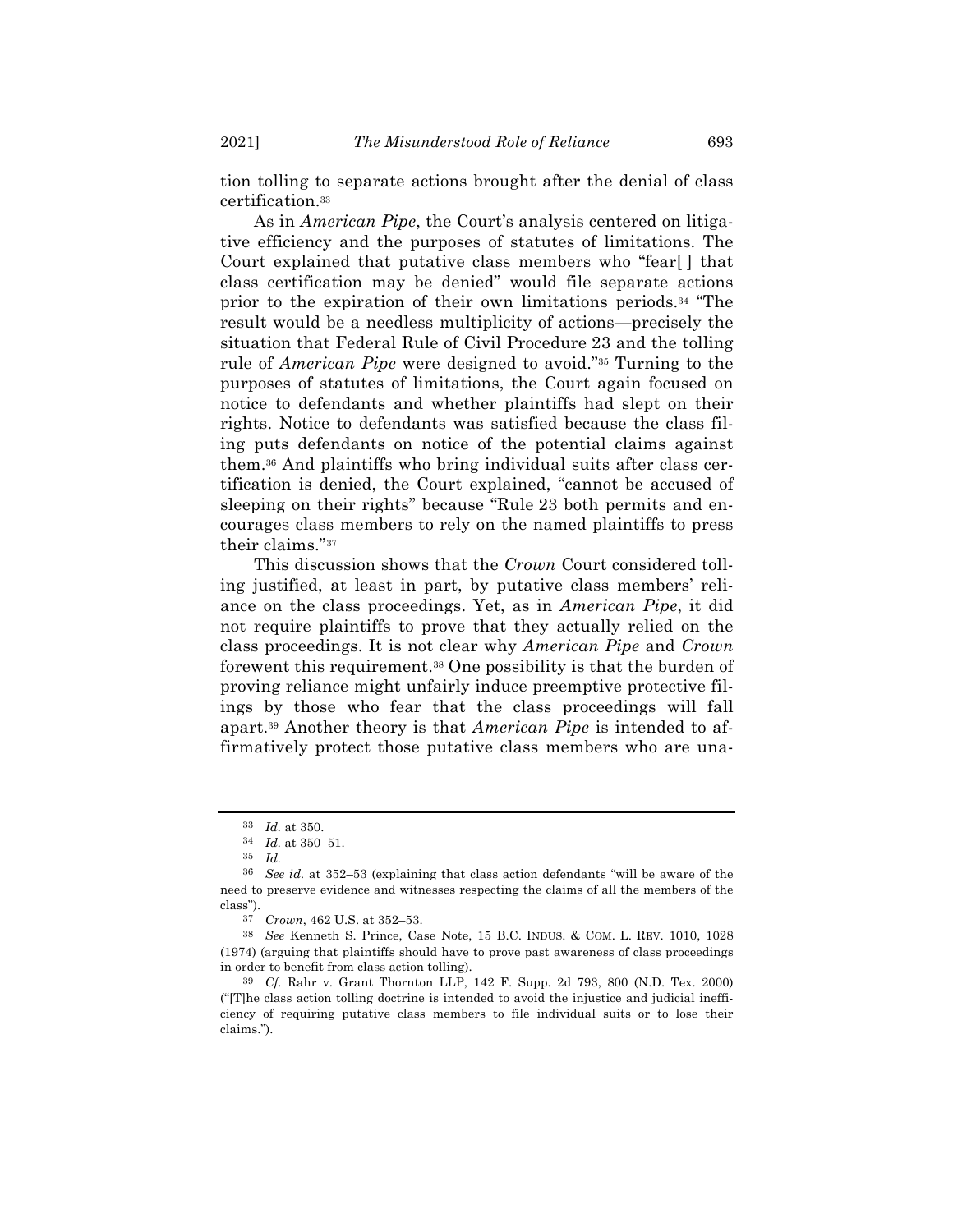ware of a class action.40 These competing perspectives may be at the root of the unresolved issues considered in this Comment.

The Court has never decided whether class action tolling applies to those who opt out of a certified class.41 Importantly, both *American Pipe* and *Crown* concerned suits brought after the denial of class certification.42 But some courts have read *Eisen v. Carlisle & Jacquelin*,43 a Supreme Court case about Rule 23's notice requirement, to extend tolling to plaintiffs who opt out of certified classes.44

Understanding the notice issue in *Eisen* is necessary to understand how courts have read it to extend tolling to opt-out plaintiffs. There, names and addresses were readily available for many of the class's individual members.45 But the district court, wary of substantial notice costs, did not require individual notice to these class members.46 The Supreme Court determined that this ruling contravened Rule 23's clear requirement of "individual notice to all members who can be identified through reasonable effort."47

Tolling came up only indirectly. The *Eisen* class representative argued that individual notice was not worthwhile because class members could not opt out, as their limitations periods had expired.48 The Court dismissed this argument in a footnote by explaining that the class action had tolled the class members' statutes of limitations.49 This suggestion that tolling applies to

- 43 417 U.S. 156 (1974).
- 44 *See, e.g.*, *WorldCom*, 496 F.3d at 250.
- 45 *Eisen*, 417 U.S. at 166.
- 46 *See id.* at 166–67.
- 47 *Id.* at 173 (emphasis omitted) (quoting FED. R. CIV. P. 23(c)(2)).
- 48 *See id.* at 176 n.13.

<sup>40</sup> *Cf.* Weitzner v. Sanofi Pasteur Inc., 909 F.3d 604, 607 (3d Cir. 2018) (explaining that *American Pipe* tolling "protects unnamed class members who may have been unaware of the class action"); *In re* WorldCom Sec. Litig., 496 F.3d 245, 255 (2d Cir. 2007) (explaining that, under *American Pipe*, "members of the asserted class are treated for limitations purposes as having instituted their own actions").

<sup>41</sup> *See In re* Copper Antitrust Litig., 436 F.3d 782, 800 (7th Cir. 2006) (Wood, J., dissenting in part) (acknowledging the open question and opining that class action tolling applies to opt-out plaintiffs); Wasserman, *supra* note 14, at 829 & n.142 (recognizing the open question and collecting cases on both sides).

<sup>42</sup> *See Crown*, 462 U.S. at 347–48; *Am. Pipe*, 414 U.S. at 543–44.

<sup>49</sup> *Id.* ("This contention is disposed of by our recent decision in *American Pipe & Construction Co. v. Utah*, 414 U.S. 538 (1974), which established that commencement of a class action tolls the applicable statute of limitations as to all members of the class." (citation omitted)).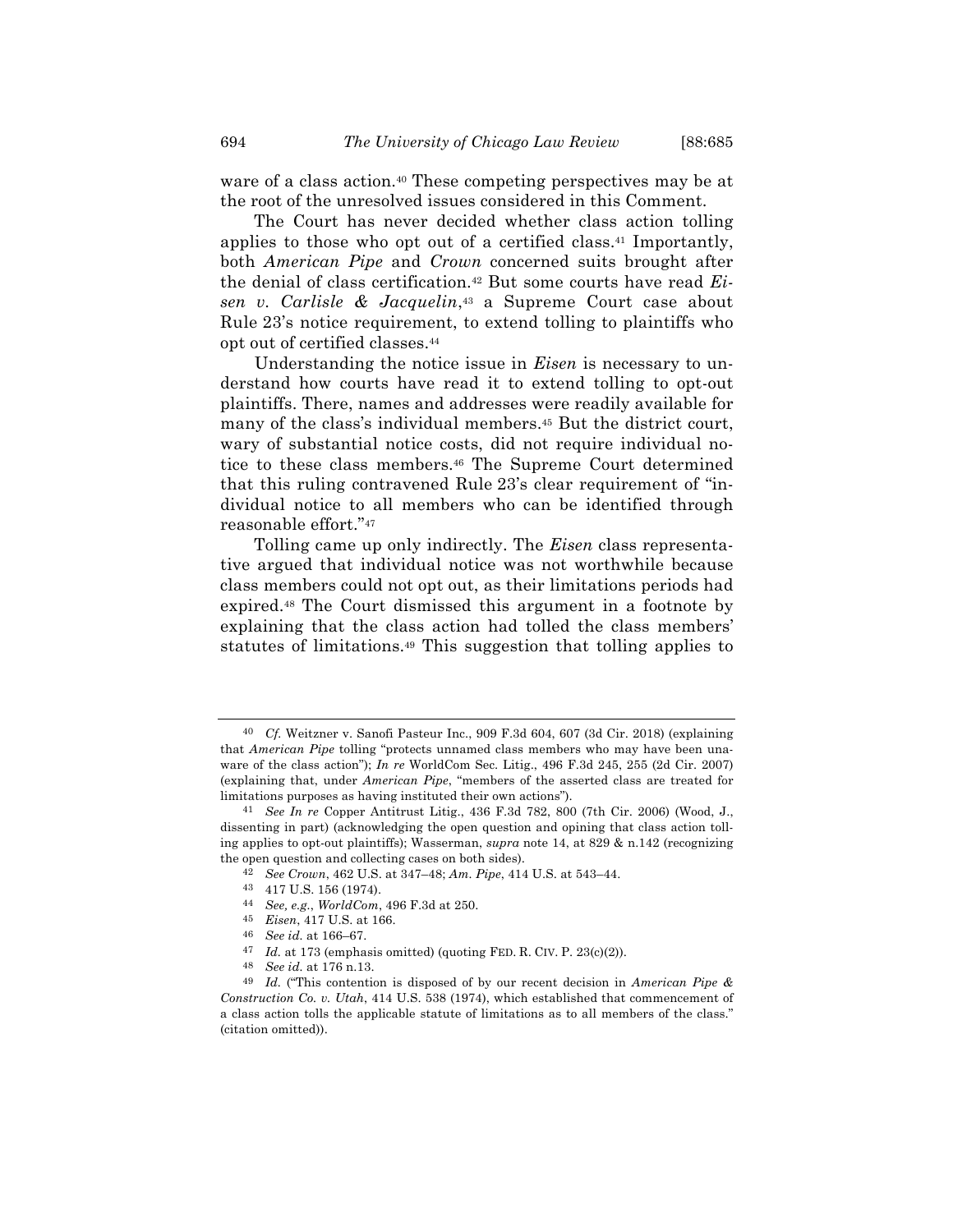those opting out of a certified class is dicta.50 But it has been used by some courts to conclude that tolling benefits plaintiffs who opt out of certified classes.<sup>51</sup> Other courts, however, have questioned *Eisen*'s intimation that plaintiffs can benefit from tolling even when class certification is granted.<sup>52</sup> Indeed, as I explain in Part III.B.1, other pronouncements from the Court suggest that tolling is not intended to apply to those who opt out of a certified class.53

A pending class certification motion does not always end in grant or denial, of course. Sometimes the class action terminates before that ruling occurs. For example, the class representative might drop the suit or settle her claims individually. Courts agree that the duration of tolling continues until class certification is denied or the class action ends for any other reason.54 Thus, it is not quite right to say that some courts apply tolling only if class certification is denied. Instead, these courts would

<sup>50</sup> *See* Concordia Coll. Corp. v. W.R. Grace & Co., 999 F.2d 326, 332 n.6 (8th Cir. 1993); *see also* John E. Kennedy, *Class Actions: The Right to Opt Out*, 25 ARIZ. L. REV. 3, 33 n.169 (1983); William A. Jonason, Note, *The* American Pipe *Dream: Class Actions and Statutes of Limitations*, 67 IOWA L. REV. 743, 753 (1982); Note, *Statutes of Limitations and Opting Out of Class Actions*, 81 MICH. L. REV. 399, 402 (1982).

<sup>51</sup> *See, e.g.*, *WorldCom*, 496 F.3d at 250, 253; Tosti v. City of Los Angeles, 754 F.2d 1485, 1488 (9th Cir. 1985). Some have argued that *Crown* confirmed *Eisen*'s dicta that tolling applies even if class certification is granted. *See, e.g.*, James J. Mayer, Note, *Rejecting the Class Action Tolling Forfeiture Rule*, 94 N.Y.U. L. REV. 899, 915 n.90 (2019). *Crown* did rely on the *Eisen* dicta, but only to explain that *American Pipe* applies to separate (rather than just intervening) filings. *Crown*, 462 U.S. at 351–52. *Crown* itself was a case in which a separate suit was brought after the denial of class certification. *Id.* at 347–48. Moreover, the *Crown* Court explained from the outset that it was considering the question whether *American Pipe* "permits all members of the putative class to file individual actions in the event that class certification is *denied*." *Id.* at 346–47 (emphasis added).

<sup>52</sup> *See, e.g.*, *Concordia Coll.*, 999 F.2d at 332 n.6; Wood v. Combustion Eng'g, Inc., 643 F.2d 339, 346 (5th Cir. 1981); Chazen v. Deloitte & Touche, LLP, 247 F. Supp. 2d 1259, 1271–72 (N.D. Ala. 2003); Orleans Par. Sch. Bd. v. U.S. Gypsum Co., 892 F. Supp. 794, 804–05 (E.D. La. 1995); *cf.* Wachovia Bank & Tr. Co. v. Nat'l Student Mktg. Corp., 650 F.2d 342, 346 n.7 (D.C. Cir. 1980) (explaining, without discussing *Eisen*, that tolling does not apply where "certification of the class was granted, not denied"). Some state courts have similarly questioned whether their state-law analogues to *American Pipe* tolling apply when class certification is granted. *See, e.g.*, Rader v. Greenberg Traurig, LLP, 352 P.3d 465, 470 (Ariz. Ct. App. 2015).

<sup>53</sup> *See infra* notes 188–91 and accompanying text.

<sup>54</sup> *See, e.g.*, Sawyer v. Atlas Heating & Sheet Metal Works, Inc., 642 F.3d 560, 563 (7th Cir. 2011). This means that the tolling period continues even if class certification is granted. This is because the class could still terminate for another reason or be decertified in the future (on appeal, for example). *See* Taylor v. United Parcel Serv., Inc., 554 F.3d 510, 520–21 (5th Cir. 2008).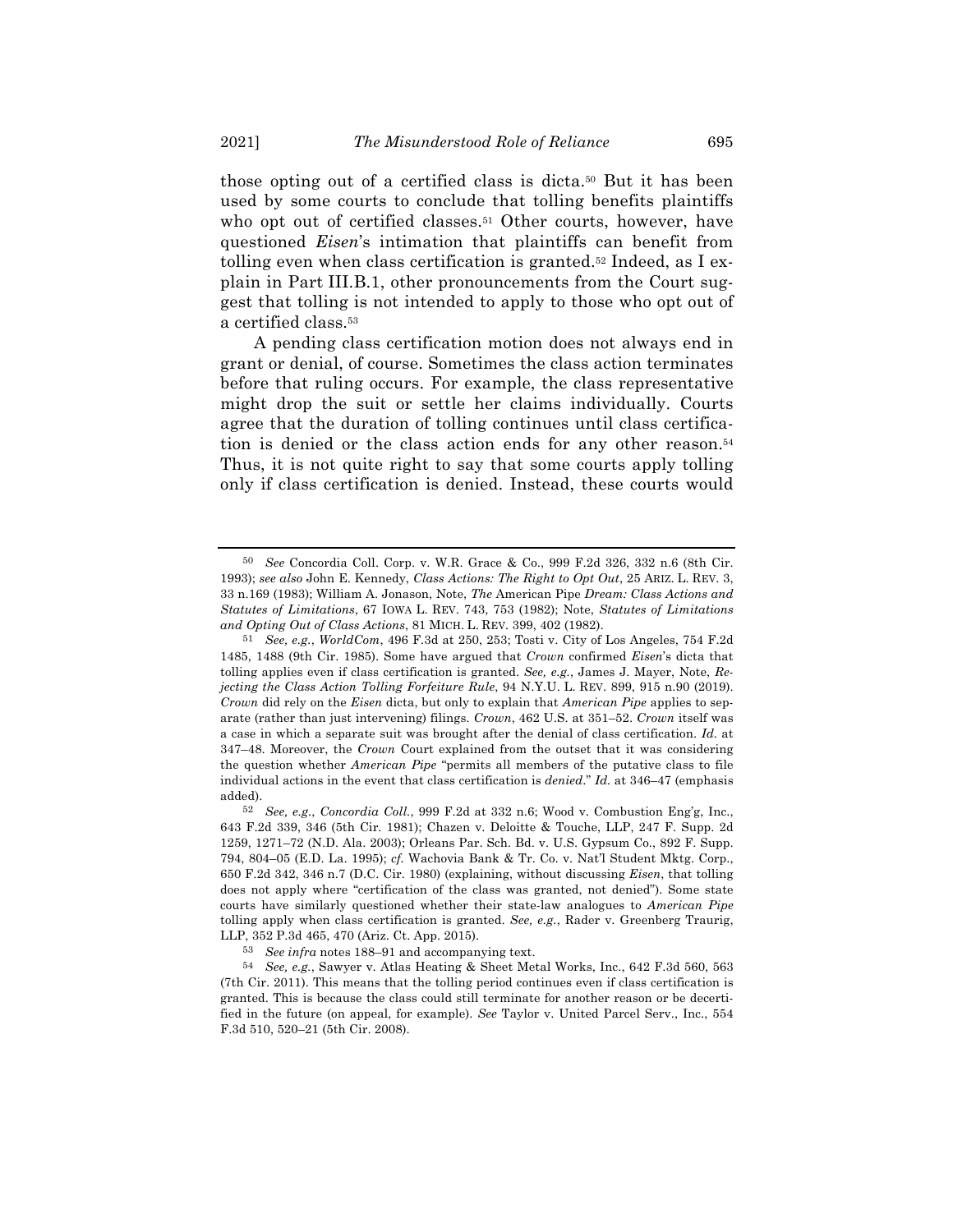simply withhold tolling until the class terminates—because certification is denied or for any other reason.55

### B. Recent Developments

The previous Section covered the Supreme Court's early development of the *American Pipe* doctrine.<sup>56</sup> That history teaches us that tolling applies to plaintiffs intervening as individuals in an existing action and to individual plaintiffs filing separate actions. The duration of the tolling period endures from the class filing until the class is denied certification or otherwise ceases to exist. Left unclear, however, are several other aspects of the doctrine's application.

The Supreme Court recently revisited the doctrine, resolving two disagreements that had arisen in the lower courts. In *CalPERS*, the Court held that *American Pipe* does not toll statutes of repose—time bars similar to but less flexible than statutes of limitations.57 One year later, in *China Agritech*, the Court held that *American Pipe* does not toll successive class (as opposed to individual) action filings. These decisions helpfully elucidate the Court's understanding of the doctrine's legal basis. This insight will prove valuable in resolving whether tolling applies to plaintiffs who sue before a class certification decision and whether tolling applies to plaintiffs who opt out of certified classes.

<sup>55</sup> *See* Pulley v. Burlington N., Inc., 568 F. Supp. 1177, 1179 (D. Minn. 1983) (explaining that tolling does not apply if the class "still exists"). This view of the doctrine, if correct, would not be the only tolling rule under which the tolling period may increase in duration but remain unavailable to plaintiffs until some future event. Under 28 U.S.C. § 1367(d), for example, state law claims for which supplemental jurisdiction is sought are tolled while they are pending in federal court. Yet tolling is not available for such claims until they are actually dismissed from federal court. *See* Centaur Classic Convertible Arbitrage Fund Ltd. v. Countrywide Fin. Corp., 878 F. Supp. 2d 1009, 1019 (C.D. Cal. 2011) (explaining that "§ 1367(d) applies only where . . . a federal court declines to exercise supplemental jurisdiction over state law claims after dismissing the federal claims"); Parrish v. HBO & Co., 85 F. Supp. 2d 792, 795–97 (S.D. Ohio 1999).

<sup>56</sup> Prior to 2017, the Court last visited the doctrine in *Chardon v. Fumero Soto*, 462 U.S. 650 (1983), decided just one week after *Crown*. *See* Burbank & Wolff, *supra* note 20, at 21. *Chardon* held that, in § 1983 cases, federal courts must look to state tolling rules to determine the effect (for example, suspension versus renewal of the limitations period) of class action tolling. *Chardon*, 462 U.S. at 660–62.

<sup>57</sup> *See supra* text accompanying notes 10–12.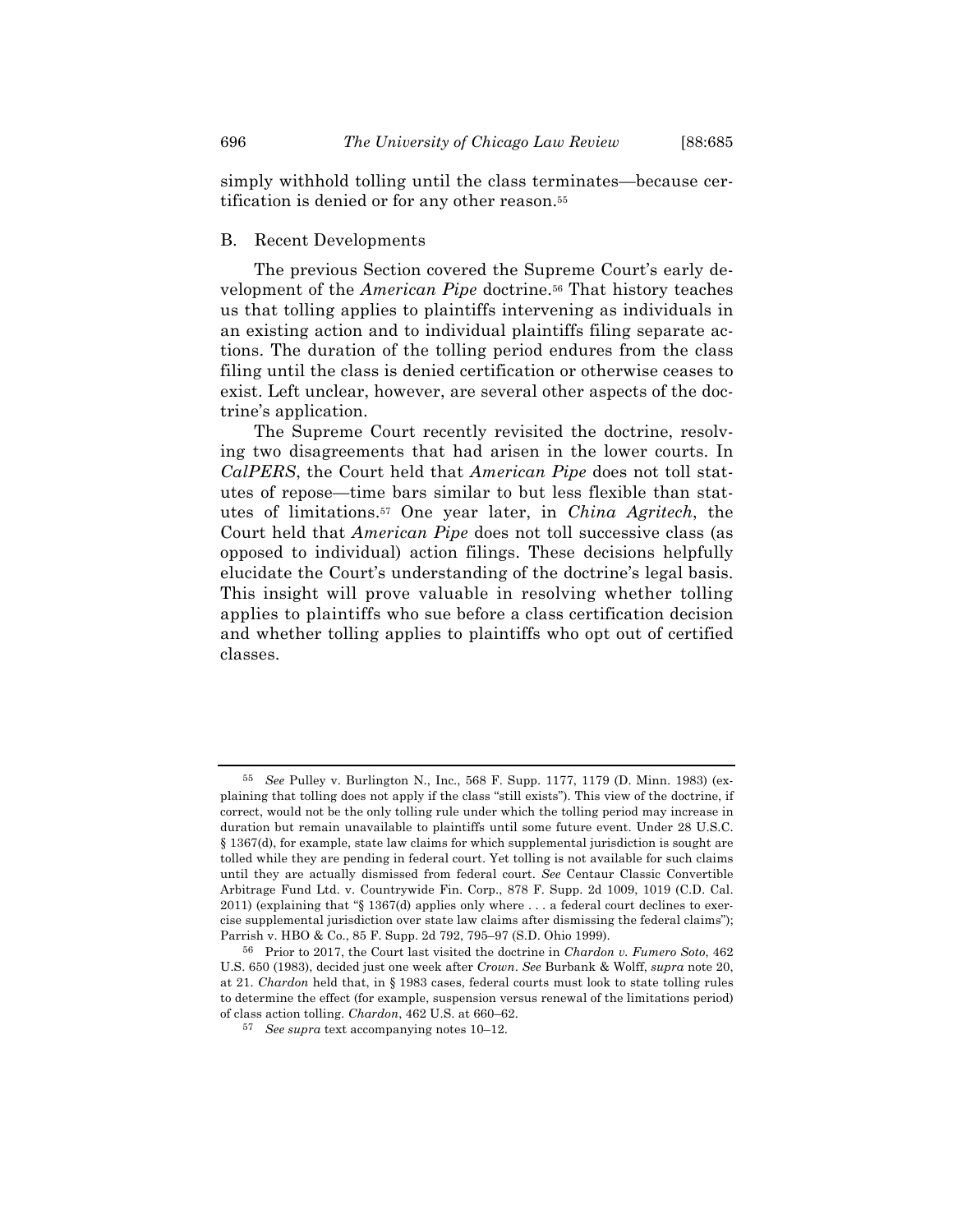# 1. *California Public Employees' Retirement System v. ANZ Securities, Inc*.

In *CalPERS*, a class action was brought against various financial firms for alleged Securities Act violations.58 One putative class member, California Public Employees' Retirement System (CalPERS), sued the defendants individually after the Securities Act's three-year time bar—the longer of two time bars in the relevant statute—had run.59 CalPERS argued that its suit was nonetheless timely because this time bar was tolled under *American Pipe*.60 After the Second Circuit affirmed the district court's dismissal for untimeliness, the Supreme Court granted certiorari to decide if *American Pipe* tolled this second statutory time bar.61

The Court began by analyzing the two statutory time bars relevant to CalPERS's claim, both found in 15 U.S.C. § 77m.62 The first time bar is triggered when the plaintiff discovers (or reasonably should discover) the violation and endures for one year.63 This, the Court explained, is a statute of limitations and is meant to induce plaintiffs to diligently pursue claims once they become aware of them.64 The other time bar begins running at the defendant's last culpable act—rather than the plaintiff's discovery of her claim—and endures for three years.65 The Court emphasized the provision's command that "[i]n no event" may a suit be brought after its expiration.<sup>66</sup> This, the Court said, was the statute of repose and allowed no exceptions, providing a complete bar on liability.67 This was the stringent time bar for which CalPERS sought tolling.

The distinct "nature and purpose" of the statute of repose would be critical in determining whether it was tolled under *American Pipe*.68 Tolling is permissible only where the time bar anticipates its prolongment, either through statutory authoriza-

<sup>58</sup> *CalPERS*, 137 S. Ct. at 2047–48.

<sup>59</sup> *Id.* at 2048; *see* 15 U.S.C. § 77m.

<sup>60</sup> *See CalPERS*, 137 S. Ct. at 2048.

<sup>61</sup> *See id.*

<sup>62</sup> *See id.* at 2048–49. For further discussion of this statute, see *supra* text accompanying notes 8–12.

<sup>63</sup> *CalPERS*, 137 S. Ct. at 2049.

<sup>64</sup> *See id.*

<sup>65</sup> *Id.*

<sup>66</sup> *Id.* (quoting 15 U.S.C. § 77m).

<sup>67</sup> *Id.*

<sup>68</sup> *CalPERS*, 137 S. Ct. at 2048–49.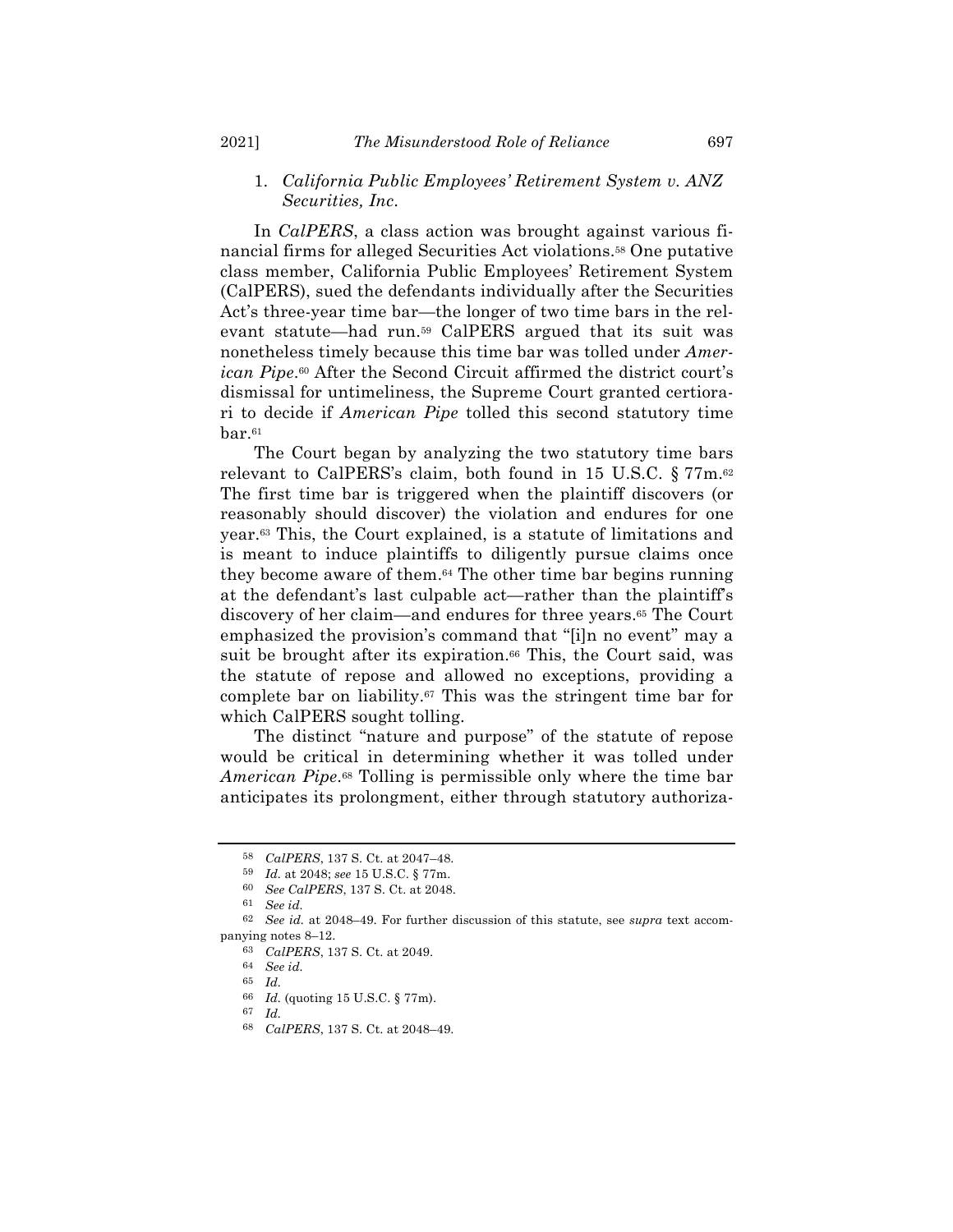tion or the traditional equitable powers of courts.69 The statute of repose itself contained no express exceptions. And the very purpose of the repose bar, the Court explained, was to override any customary, equitable tolling rules.70 The critical question thus became whether *American Pipe* was equitable tolling or, rather, rooted in some other legislative enactment that might allow for tolling.<sup>71</sup>

The statute of repose could not be tolled because the *American Pipe* doctrine, the Court announced clearly for the first time, is equitable tolling.72 The *American Pipe* rule was crafted so that putative class members could rely on class actions without being induced to make protective motions.73 Importantly, the *American Pipe* Court had deemed the tolling rule consistent with the statutes of limitations that it tolled.74 These considerations made clear that "the source of the tolling rule applied in *American Pipe* is the judicial power to promote equity, rather than to interpret and enforce statutory provisions."75

CalPERS argued alternatively that it did not need to rely on tolling because the representative class action had effectively and timely "brought" CalPERS's separate suit for it.76 Four dissenting justices would have held for CalPERS under this theory.77 Importantly, the dissent did not argue for tolling, but rather argued that tolling was unnecessary because CalPERS was effectively a party to the class action from the time it was filed.78

<sup>69</sup> *See id.* at 2050.

<sup>70</sup> *Id.* at 2051.

<sup>71</sup> *See id.* ("If *American Pipe* had itself been grounded in a legislative enactment, perhaps an argument could be made that the enactment expressed a legislative objective to modify the 3-year period.").

<sup>72</sup> *Id.* at 2051–52. Even before *CalPERS*, others had suggested that *American Pipe* set out an equitable tolling doctrine. *See, e.g.*, Adam Bain & Ugo Colella, *Interpreting Federal Statutes of Limitations*, 37 CREIGHTON L. REV. 493, 520–21 (2004). *But see, e.g.*, Burbank & Wolff, *supra* note 20, at 29–33 (arguing that *American Pipe* is better understood as federal common law than as equitable tolling).

<sup>73</sup> *See CalPERS*, 137 S. Ct. at 2051.

<sup>74</sup> *See id.*

<sup>75</sup> *Id.*; *see id.* at 2052 ("The central text at issue in *American Pipe* was Rule 23, and Rule 23 does not so much as mention the extension or suspension of statutory time bars.").

<sup>76</sup> *See id.* at 2054 (quoting 15 U.S.C. § 77m).

<sup>77</sup> *Id.* at 2058 (Ginsburg, J., dissenting).

<sup>78</sup> *See CalPERS*, 137 S. Ct. at 2057 (Ginsburg, J., dissenting) ("When CalPERS elected to pursue individually the claims already stated in the class complaint against the same defendants, it simply took control of the piece of the action that had always belonged to it."); *accord* State Farm Mut. Auto. Ins. Co. v. Boellstorff, 540 F.3d 1223, 1232– 33 (10th Cir. 2008); *WorldCom*, 496 F.3d at 255.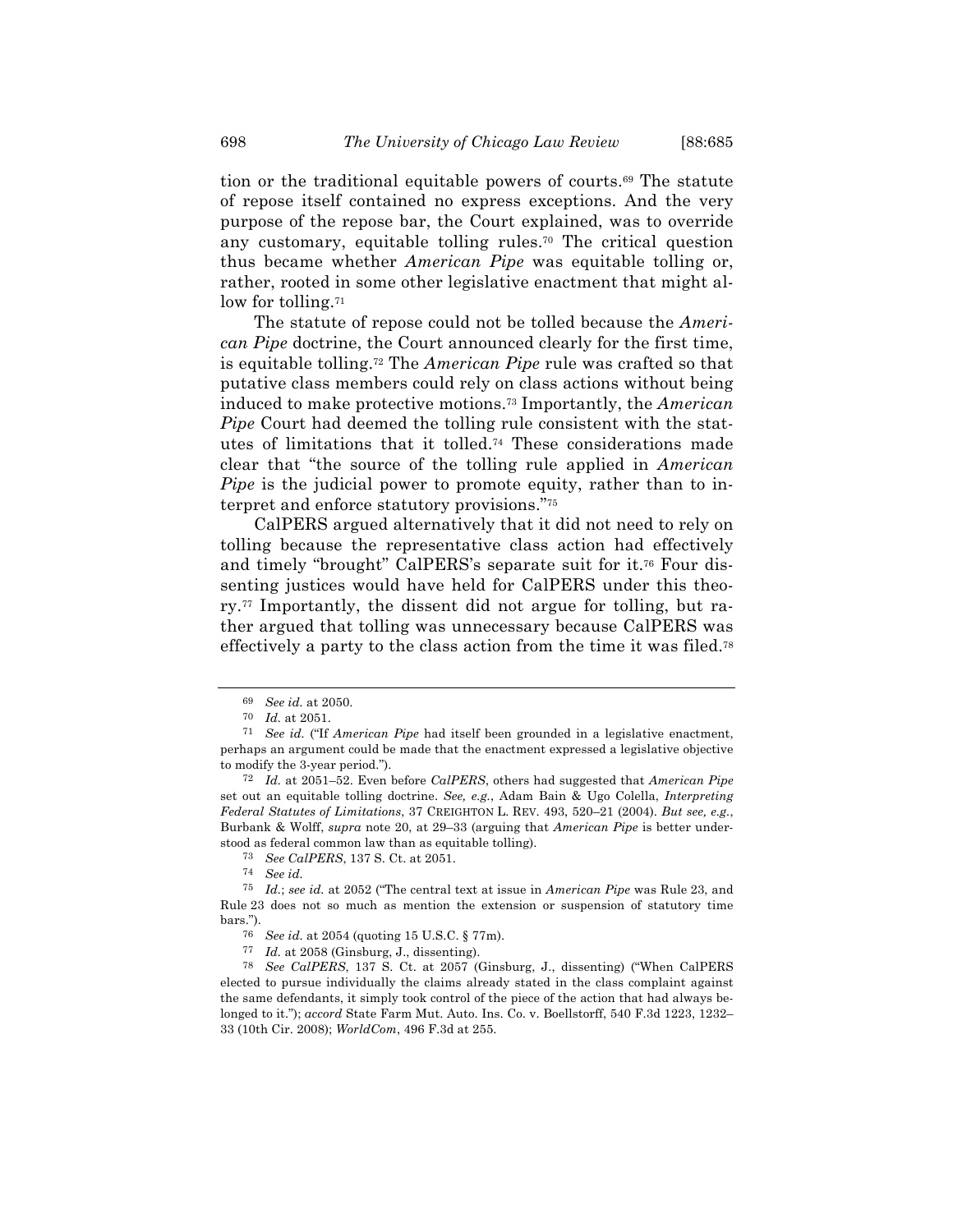In the dissent's view, the policy underlying the statute of repose was satisfied because defendants were put on notice of the claims against them within the repose period.79 The dissent also pointed out that the Court's decision would have inequitable and inefficient consequences: putative class members who feared that class certification might be denied after the repose period runs would file early protective motions to preserve their claims.80

The majority rejected this view based on the statute of repose's express terms. The provision barred all new actions brought outside the three-year period; even if a class representative timely sued, CalPERS sought to bring an additional action after the repose period had expired.81 This is sensible, the Court explained, because the statute of repose protects interests beyond notice to defendants.82 Moreover, the *American Pipe* doctrine would be unnecessary altogether if all putative class members' individual actions were commenced as of the date of the class filing.83 The Court acknowledged the potential inequity and inefficiency of protective filings, but explained that it could not ignore the statute of repose's clear terms.84

I pause here to note insights from *CalPERS* about the *American Pipe* doctrine that were not immediately apparent in earlier cases. First, the Supreme Court understands the doctrine to be one of equitable tolling. As I will explain, this limits the circumstances in which it may apply. Relatedly, we learned that the doctrine does not pursue efficiency at all costs. The more efficient result in *CalPERS*, as the dissent urged and the Court acknowledged, would have been to toll the statute of repose. I revisit these insights in more detail in Part I.C after reviewing *China Agritech*.

<sup>79</sup> *See CalPERS*, 137 S. Ct. at 2056 (Ginsburg, J., dissenting).

<sup>80</sup> *See id.* at 2057–58. For two researchers' estimates of the number of inefficient protective filings caused by *CalPERS*, see generally David Freeman Engstrom & Jonah B. Gelbach, American Pipe *Tolling, Statutes of Repose, and Protective Filings: An Empirical Study*, 69 STAN. L. REV. ONLINE 92 (2017).

<sup>81</sup> *CalPERS*, 137 S. Ct. at 2054.

<sup>82</sup> *See id.* at 2053 ("By permitting a class action to splinter into individual suits, the application of *American Pipe* tolling would threaten to alter and expand a defendant's accountability, contradicting the substance of a statute of repose.").

<sup>83</sup> *See id.* at 2054–55.

<sup>84</sup> *Id.* at 2053–54.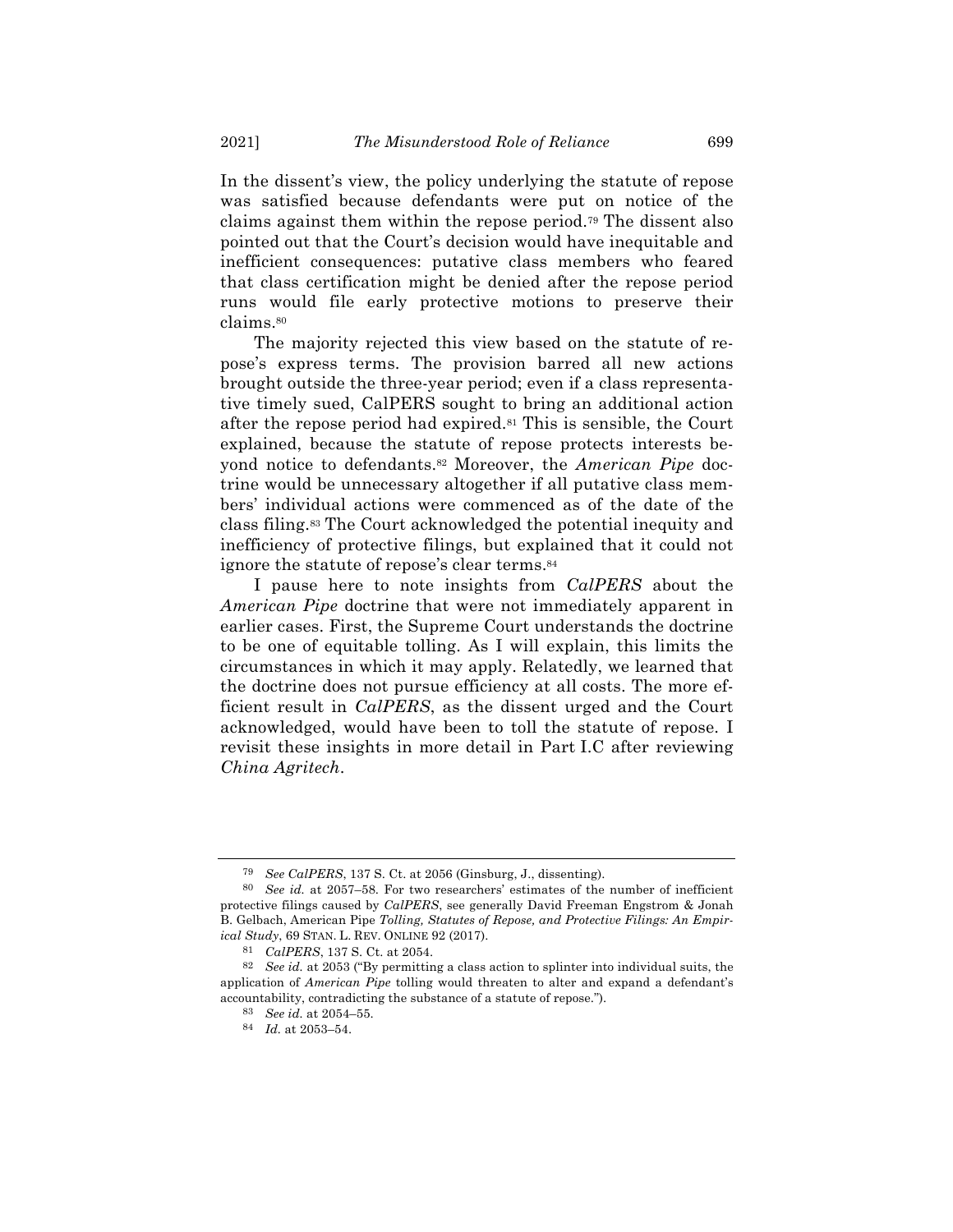### 2. *China Agritech, Inc. v. Resh*.

*China Agritech* considered the application of class action tolling to successively filed class—as opposed to individual actions. The plaintiff, Michael Resh, filed a class action against China Agritech for alleged Exchange Act violations.85 He did so more than a year after the limitations period had run and argued that it had been tolled during the pendency of two prior dismissed class actions against China Agritech.86 The Ninth Circuit agreed with Resh, deepening a split of authority among the courts of appeals as to whether *American Pipe* tolls successive class filings.87 The Supreme Court granted certiorari to resolve the division among the lower courts.

The Court declined to apply the tolling doctrine to successively filed class actions. Its analysis centered on efficiency and judicial economy, the "watchwords" of the *American Pipe* doctrine.88 The Court explained that these ends would not be served by allowing class filings to benefit from tolling. Instead, efficiency and economy would be better served by incentivizing potential class representatives to file or intervene early so that courts can decide as soon as possible whether class treatment is appropriate.89 Importantly, that defendants were put on notice within the limitations period by the prior class filings was not enough to justify tolling.90

The Court also explained that tolling for class actions would allow them to be filed indefinitely. An original class filing would toll the limitations period until it terminated, at which point a second class filing would toll the period further until it terminated, and so on.91 As some have pointed out, perpetual tolling would impinge on defendants' interest, embodied in statutes of limitations, to be free from old claims.92

<sup>85</sup> *China Agritech*, 138 S. Ct. at 1805.

<sup>86</sup> *See id.*

<sup>87</sup> *See id.* at 1805–06.

<sup>88</sup> *Id.* at 1811.

<sup>89</sup> *Id.* at 1807. The Court also explained that Rule 23 and the Private Securities Litigation Reform Act, which governed the litigation, evinced a preference for early intervention of potential class representatives. *See id.* at 1807–08.

<sup>90</sup> The Ninth Circuit, in the decision below, wrote that it was appropriate to toll Resh's class suit because defendants were put on notice by the prior class filings. *See China Agritech*, 138 S. Ct. at 1805.

<sup>91</sup> *See id.* at 1808–09.

<sup>92</sup> *See, e.g.*, Wasserman, *supra* note 14, at 842–43.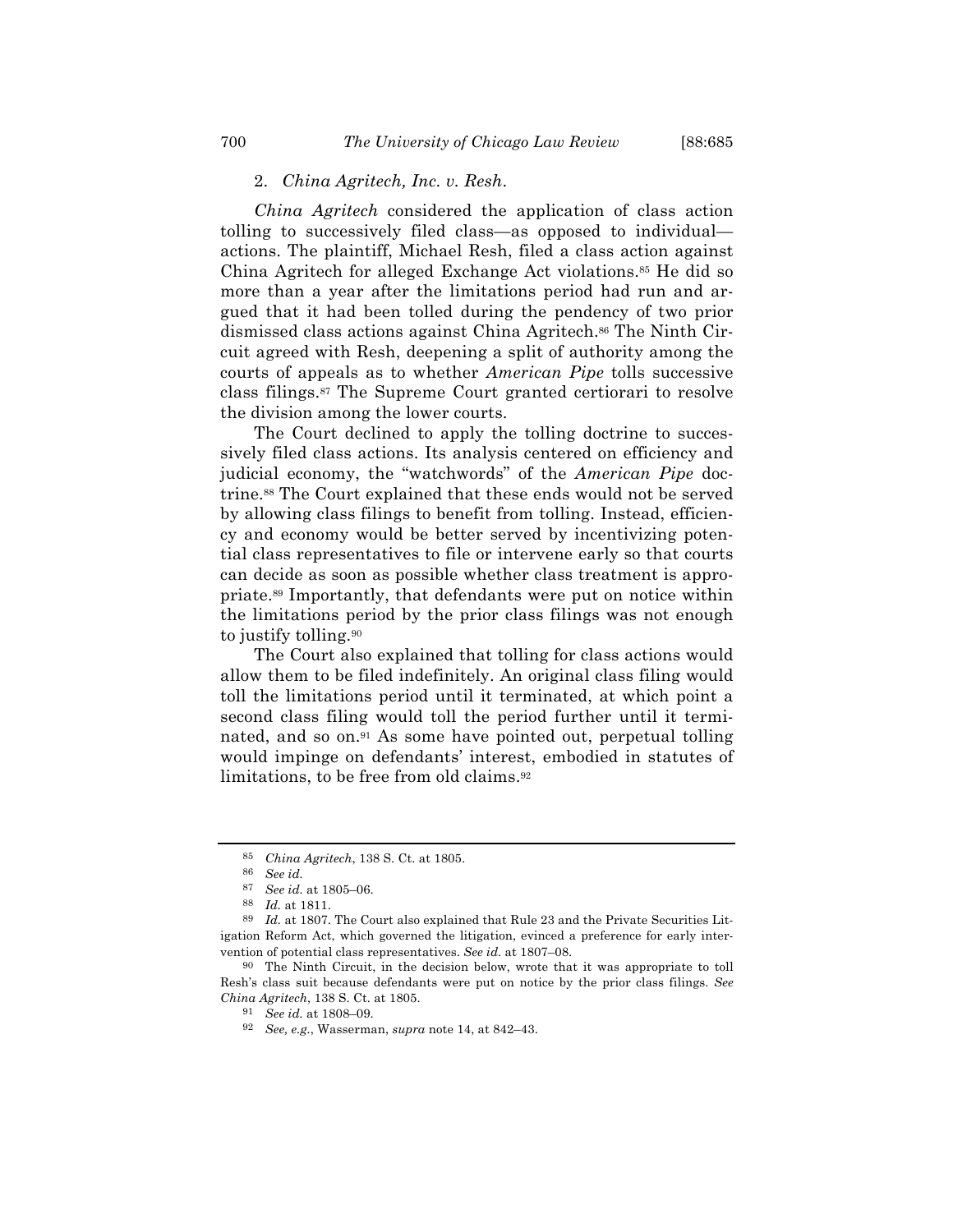# C. Understanding the Legal Basis of *American Pipe* Tolling

The *CalPERS* and *China Agritech* decisions are significant because they clear up some of the *American Pipe* doctrine's ambiguities. Most importantly, they clarify the doctrine is, at root, a creature of courts' equitable powers. At first blush, *China Agritech* might appear to depart from *CalPERS* on this point. *CalPERS* focused on the statutory intent of the time bar in question, stressing that *American Pipe* set out a limited, equitable tolling rule. *China Agritech*, in contrast, focused on efficiency and judicial economy. Upon closer inspection, however, the two cases are easily reconciled.

A close read of *China Agritech* reveals that the doctrine's efficiency justification dovetails with its equitable nature. Individual plaintiffs can put off filing individual claims so that they can rely on class proceedings.93 The promotion of efficiency for individual litigants is thus itself the promotion of equity. Conversely, those truly wishing to represent a class would efficiently file or intervene early. As the *China Agritech* Court put it, "[a] would-be class representative who commences suit after expiration of the limitation period [ ] can hardly qualify as diligent in asserting claims and pursuing relief."94

Hence, both *CalPERS* and *China Agritech* decidedly establish *American Pipe* tolling as an equitable doctrine. This is significant because the legal basis of the doctrine can affect when it applies. For example, some courts had previously tolled statutes of repose because they determined that *American Pipe* was "legal tolling," rooted in and intended to further the policies of Rule 23.95 As these courts had explained, a tolling rule derived from a statute could toll a statute of repose, whereas a rule based in equity, limited to remedying unfairness or excusable

<sup>93</sup> *See China Agritech*, 138 S. Ct. at 1808 (explaining that, in *American Pipe*, individual "plaintiffs reasonably relied on the class representative, who sued timely, to protect their interests in their individual claims").

<sup>94</sup> *Id.*; *see also id.* ("Ordinarily, to benefit from equitable tolling, plaintiffs must demonstrate that they have been diligent in pursuit of their claims."). *China Agritech*'s recognition of *American Pipe* tolling's equitable nature is significant because it shows a consensus on the matter that was not apparent in *CalPERS*. See *id.*; *id.* at 1814 n.2 (Sotomayor, J., concurring in the judgment).

<sup>95</sup> *See, e.g.*, Joseph v. Wiles, 223 F.3d 1155, 1166–67 (10th Cir. 2000); *see also* Credit Suisse Sec. (USA) LLC v. Simmonds, 566 U.S. 221, 226 n.6 (2012) (explaining that some courts use the term "legal tolling" to describe a tolling rule "derived from a statutory source" (quotation marks omitted) (quoting Arivella v. Lucent Techs., Inc., 623 F. Supp. 2d 164, 176 (D. Mass. 2009))).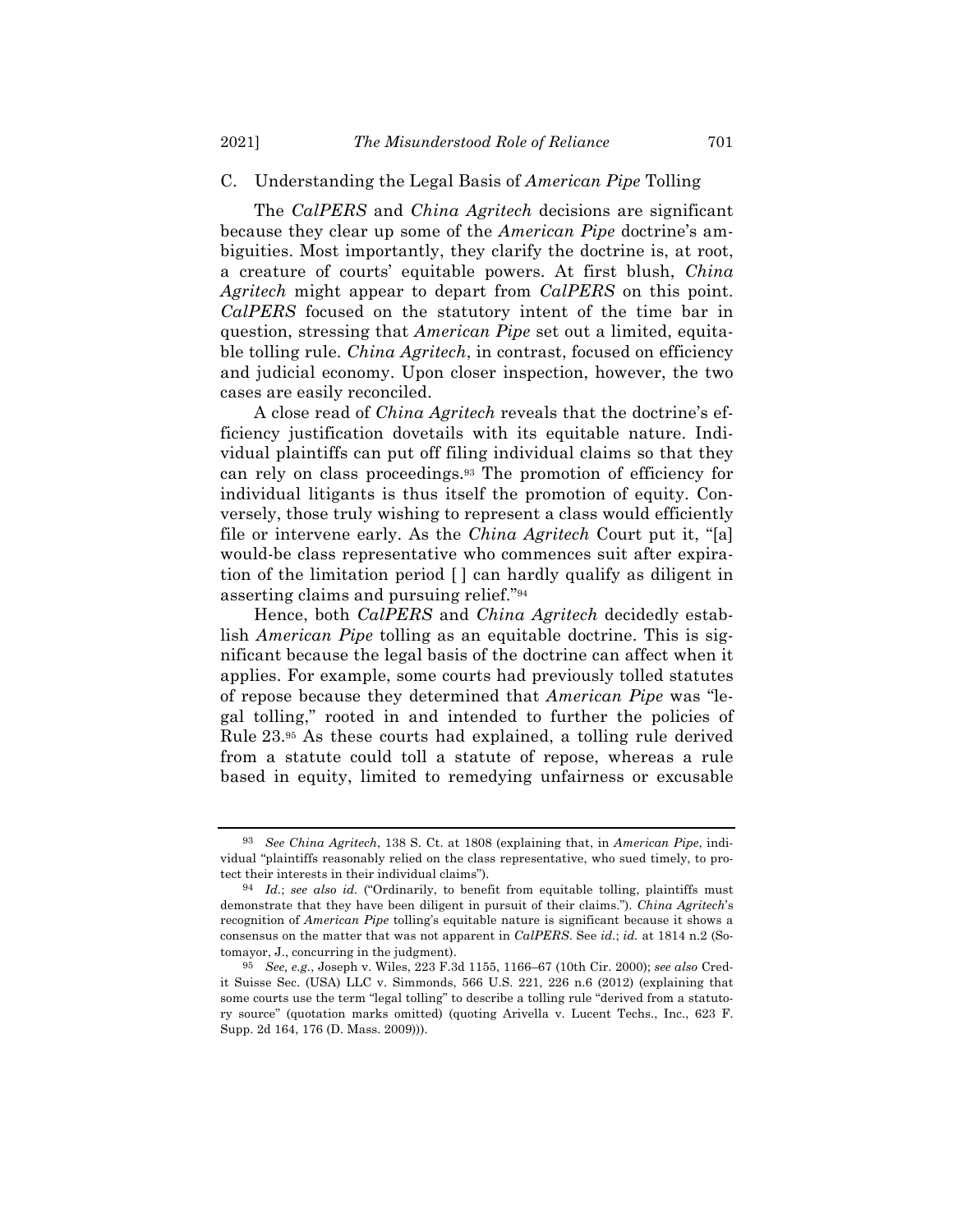mistake, could not.96 Indeed, the Supreme Court itself recognized that a tolling rule grounded in another statute might toll a statute of repose, but one based in courts' equitable powers could not.97

*CalPERS* and *China Agritech* also clarify another ambiguity from the tolling doctrine's early development: How far does the tolling rule go in promoting efficiency and judicial economy?98 Efficiency alone may have demanded the opposite result in *CalPERS*, yet this did not allow the Court to "ignore [the] plain import" of the statute of repose.<sup>99</sup> This, again, puts to rest explanations from lower courts that *American Pipe* is legal (rather than equitable) tolling based in Rule 23 and intended to further its policies.100

It must instead be that the doctrine is justified only because of the benefit to individual plaintiffs who are equitably allowed to put off filing their own claims. In other words, the precise efficiency served is not that of Rule 23 class actions or the court system in general; it is only the efficiency that comes with equitably relieving putative class members from making individual filings. This is confirmed by a careful read of *China Agritech*'s statement that "[t]he watchwords of *American Pipe* are efficiency and economy of litigation, a principal purpose of Rule 23 as well."101 This statement confirms that *American Pipe* is not a tool intended to serve the policies of Rule 23 class actions. Rather, it serves efficiency and economy—goals of Rule 23 as well—by not inducing putative class members to make protective filings.

I will argue in Part III that these insights—that *American Pipe* is an equitable tolling doctrine and that its promotion of efficiency is limited by its equitable nature—help resolve unsettled questions concerning when class action tolling applies. But first, I turn to the present state of the law on two of those unsettled questions.

<sup>96</sup> *See, e.g.*, Arivella v. Lucent Techs., Inc., 623 F. Supp. 2d 164, 177 (D. Mass. 2009) ("The differences between the forms of tolling is crucial because the animating principles of legal tolling are compatible with tolling a statute of repose, while the reasoning behind equitable tolling is not.").

<sup>97</sup> *See supra* note 71.

<sup>98</sup> *See supra* note 24 and accompanying text.

<sup>99</sup> *CalPERS*, 137 S. Ct. at 2053–54.

<sup>100</sup> *See, e.g.*, *Joseph*, 223 F.3d at 1166–67; *Arivella*, 623 F. Supp. 2d at 176.

<sup>101</sup> *China Agritech*, 138 S. Ct. at 1811.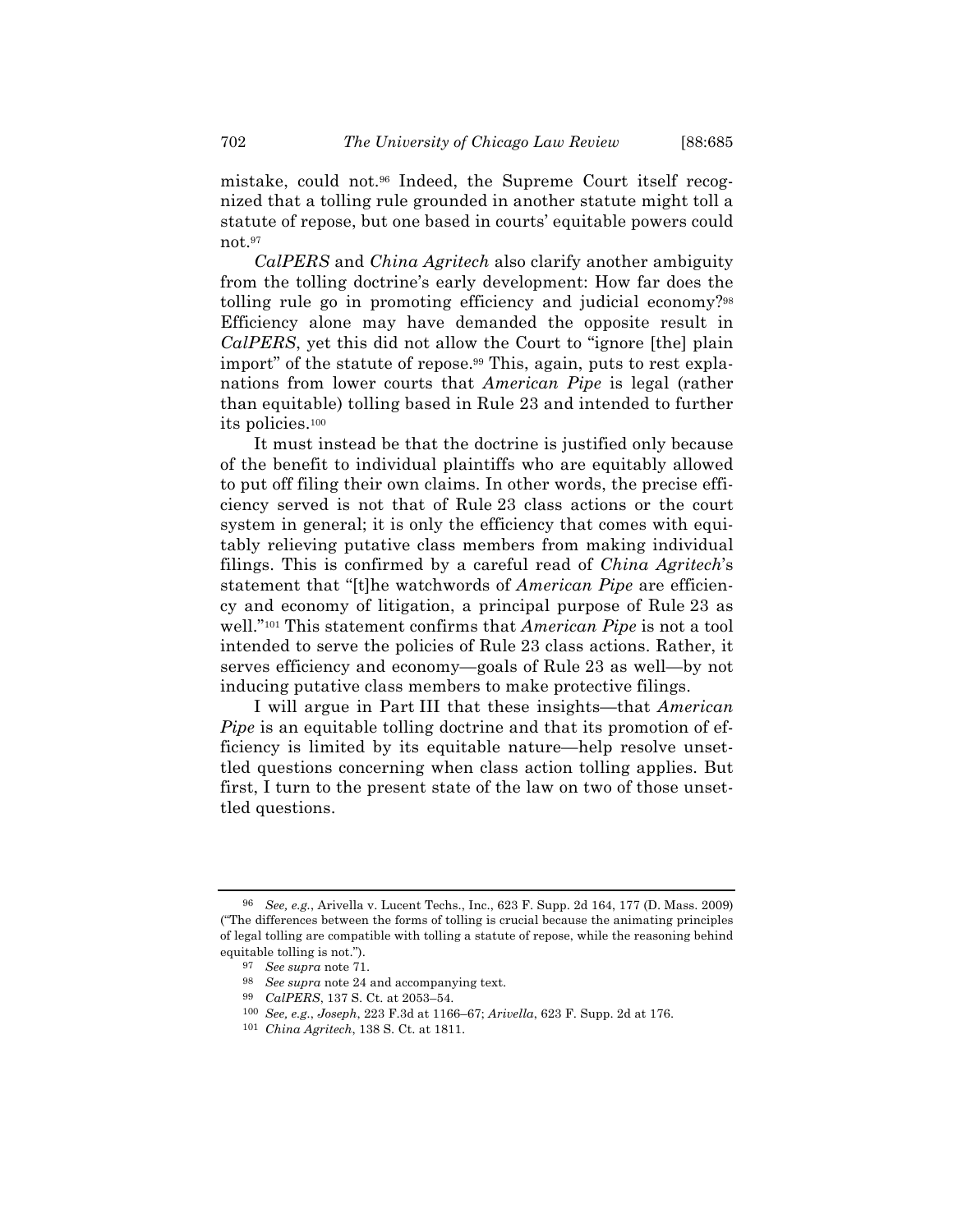### II. UNRESOLVED QUESTIONS: WHEN DOES TOLLING APPLY?

The first unresolved issue considered in this Comment is whether tolling applies to plaintiffs who sue individually before a class certification decision. Specifically, courts disagree whether plaintiffs who file individual suits while class certification is pending receive class action tolling. I explore this disagreement in Part II.A. The second unresolved issue is whether tolling applies to plaintiffs who opt out of certified classes. This issue is taken up in Part II.B.

# A. Does Tolling Apply to Suits Filed Before the Class Certification Ruling?

Four federal courts of appeals have squarely decided the question whether plaintiffs who sue while class certification is pending receive *American Pipe* tolling. Three circuits extend tolling to such plaintiffs, while one circuit withholds tolling while certification is pending. I call these two positions the majority and minority positions, respectively.

### 1. The majority rule: sue now or sue later.

Three federal courts of appeals have squarely adopted the majority rule: putative class members may benefit from class action tolling even if they sue while class certification is pending. The majority circuits advance various rationales for this rule, highlighted in the three cases discussed below.

The Second Circuit was the first federal court of appeals to adopt the majority rule. In *In re WorldCom Securities Litigation*,102 pension funds brought individual securities suits against several bond underwriters.<sup>103</sup> Separately, a class suit was brought against an underwriter not initially sued by the individual pension funds.104 After the applicable one-year statute of limitations period had run, the pension funds sought to add claims against this additional underwriter.105 They argued that this claim against the new defendant was timely because the limitations period was tolled by the parallel class action.106

<sup>102</sup> 496 F.3d 245 (2d Cir. 2007).

<sup>103</sup> *Id.* at 246–47.

<sup>104</sup> *Id.* at 247.

<sup>105</sup> *Id.*

<sup>106</sup> *Id.* at 252.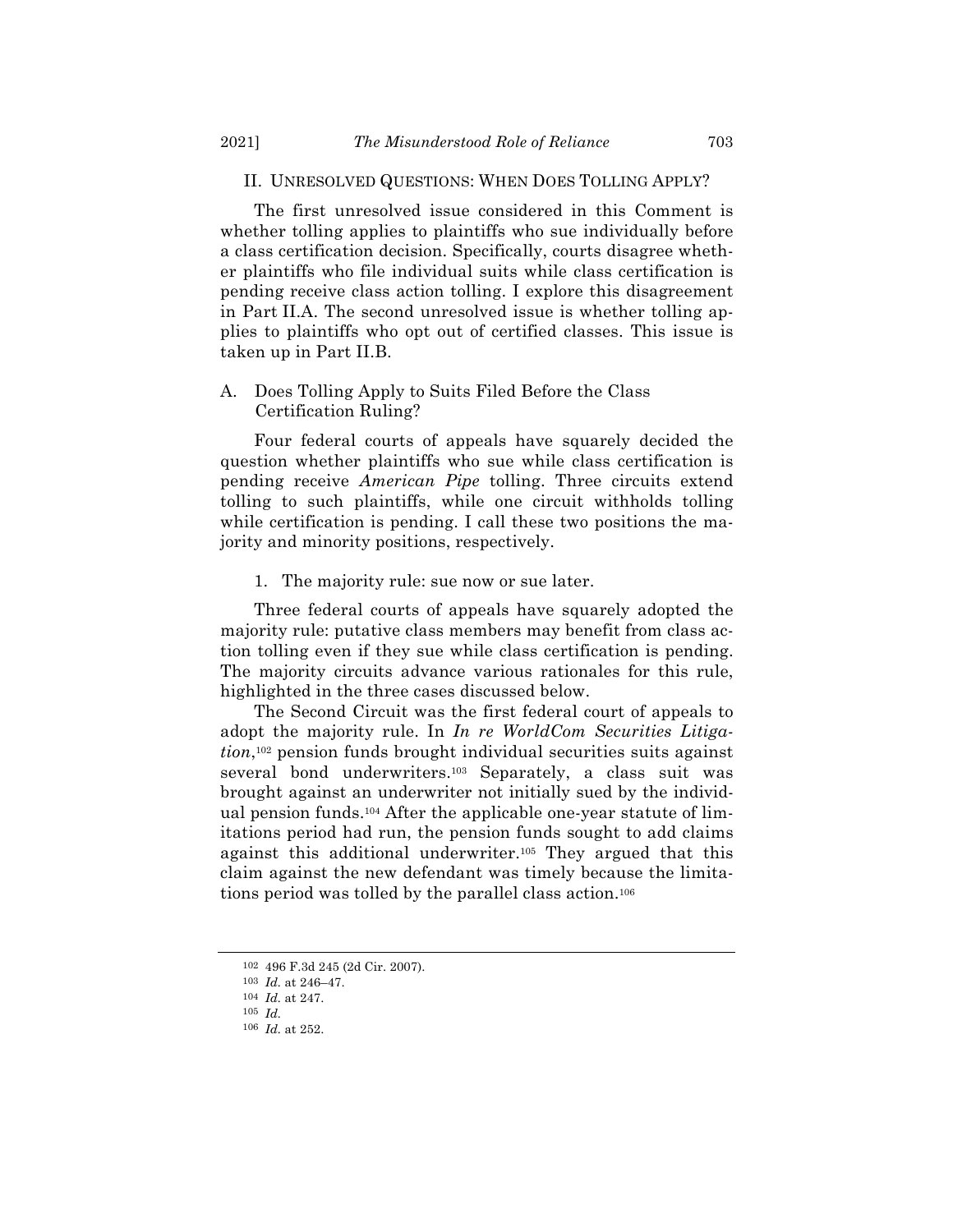The Second Circuit agreed with the plaintiffs, holding that class action tolling applies even when plaintiffs "file an individual action before resolution of the question whether the purported class will be certified."107 The court provided three reasons for extending class action tolling to those who sue before the certification decision. The court first noted the "theoretical basis" by which "class members are treated as parties to the class action 'until and unless'" they opt out.108 This explanation does not appear to survive *CalPERS*, where the Supreme Court rejected the argument that individual plaintiffs' suits were effectively brought, in a timely manner, by a class representative.109

Next, the court relied on what it saw as straightforward language from *American Pipe* and *Crown*: "[T]he commencement of a class action suspends the applicable statute of limitations as to all asserted members of the class who would have been parties had the suit been permitted to continue as a class action."110 The court apparently read "the commencement of a class action suspends the applicable statute of limitations" to apply tolling as soon as the class action is filed. But, as one commentator has pointed out, the qualification "who would have been parties had the suit been permitted to continue as a class action" can be read as withholding tolling until the denial of class certification.<sup>111</sup>

Last, the court determined that extending tolling to plaintiffs who sue before the certification decision is consistent with statutes of limitations. Because defendants receive notice from the class filing, "[a] defendant is no less on notice when putative class members file individual suits before certification."112 The court also explained, quoting *Crown*, that class members who file individual suits before the certification decision "cannot be accused of sleeping on their rights."113 The court did not, however, explain why *Crown*—in which a separate suit was brought after the denial of class certification—can be freely applied to suits brought before the certification ruling.

<sup>107</sup> *WorldCom*, 496 F.3d at 247.

<sup>108</sup> *Id.* at 255 (quoting *Am. Pipe*, 414 U.S. at 551).

<sup>109</sup> *See supra* text accompanying notes 81–84.

<sup>110</sup> *WorldCom*, 496 F.3d at 255 (quoting *Crown*, 462 U.S. at 353–54).

<sup>111</sup> *See* Caleb Brown, Note, *Piped In: The Tenth Circuit Weighs in on Extending*  American Pipe *Tolling in* State Farm Automobile Insurance Co. v. Boellstorff, 62 OKLA. L. REV. 793, 810 (2010) (emphasis omitted) (quoting *Am. Pipe*, 414 U.S. at 554).

<sup>112</sup> *WorldCom*, 496 F.3d at 255.

<sup>113</sup> *Id.* (quoting *Crown*, 462 U.S. at 352).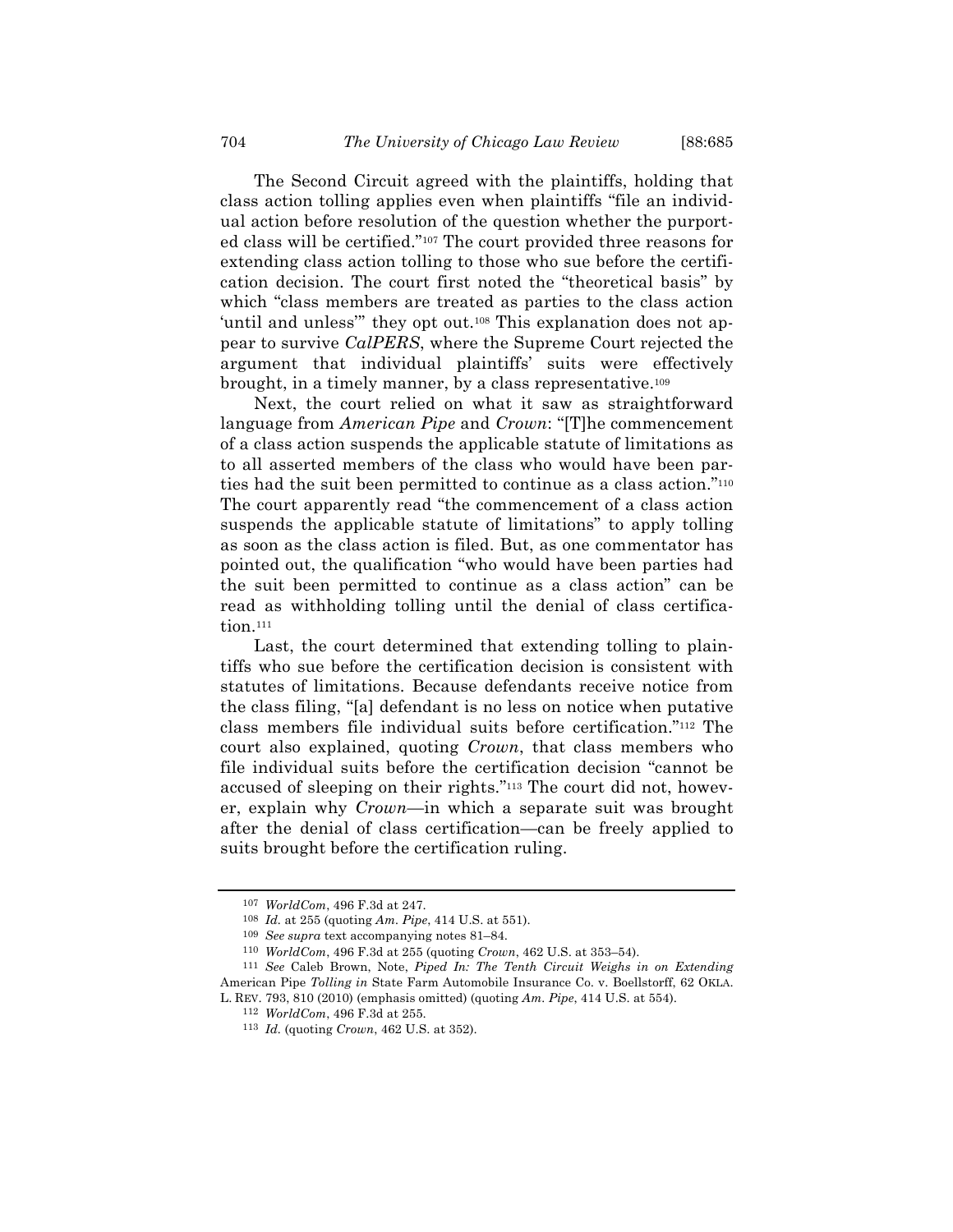The Ninth Circuit followed the Second Circuit's lead one year later in *In re Hanford Nuclear Reservation Litigation*.114 In that case, the plaintiff sued various plutonium producers after living near a nuclear facility and being diagnosed with thyroid cancer.115 A putative class of which she was a member—those living near the nuclear facility—was pending certification at the time she sued.116 Though she waited more than three years—the duration of the applicable statute of limitations—from her diagnosis to sue, she argued that her limitations period was tolled by the putative class action.117 The Ninth Circuit agreed, adopting *WorldCom*'s reasoning and noting specially that this rule was consistent with the purposes of statutes of limitations because defendants were put on notice of the potential claims against them by the class filing.118

The Tenth Circuit is the most recent federal court of appeals to join the majority camp. In *State Farm Mutual Automobile Insurance Co. v. Boellstorff*,<sup>119</sup> the plaintiff, Leslie Boellstorff, was injured in an automobile accident and was allegedly not offered enhanced personal injury protection benefits as required by state law.120 Her suit was commenced four years after the threeyear statute of limitations began running.121 Boellstorff argued, however, that her limitations period was tolled by a putative class action for which certification was still pending.122

The Tenth Circuit sided with the Second and Ninth Circuits, extending tolling to plaintiffs who sue before a certification ruling.123 The court offered several reasons for adopting this rule, most of which were the same as or variations on rationales provided by the Second and Ninth Circuits. First, the court looked to the Supreme Court's language. It explained that *Crown*'s statement that "[o]nce the statute of limitations has been tolled, it remains tolled for all members of the putative class until class certification is denied" was clear and should be

<sup>114</sup> 534 F.3d 986 (9th Cir. 2008).

<sup>115</sup> *Id.* at 995, 1008.

<sup>116</sup> *Id.* at 1008.

<sup>117</sup> *Id.*

<sup>118</sup> *See id.* at 1009.

<sup>119</sup> 540 F.3d 1223 (10th Cir. 2008).

<sup>120</sup> *Id.* at 1224–26.

<sup>121</sup> *Id.* at 1226–27.

<sup>122</sup> *Id.* at 1228.

<sup>123</sup> *Id.* at 1232.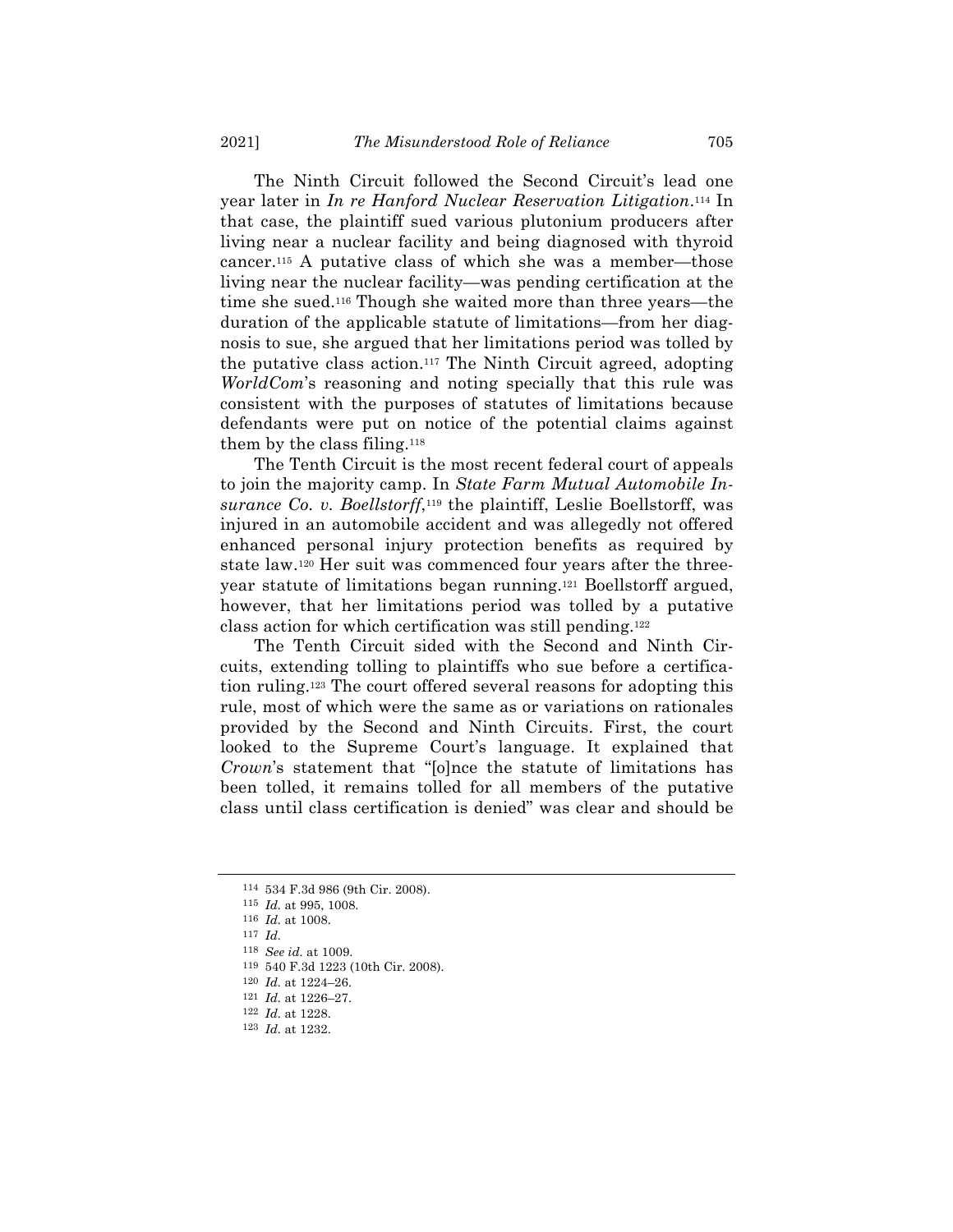accepted at face value.124 But as one commentator has pointed out, the quoted language is followed immediately by "*[a]t that point*, class members may choose to file their own suits or to intervene as plaintiffs in the pending action."125 This can reasonably be read as withholding tolling until certification is denied.<sup>126</sup>

The court turned next to the representative nature of class actions. Putative class members, the court explained, were "effectively" a party to the suit from the class filing.127 In this sense, such cases "do[] not involve tolling at all."<sup>128</sup> As with similar reasoning from the Second Circuit in *WorldCom*, this likely does not survive *CalPERS*.

Like the Second and Ninth Circuits, the court next explained that the statute of limitations was respected because State Farm received the benefit of the statute of limitations when it was put on notice by the class filing.<sup>129</sup> Notably, the court's analysis forewent any discussion of whether plaintiffs had slept on their rights.

The *Boellstorff* court's last two rationales concerned equity and efficiency. As to equity, the court sought to avoid "locking putative class members" into a class while certification is pending, a process that can take several years.130 Putative class members, the court explained, should not be forced to "wait out" the class certification decision.131 It is important to note, however, that class members are free to bring individual claims before the certification decision so long as they do so within their own limitations period.132 Thus, only when a putative class member's own limitations period has expired must she "wait out" the certification decision if tolling is not available.

126 *See id.*

129 *See id.* at 1233.

<sup>124</sup> *Boellstorff*, 540 F.3d at 1232 (quoting *Crown*, 462 U.S. at 354).

<sup>125</sup> *See* Brown, Note, *supra* note 111, at 810–11 (alteration and emphasis in original) (quoting *Crown*, 462 U.S. at 354).

<sup>127</sup> *Boellstorff*, 540 F.3d at 1232–33 (quotation marks omitted) (quoting Joseph v. Wiles, 223 F.3d 1155, 1168 (10th Cir. 2000)).

<sup>128</sup> *Id.* at 1232 (quotation marks omitted) (quoting Joseph v. Wiles, 223 F.3d 1155, 1168 (10th Cir. 2000)).

<sup>130</sup> *Id.*

<sup>131</sup> *Id.* A similar argument has been put forth in commentary. James Mayer has argued that putative class members should not be forced to decide within their own limitations period whether to rely on the class or go it alone. Mayer, Note, *supra* note 51, at 935–36. He argued that this problem has become more concerning in recent years as the uncertainty and difficulty of class certification has increased. *See id.* at 922–24. I discuss this worry further in Part III.B.2.

<sup>132</sup> The Tenth Circuit implicitly recognized as much. *See infra* note 134.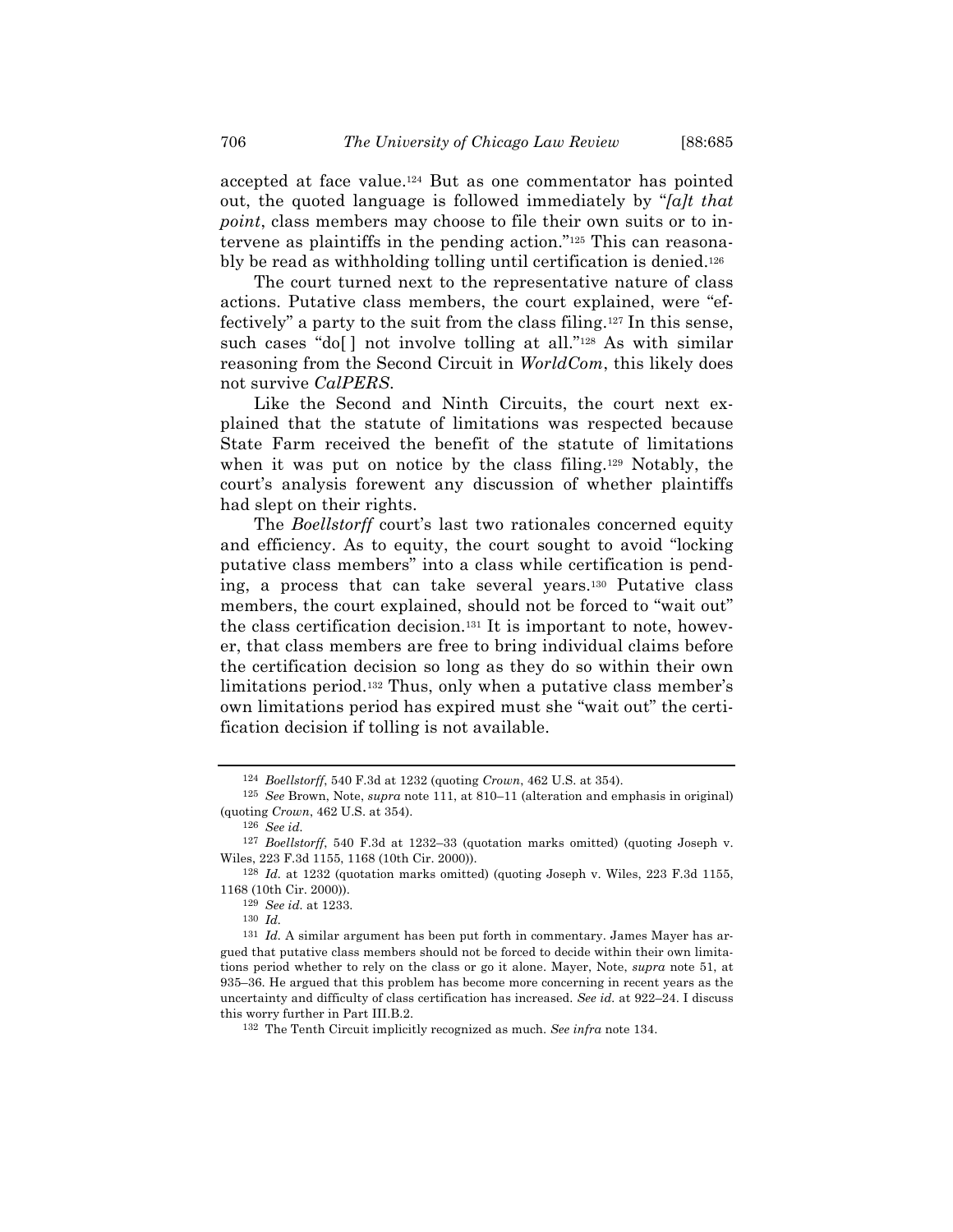As to efficiency, the court determined that the majority rule would not lead to too many filings because those who would sue separately while certification was pending would likely do so in any case.133 That is, the court did not expect the number of suits to increase under the majority rule because individual plaintiffs will bring their claims within their own limitations periods or else will wait for the certification decision to do so.134 For all of these reasons, the Tenth Circuit joined the majority camp.

2. The minority rule: sue later.

Among the courts of appeals, only the Sixth Circuit has squarely held that a plaintiff who files a separate action while certification is pending may not benefit from *American Pipe* tolling.135 In *Wyser-Pratte Management Co., Inc. v. Telxon Corp.*,136 a plaintiff sought to bring a fraud action outside of the applicable two-year statute of limitations.137 The plaintiff argued that its limitations period was tolled by a class action, for which certification was still pending at the time it sued, for fraud against the same defendant.138

The Sixth Circuit declined to extend class action tolling to plaintiffs who sue before the certification ruling.139 The court explained that "[t]he purposes of *American Pipe* tolling" are furthered only "when plaintiffs delay until the certification issue

<sup>133</sup> *See Boellstorff*, 540 F.3d at 1233.

<sup>134</sup> *See id.* ("[M]ost litigants with claims valuable enough to pursue separately will likely have filed their individual claims before the end of their own limitations period."). The court added that, in theory, the minority rule might actually backfire and lead to an increased number of suits. If putative class members are considering relying on the class to press their claims, but are unsure how long the certification process will take, they may file premature "placeholder suits rather than risk placing their individual actions on ice during a potentially prolonged class certification process." *Id.* at 1234.

<sup>135</sup> Many district courts have also withheld tolling while class certification is pending. *See, e.g.*, Nw. Mut. Life Ins. Co. v. Valeant Pharm. Int'l Inc., No. 18-15286 (MAS) (LHG), 2019 WL 4278929, at \*7–12 (D.N.J. Sept. 10, 2019); *In re* Enron Corp. Sec., 465 F. Supp. 2d 687, 716 (S.D. Tex. 2006); Chinn v. Giant Food, Inc., 100 F. Supp. 2d 331, 335 (D. Md. 2000); Rahr v. Grant Thornton LLP, 142 F. Supp. 2d 793, 800 (N.D. Tex. 2000); Stutz v. Minn. Mining Mfg. Co., 947 F. Supp. 399, 403–04 (S.D. Ind. 1996).

<sup>136</sup> 413 F.3d 553 (6th Cir. 2005).

<sup>137</sup> *Id.* at 568.

<sup>138</sup> *Id.* at 559, 568.

<sup>139</sup> *See id.* at 569. The refusal to extend *American Pipe* to plaintiffs filing before the class certification decision is often called the "forfeiture rule," as such filers forfeit the benefit of class action tolling under the rule. *See* Mayer, Note, *supra* note 51, at 902.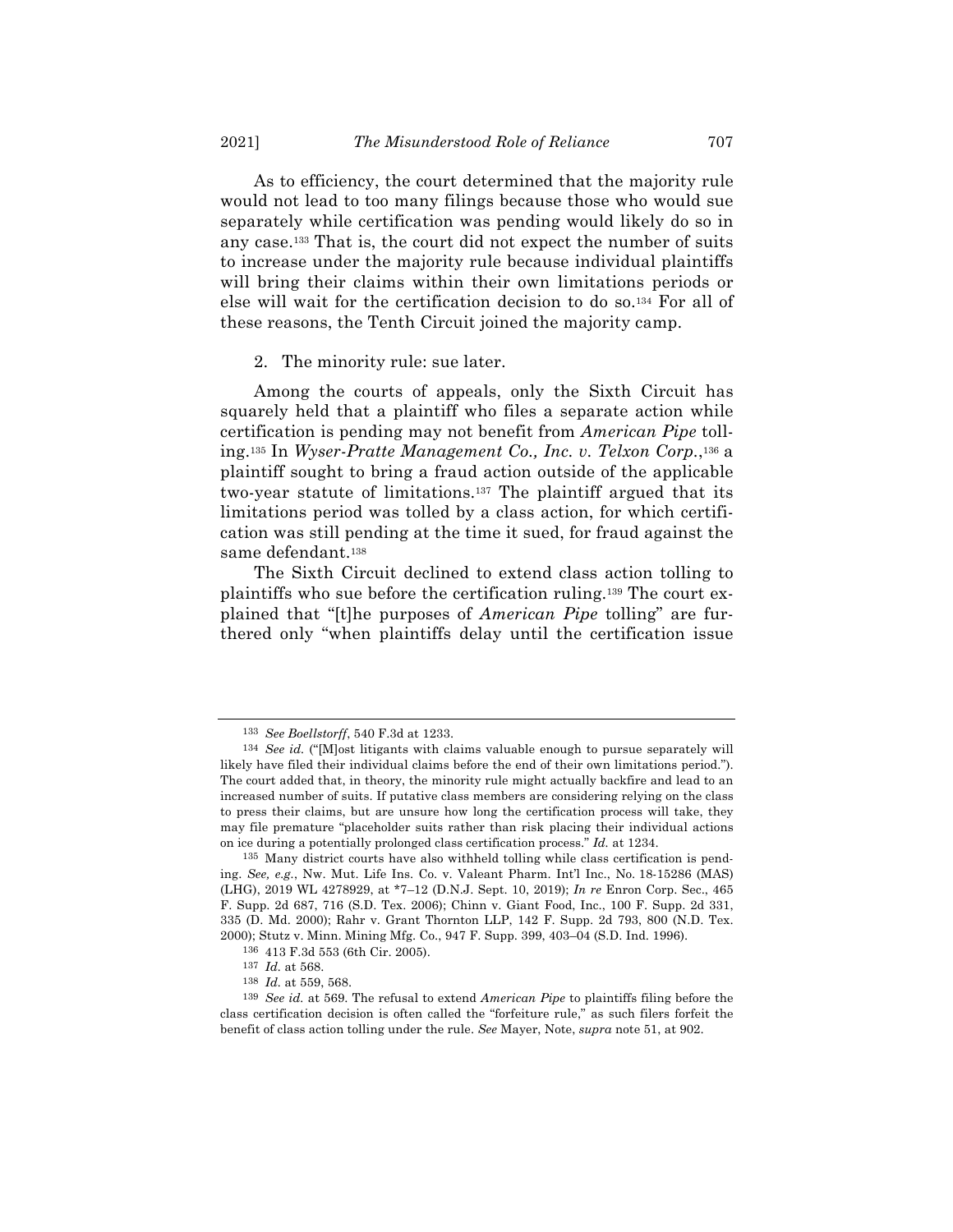has been decided."<sup>140</sup> Withholding tolling from such plaintiffs would likely reduce the total number of suits because plaintiffs may choose not to sue if they wait until the class certification ruling is made.141 The Sixth Circuit also noted that, at the time, all district courts to consider the issue had come to the same conclusion.142

Some commentators have suggested that the First<sup>143</sup> and D.C. Circuits<sup>144</sup> also withhold tolling while certification is pending. While both circuits have made statements consistent with this position, neither have, in fact, squarely adopted it. The First Circuit's only statement on the issue is dicta.145 It is also possible that the court was not aware, at the time it wrote on the issue, that *Crown* had recently extended *American Pipe* to separate ac-

142 *Id.* ("[T]his limitation on class action tolling has taken hold in a number of district courts, with no courts rejecting it."). Indeed, the courts to first consider the issue took what later became the minority position among the courts of appeals. *See* Mayer, Note, *supra* note 51, at 911–16.

143 *See* Mayer, Note, *supra* note 51, at 912–13; Jeremy T. Grabill, *The Pesky Persistence of Class Action Tolling in Mass Tort Multidistrict Litigation*, 74 LA. L. REV. 433, 466 n.130 (2014); Kevin Welsh, Comment, *Collision Course: How Federal Rule of Civil Procedure 23(f) Has Silently Undermined the Prohibition on* American Pipe *Tolling During Appeals of Class Certification Denials*, 73 LA. L. REV. 1183, 1222 & n.281 (2013); Brown, Note, *supra* note 111, at 794 n.7.

<sup>140</sup> *Wyser-Pratte*, 413 F.3d at 569; *see also* Bober, Comment, *supra* note 20, at 642– 44 (advancing a similar argument in the context of cross-jurisdictional class action tolling).

<sup>141</sup> *See Wyser-Pratte*, 413 F.3d at 569 ("At the point in a litigation when a decision on class certification is made, investors usually are in a far better position to evaluate whether they wish to proceed with their own lawsuit, or to join a class, if one has been certified.") (quoting *In re* WorldCom, Inc. Sec. Litig., 294 F. Supp. 2d 431, 452 (S.D.N.Y. 2003), *vacated and remanded*, 496 F.3d 245 (2d Cir. 2007)).

<sup>144</sup> *See, e.g.*, Mayer, Note, *supra* note 51, at 911–12; Wasserman, *supra* note 14, at 831 & n.147.

<sup>145</sup> In *Glater v. Eli Lilly & Co.*, 712 F.2d 735, 739 (1st Cir. 1983), the plaintiff sought to invoke *American Pipe* to cure a jurisdictional defect. The court rejected the notion that the tolling rule could solve the jurisdictional problem and then added, in dicta, that "*American Pipe* says nothing about [the plaintiff's] ability to maintain a separate action while class certification is still pending." *Id.*; *see* Stein v. Regions Morgan Keegan Select High Income Fund, Inc., 821 F.3d 780, 789 (6th Cir. 2016) (describing *Glater*'s statement as dicta); Schimmer v. State Farm Mut. Auto. Ins. Co., No. 05-cv-02513-MSK, 2006 WL 2361810, at \*5 n.5 (D. Colo. Aug. 15, 2006). Indeed, *Wyser-Pratte* did not even mention the First Circuit's treatment of the issue. *See Wyster-Pratte*, 413 F.3d at 568 (explaining that, at the time, only district courts had considered the issue). *But see* Soroko v. Cadle Co., No. 10-11788-GAO, 2011 WL 4478479, \*2 (D. Mass. Sep. 23, 2011) (citing *Glater* for the proposition that *American Pipe* does not apply to suits filed while certification is pending).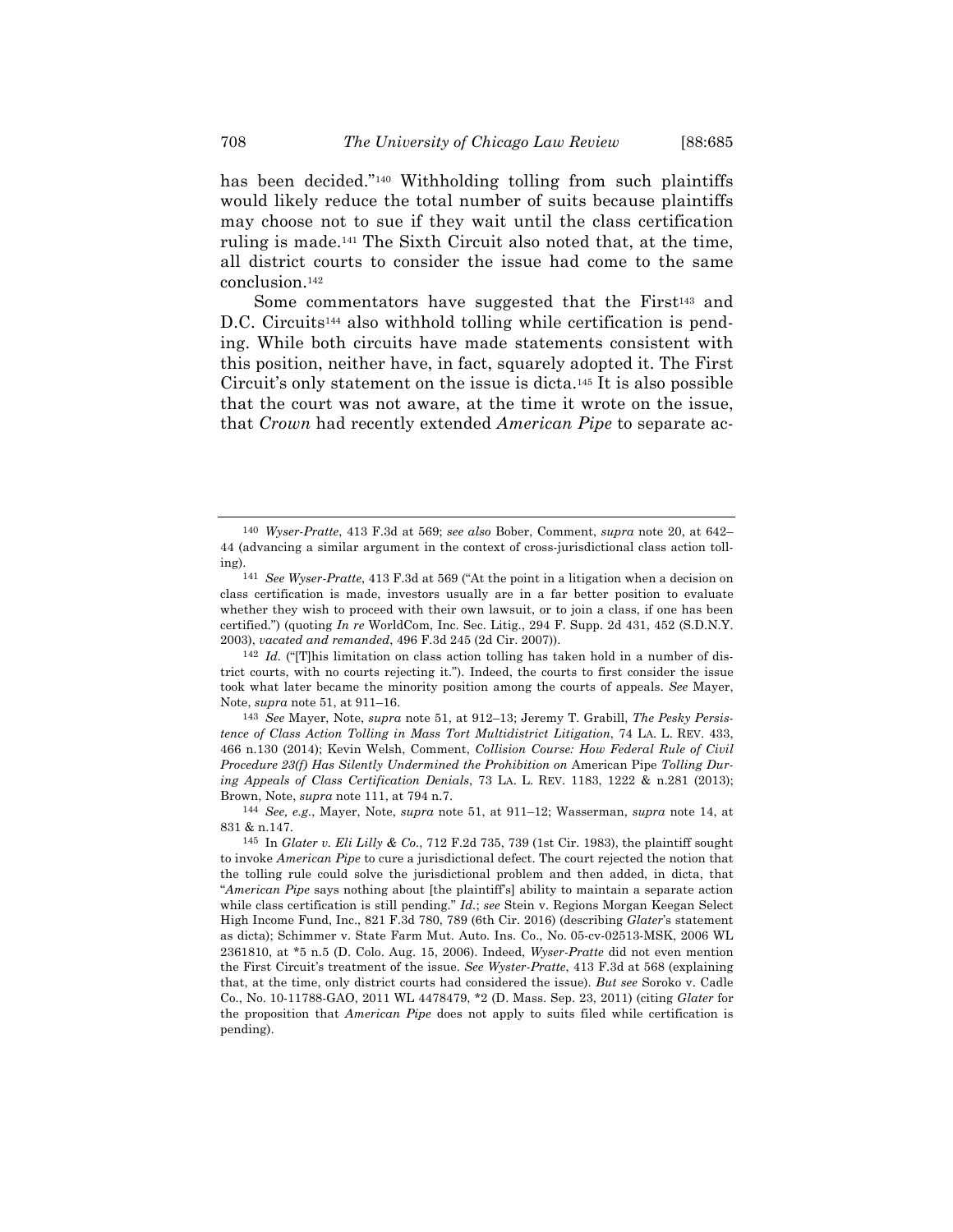tions.146 As for the D.C. Circuit, its decision is better read as withholding tolling for different reasons.<sup>147</sup> Indeed, the district court in that circuit does not invariably follow the minority rule.148

To reiterate, the Sixth Circuit is the only federal court of appeals to squarely hold that plaintiffs cannot benefit from *American Pipe* tolling if they sue while class certification is pending. The Second, Ninth, and Tenth Circuits, in contrast, allow individual plaintiffs to benefit from tolling even if they file while certification is pending.

#### B. Does Tolling Apply to Opt-out Plaintiffs?

Courts are even more lopsided on the question whether *American Pipe* tolling applies to plaintiffs who opt out of certified classes. Notably, all four of the circuits to decide whether tolling applies to suits filed before a certification ruling extend tolling to plaintiffs who opt out of a certified class.149 They get here by relying on the Supreme Court's *Eisen* dicta.150 For courts in the majority camp, this is a sensible result. If plaintiffs benefit from tolling even when certification is granted, it makes little sense to make them wait out the certification ruling. But this reasoning does not apply to the Sixth Circuit's minority rule. Under that scheme, plaintiffs can benefit from tolling if they sue

<sup>146</sup> Although the Supreme Court had extended *American Pipe* tolling to plaintiffs bringing separate actions just one month earlier in *Crown*, reference to *Crown* and its holding are absent from *Glater*.

<sup>147</sup> In *Wachovia Bank & Trust Co. v. National Student Marketing Corp.*, 650 F.2d 342 (D.C. Cir. 1980), the court declined to apply *American Pipe* tolling where "appellants filed their own action nine months before the district court granted certification." *Id.* at 346 n.7. Importantly, however, the court emphasized that "no intervention was ever attempted"; instead, plaintiffs filed a separate action. *Id.* Hence, the lack of intervention, rather than the timing of the action, is likely what led the court to withhold tolling. *Crown*, which extended tolling to separate actions three years later, likely abrogates *Wachovia Bank*'s reasoning on this issue. Additionally, the D.C. Circuit distinguished the case from *American Pipe* because "certification of the class was granted, not denied." *Id.*

<sup>148</sup> *See* Howard v. Gutierrez, 571 F. Supp. 2d 145, 156 (D.D.C. 2008) (following the majority rule). *But see In re* Fed. Nat'l Mortg. Ass'n Sec., Derivative, & "ERISA" Litig., 503 F. Supp. 2d 25, 33 n.7 (D.D.C. 2007) (citing *Wachovia* for the proposition that *American Pipe* does not toll claims filed before the class certification decision).

<sup>149</sup> *See Stein*, 821 F.3d at 788; *Boellstorff*, 540 F.3d at 1229–30; *WorldCom*, 496 F.3d at 250; Tosti v. City of Los Angeles, 754 F.2d 1485, 1488 (9th Cir. 1985).

<sup>150</sup> *See supra* text accompanying notes 41–51. Some other federal courts of appeals have similarly concluded that class action tolling applies even when plaintiffs opt out of a certified class. *See, e.g.*, Adams Pub. Sch. Dist. v. Asbestos Corp., 7 F.3d 717, 718 n.1 (8th Cir. 1993).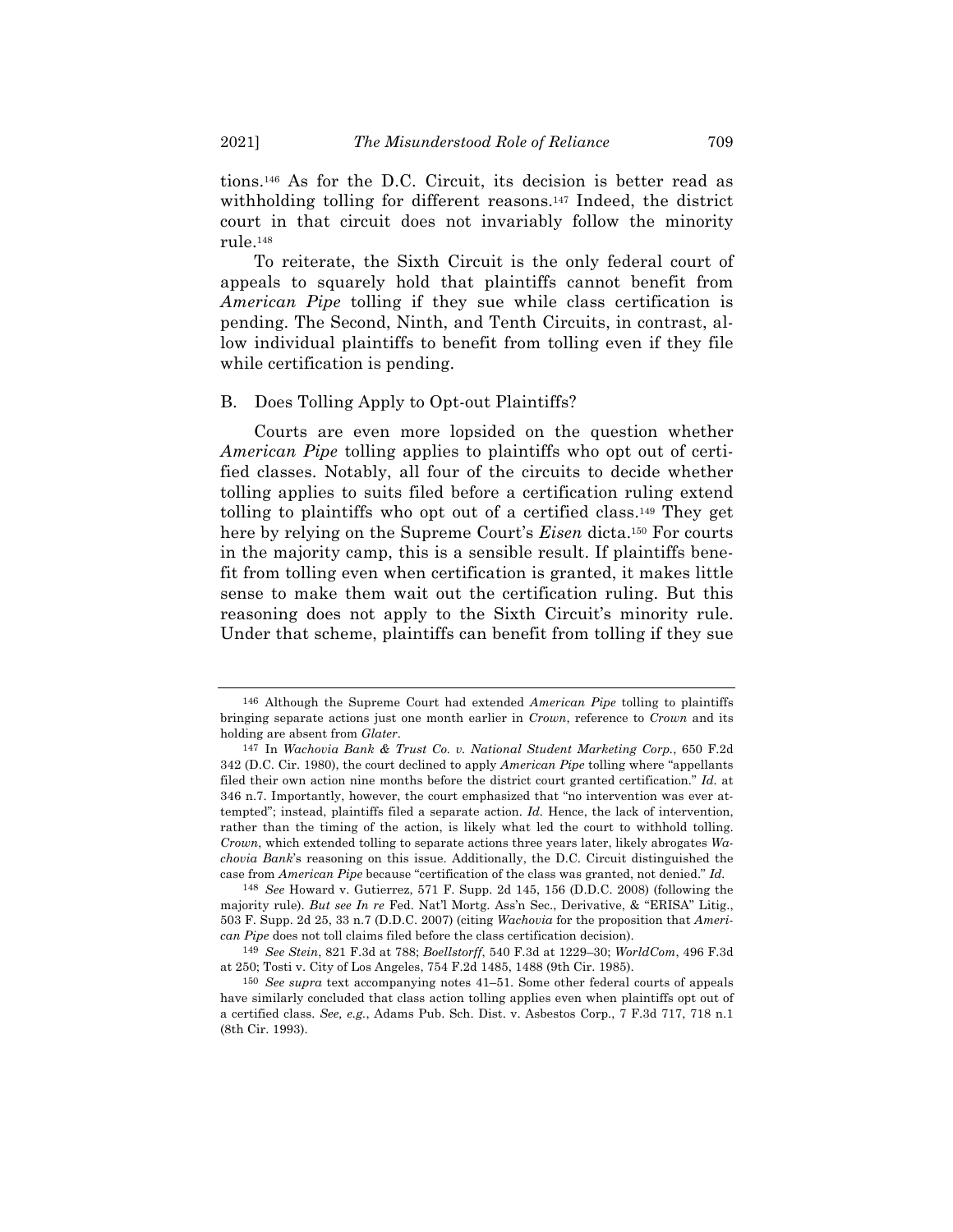separately the day class certification is granted, but oddly cannot do so if they sue one day earlier.151

The lopsided authority notwithstanding, some courts have suggested that tolling does not apply to opt-out plaintiffs.152 These courts do not always provide reasons for declining to extend *American Pipe* besides explaining that *American Pipe* itself did not concern an opt-out plaintiff.153 Those that go further emphasize that plaintiffs who disavow an ongoing class action by filing their own actions forfeit their tolling rights.154 It is not immediately clear why disavowal of an ongoing class action is inconsistent with class action tolling. Given what we now know about the *American Pipe* doctrine, however, the possibility that plaintiffs have relied on a class action turns out to be quite important. I next explain why this is so.

### III. APPLYING RECENT DEVELOPMENTS TO UNRESOLVED **QUESTIONS**

I now turn to resolving the two unresolved questions outlined in Part II: whether plaintiffs who sue while certification is pending benefit from tolling and whether plaintiffs who opt out of a certified class benefit from tolling. I begin in Part III.A by deriving guiding principles from the Supreme Court's recent pronouncements in *CalPERS* and *China Agritech*. The key principle is that, as equitable tolling, *American Pipe* applies only when consistent with the statutory intent of time bars. The second principle is that *American Pipe* should allow putative class members to safely rely on the class without making protective filings. Critically, however, this efficiency goal is limited by the fact that courts' ability to promote equity is bound by statutory enactments.

Part III.B applies these principles to cases in which only one time bar—a statute of limitations—is present. This analysis reveals a more general rule: plaintiffs should benefit from tolling only if they have plausibly relied on a class to press their claims.

<sup>151</sup> The Sixth Circuit is not alone in reaching this result. Some other courts have likewise allowed a plaintiff to benefit from class action tolling regardless of the certification outcome despite withholding tolling until the certification decision is made. *See, e.g.*, *Enron*, 465 F. Supp. 2d at 716.

<sup>152</sup> *See supra* note 52 and accompanying text.

<sup>153</sup> *See, e.g.*, *Wachovia Bank*, 650 F.2d at 346 n.7.

<sup>154</sup> *See, e.g.*, Orleans Par. Sch. Bd. v. U.S. Gypsum Co., 892 F. Supp. 794, 803–05 (E.D. La. 1995) (applying Louisiana law but noting uncertainty as to whether opt-out plaintiffs receive tolling under federal law).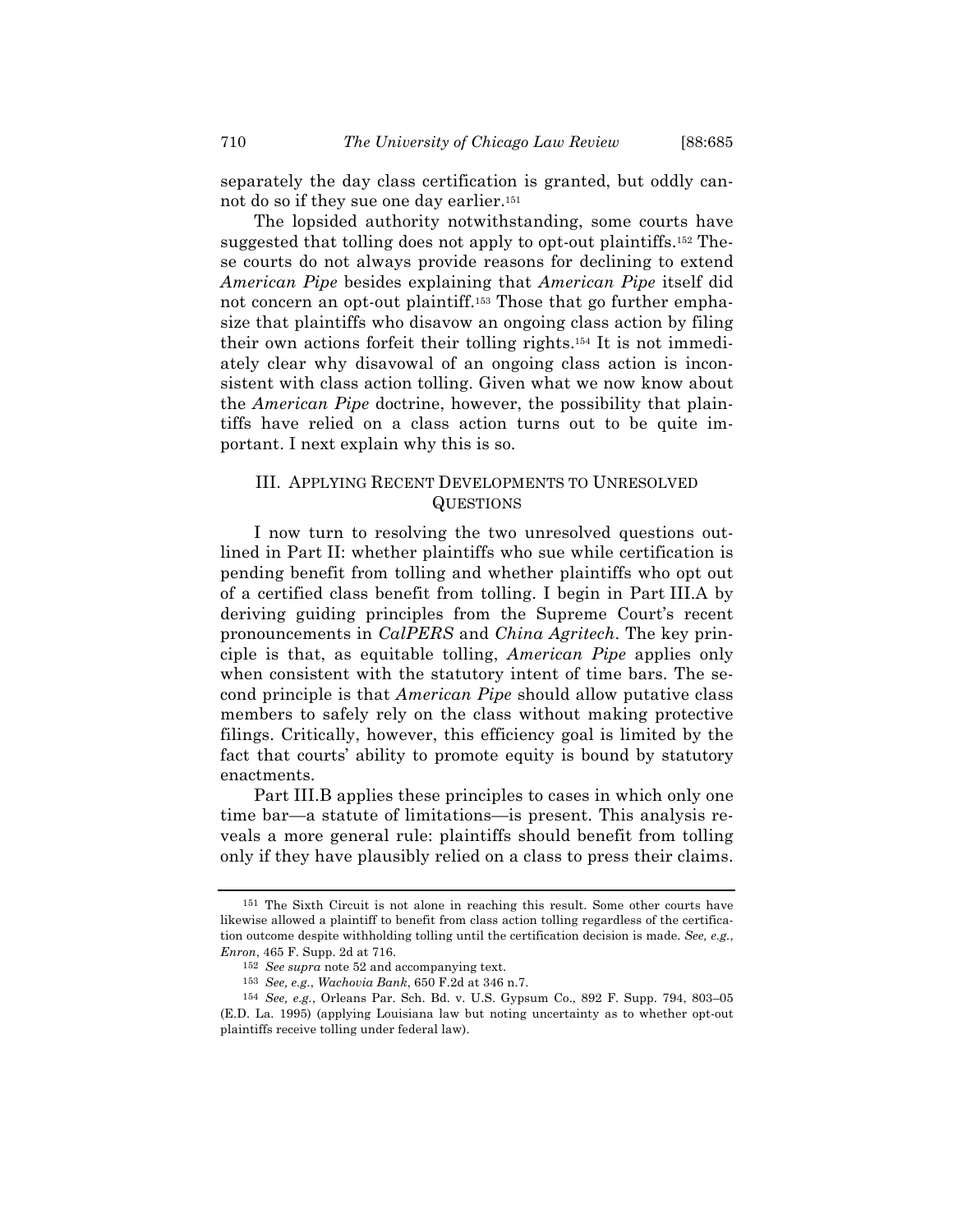I argue that plaintiffs facing a statute of limitations have plausibly relied on the class—and thus should receive tolling—only when they sue after a class has been denied certification or otherwise terminates.

Finally, Part III.C considers cases in which plaintiffs face both a statute of limitation and a statute of repose.155 These plaintiffs, like those facing only a statute of limitations, should receive tolling after the class is denied certification or otherwise terminates. Of course, *CalPERS* ensures that tolling will not apply after the statute of repose runs. For this reason, I argue that my test of plausible reliance allows plaintiffs facing both time bars to receive tolling under one additional circumstance: while class certification is pending but before the statute of repose runs.

### A. Guiding Principles from *CalPERS* and *China Agritech*

The *CalPERS* Court held that *American Pipe* does not toll statutes of repose because doing so would contravene the statutory intent of these time bars. This is because class action tolling is judicially crafted equitable tolling, rather than legislatively based legal tolling.156 As a corollary, *American Pipe* should toll statutes of limitations only when doing so is consistent with the time bar's "statutory intent."157 To be sure, statutes of repose provide a clear legislative command that they may not be tolled. Even before *CalPERS*, the Court had held repeatedly that statutes of repose are not subject to equitable tolling.158 Nonetheless, equitable tolling of statutes of limitations is likewise restrained by statutory intent.159

<sup>155</sup> Statutory time bars, like all types of legislation, vary. For example, some might include express tolling exceptions. Thus, tolling rules cannot apply uniformly to all time bars. *See CalPERS*, 137 S. Ct. at 2050 (emphasizing the "statute-specific nature" of tolling analysis). Still, time bars often share general qualities, and my analyses assume generic statutory time bars. *See, e.g.*, *supra* text accompanying notes 7–12 (discussing 15 U.S.C. § 77m).

<sup>156</sup> *See CalPERS*, 137 S. Ct. at 2051–52.

<sup>157</sup> Lozano v. Montoya Alvarez, 572 U.S. 1, 10 (2014); *see also CalPERS*, 137 S. Ct. at 2050; *Lozano*, 572 U.S. at 11 ("We [ ] presume that equitable tolling applies if the period in question is a statute of limitations and if tolling is consistent with the statute.").

<sup>158</sup> *CalPERS*, 137 S. Ct. at 2051.

<sup>159</sup> *See Lozano*, 572 U.S. at 10–11; Note, *Statutes of Limitations and Defendant Class Actions*, 82 MICH. L. REV. 347, 351 (1983) (arguing that class action tolling must further efficiency without violating "defendants' interests in notice and repose"); Sawyer, Comment, *supra* note 22, at 111 (arguing that "[t]he *American Pipe* Court clearly recog-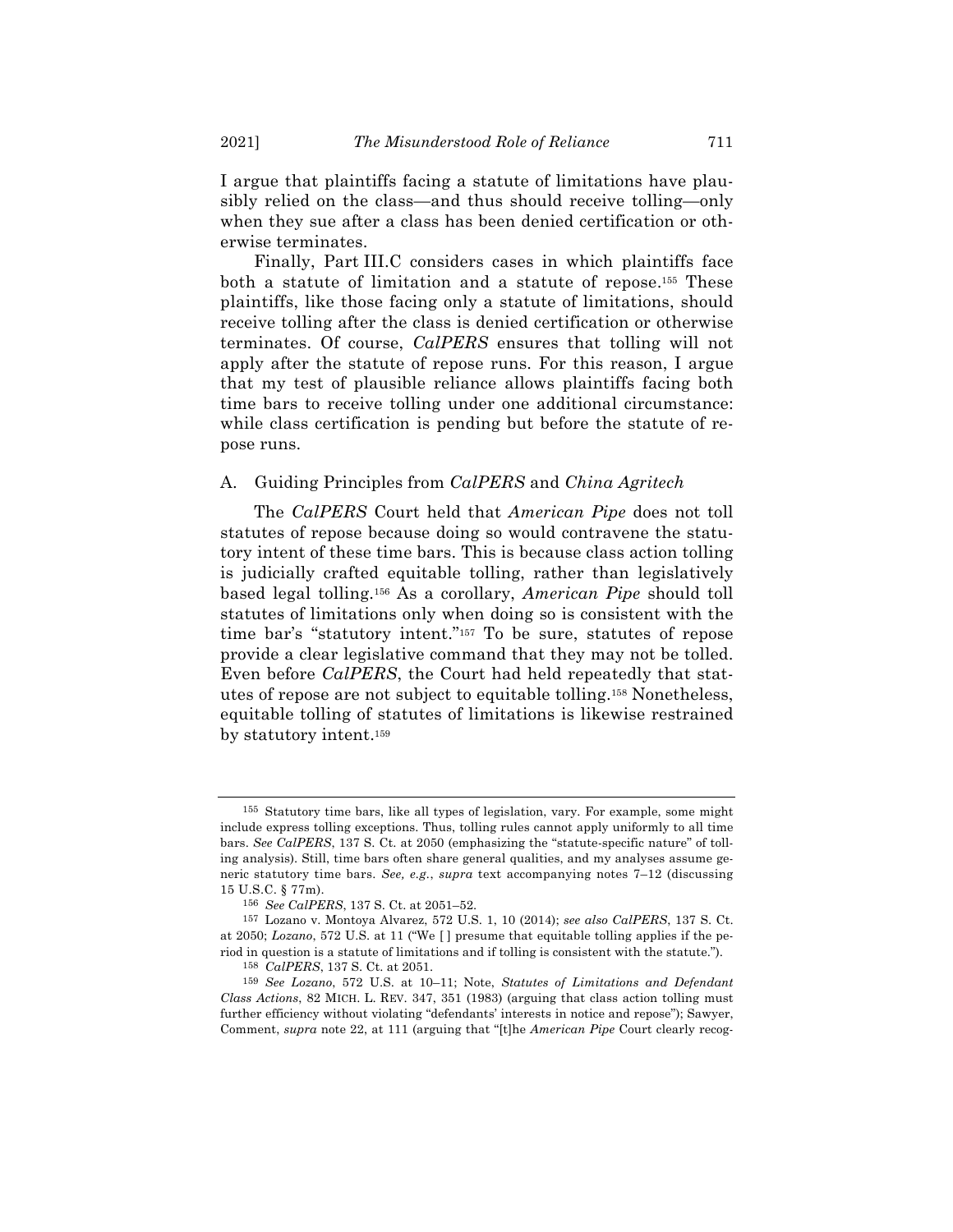Understanding the statutory intent of statutes of limitations, of course, requires an inquiry into the policies underlying these time bars. This inquiry is less precise for statutes of limitations than for statutes of repose, as courts and commentators are uncertain as to the exact policies motivating limitations bars.160

Two purposes of time bars commonly referenced by courts and, indeed, those mentioned in *American Pipe* and *Crown*—are to provide notice to defendants and prevent plaintiffs from sleeping on their rights.161 Of course, the policies of statutes of limitations have been articulated in many different ways: it has been said that statutes of limitations avoid deterioration of evidence,162 promote defendants' repose,163 encourage the prompt enforcement of substantive law,164 and reduce burdens on courts.165 Preventing plaintiffs from sleeping on their rights, therefore, might simply be a way of promoting some of these un-

161 *Crown*, 462 U.S. at 352; *Am. Pipe*, 414 U.S. at 554–55; *see* Pierce, *supra* note 20, at 346; *see also* CTS Corp. v. Waldburger, 573 U.S. 1, 8 (2014) ("Statutes of limitations require plaintiffs to pursue 'diligent prosecution of known claims.'" (quoting *Statutes of Limitations*, BLACK'S LAW DICTIONARY (10th ed. 2014))); *Am. Pipe*, 414 U.S. at 561 (Blackmun, J., concurring) ("Our decision [ ] must not be regarded as encouragement to lawyers . . . to frame their pleadings as a class action, intentionally, to attract and save members of the purported class who have slept on their rights.").

162 *See, e.g.*, Bell v. Morrison, 26 U.S. (1 Pet.) 351, 360 (1828) (explaining that statutes of limitations "afford security against stale demands, after the true state of the transaction may have been forgotten, or be incapable of explanation, by reason of the death or removal of witnesses"); *see also* Bain & Colella, *supra* note 72, at 571–72.

163 *See, e.g.*, Note, *supra* note 50, at 413–14; Note, *Developments in the Law: Statutes of Limitations*, 63 HARV. L. REV. 1177, 1185 (1950).

164 *See, e.g.*, Riddlesbarger v. Hartford Ins. Co., 74 U.S. (1 Wall.) 386, 390 (1868) ("The policy of these statutes is to encourage promptitude in the prosecution of remedies."); *Bell*, 26 U.S. (1 Pet.) at 360 (explaining that statutes of limitations "produce speedy settlements of accounts").

165 *See, e.g.*, Burnett v. N.Y. Cent. R.R. Co., 380 U.S. 424, 428 (1965) ("[C]ourts ought to be relieved of the burden of trying stale claims when a plaintiff has slept on his rights."); *see also* Tyler T. Ochoa & Andrew Wistrich, *The Puzzling Purposes of Statutes of Limitations*, 28 PAC. L.J. 453, 495–500 (1997); Mitchell A. Lowenthal, Brian E. Pastuszenski & Mark E. Greenwald, Special Project, *Time Bars in Specialized Federal Common Law: Federal Rights of Action and State Statutes of Limitations*, 65 CORNELL L. REV. 1011, 1016–17 (1980). There are many other contemplated rationales for statutes of limitations than those listed here. For a survey of many such rationales, see Ochoa & Wistrich, *supra*, at 460–500.

nized that the basic policies of the statute of limitations must be satisfied before tolling benefits may be granted").

<sup>160</sup> *See* Wm. Grayson Lambert, *Focusing on Fulfilling the Goals: Rethinking How Choice-of-Law Regimes Approach Statutes of Limitations*, 65 SYRACUSE L. REV. 491, 497 (2015) ("[S]cholars do not agree always about why statutes of limitations exist."); Sawyer, Comment, *supra* note 22, at 111 n.24 ("Legislatures and courts have not clearly expressed what the real function of a statute of limitations is.").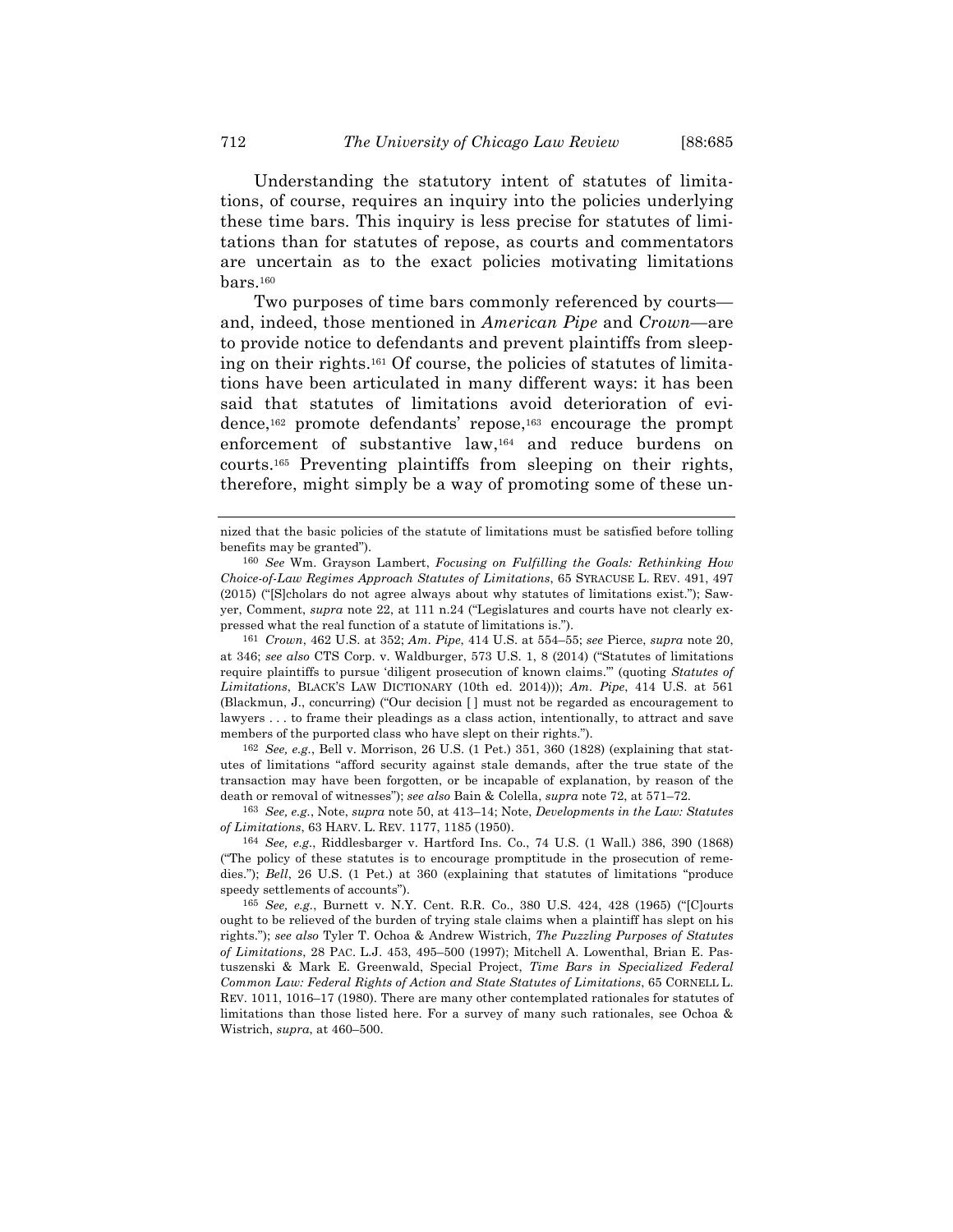derlying policies.166 In any case, the dual purposes of providing defendants notice and preventing plaintiffs' slumber are a convenient framework encapsulating limitations bars' statutory intent. Accordingly, tolling should apply only when these two policies are satisfied.

A second guiding principle concerns the extent to which the doctrine furthers efficiency and economy of litigation. As explained in Part I.C, tolling serves efficiency by allowing putative class members to forgo wasteful protective filings yet retain the ability to litigate their rights if the class falls apart.167 This pursuit of efficiency is a narrow one, strictly limited by statutory time bars.168 Based only in courts' equitable tolling powers, the doctrine cannot flout the statutory intent of time bars to further independent policies. This restrictive understanding of *American Pipe*, critically, pushes back on the views of some that the doctrine is statutorily based legal tolling or federal common law intended to carry into effect the policies of Rule 23 class actions.169 If that were the case, the tolling doctrine could be used to promote efficiency of class action proceedings in general, perhaps at the expense of statutory time bars.<sup>170</sup> Instead, a careful analysis of the Court's recent pronouncements reveals that *American Pipe* promotes efficiency simply by relieving plaintiffs of protective filings. The furtherance of other policies, such as Rule 23, is but a beneficial byproduct of the doctrine.

#### B. Claims Facing a Statute of Limitations

I first consider when class action tolling should apply for cases in which a plaintiff's claim faces a statute of limitations but not a statute of repose.

<sup>166</sup> *See* Ochoa & Wistrich, *supra* note 165, at 488–89 (citing Michael D. Green, *The Paradox of Statutes of Limitations in Toxic Substances Litigation*, 76 CALIF. L. REV. 965, 981 (1988)). It is not necessarily the case, however, that disincentivizing slumber is intended only to further other policies. Preventing plaintiffs from sleeping on their rights may be an end in itself, furthering normative values of diligence and promptness. *See id.* at 489–91.

<sup>167</sup> *See supra* text accompanying notes 98–101.

<sup>168</sup> *Cf.* Note, *supra* note 159, at 351 (explaining that tolling should further efficiency "without interfering with defendants' interests in notice and repose").

<sup>169</sup> *See, e.g.*, Arivella v. Lucent Techs., Inc., 623 F. Supp. 2d 164, 176 (D. Mass. 2009) (explaining that *American Pipe* is legal tolling derived from Rule 23); Burbank & Wolff, *supra* note 20, at 28–37 (arguing that *American Pipe* is a rule of federal common law authorized by Rule 23).

<sup>170</sup> *See CalPERS*, 137 S. Ct. at 2051; Burbank & Wolff, *supra* note 20, at 29.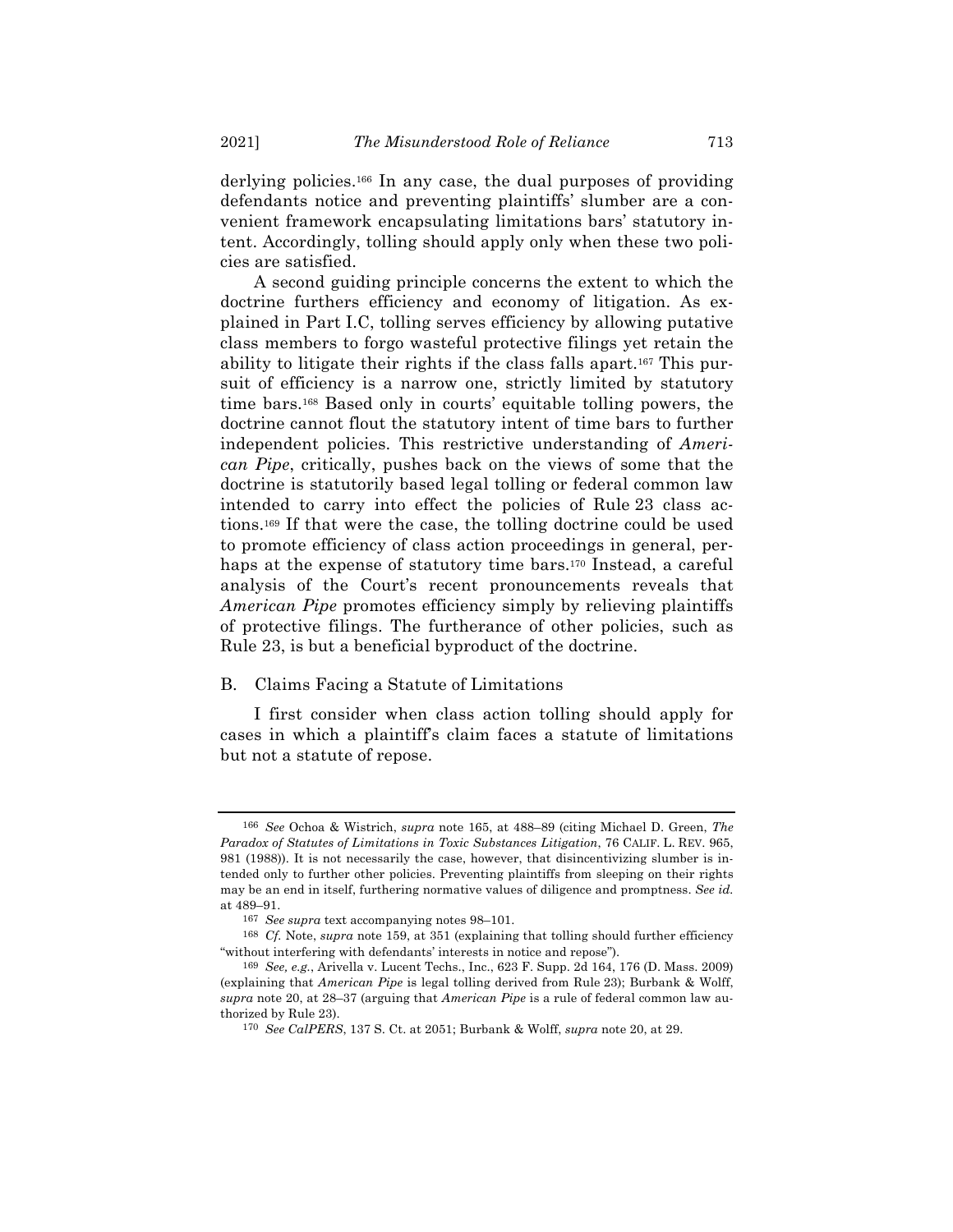1. Tolling should apply only after the class has been denied certification or otherwise terminates.

As noted above, *American Pipe* tolling must comport with the statutory intent of the time bar in question. The majority circuits emphasize that defendants have already been put on notice by the class filing when individual plaintiffs sue before the class certification decision.171 A class action filing connects the defendant, the claims, and the putative class, ensuring that suits by putative class members will not take defendants by surprise.172 But the same is true regardless of whether separate suits are filed before or after the class certification decision. Defendants are no less on notice when a putative class member sues after the class certification ruling rather than before.<sup>173</sup> Thus, both the majority and minority positions are consistent with the policy of providing notice to defendants.<sup>174</sup>

The majority circuits also claim that their rule is consistent with the policy of preventing plaintiffs from sleeping on their rights.175 They reach this conclusion based on language from *American Pipe* and *Crown*. They point to the Supreme Court's pronouncement that "[c]lass members who do not file suit while the class action is pending cannot be accused of sleeping on their rights."176 They also point to the Court's declaration that "no different a standard should apply to those members of the class who did not rely upon the commencement of the class action."<sup>177</sup> From these Supreme Court pronouncements alone the majority circuits conclude that plaintiffs who sue before the class certification ruling have not slept on their rights.

<sup>171</sup> *See Boellstorff*, 540 F.3d at 1229; *Hanford*, 534 F.3d at 1009; *WorldCom*, 496 F.3d at 253.

<sup>172</sup> *See* Tosti v. City of Los Angeles, 754 F.2d 1485, 1489 (9th Cir. 1985).

<sup>173</sup> *See Wyser-Pratte*, 413 F.3d at 567 (explaining that *American Pipe* tolling depends on the filing of the class action providing notice to defendants).

<sup>174</sup> One might argue that the majority rule better aligns with the policy of notice because it allows individual plaintiffs to bring suits more quickly, before the certification decision. This might allow defendants to better preserve any evidence relating to the specific plaintiff bringing the separate suit. It is not necessarily the case, however, that individual suits will be brought more quickly under the majority rule. Because the minority rule withholds tolling from individual plaintiffs until the class certification decision is made, individual plaintiffs may be more likely to bring individual suits within their own limitations periods. *See supra* note 134.

<sup>175</sup> *See, e.g.*, *WorldCom*, 496 F.3d at 255.

<sup>176</sup> *Id.* (alteration in original) (quoting *Crown*, 462 U.S. at 352).

<sup>177</sup> *Boellstorff*, 540 F.3d at 1229 (quoting *Am. Pipe*, 414 U.S. at 551).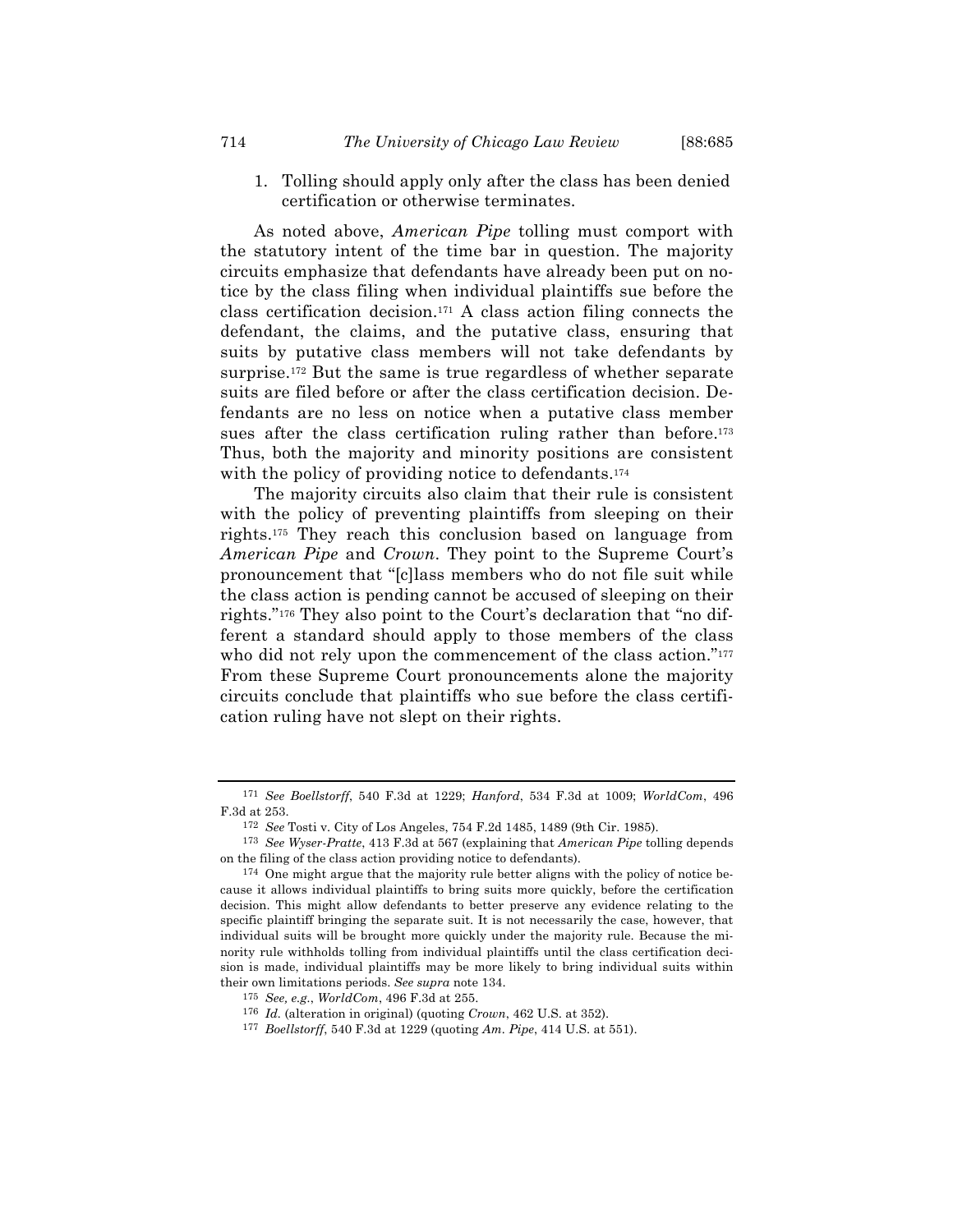The majority circuits err in applying these statements both from cases in which separate suits were brought after class certification was denied178—to cases in which suit was brought before the certification ruling. Compare the differing circumstances. A plaintiff who does not sue individually until the class action terminates can reasonably assert that she relied on the class to press her claims. Only after the class was denied certification or otherwise fell apart was it necessary for her to sue separately. But a plaintiff who sues separately while class certification is pending is affirmatively separating herself from the class rather than relying on it to press her claims.179 If she sues separately within her own limitations period, she need not rely on tolling. And if she sues after her own limitations period expires, it is not clear why she should benefit from class action tolling. Such plaintiffs have potentially slept on their rights and can sue separately only because a class action happens to have been filed.

For these reasons, putative class members who sue while certification is pending or after certification has been granted can be accused of sleeping on their rights.180 Thus, plaintiffs should be eligible for class action tolling only if they sue after the class is denied certification or otherwise terminates. Plaintiffs who sue at that point "anticipated their interests would be protected by a class action but later learned that a class suit could not be maintained for reasons outside their control."181 This does not mean that plaintiffs cannot opt out of a certified

<sup>178</sup> *Crown*, 462 U.S. at 348; *China Agritech*, 138 S. Ct. at 1806 ("*American Pipe* and *Crown, Cork* addressed only putative class members who wish to sue individually after a class-certification denial.").

<sup>179</sup> *See* 1 JOSEPH M. MCLAUGHLIN, MCLAUGHLIN ON CLASS ACTIONS § 3:15, Westlaw (database updated October 2020) (explaining that putative class members who sue individually while class certification is pending "cannot credibly maintain they have relied on the pendency of the class action"); *see also* Ian Gallacher, *Representative Litigation in Maryland: The Past, Present, and Future of the Class Action Rule in State Court*, 58 MD. L. REV. 1510, 1551–52 (1999).

<sup>180</sup> One student note analyzed whether applying tolling to plaintiffs opting out of certified classes is consistent with the policies of statutes of limitations. *See* Note, *supra* note 50, at 414–16. This note recognized that those suing after certification is granted have arguably slept on their rights. *See id.* at 415 n.71. But it argued that plaintiffs who opt out of a certified class and claim tolling have not slept on their rights because the class must be certified "as soon as practicable" and the opt-out occurs within the period set by the court. *See id.* This analysis, however, conflates properly opting out with making a timely claim. *See infra* note 182. Interestingly, the note recognizes elsewhere that opting out and making a timely claim are issues to be treated separately. Note, *supra* note 50, at 426.

<sup>181</sup> *CalPERS*, 137 S. Ct. at 2055.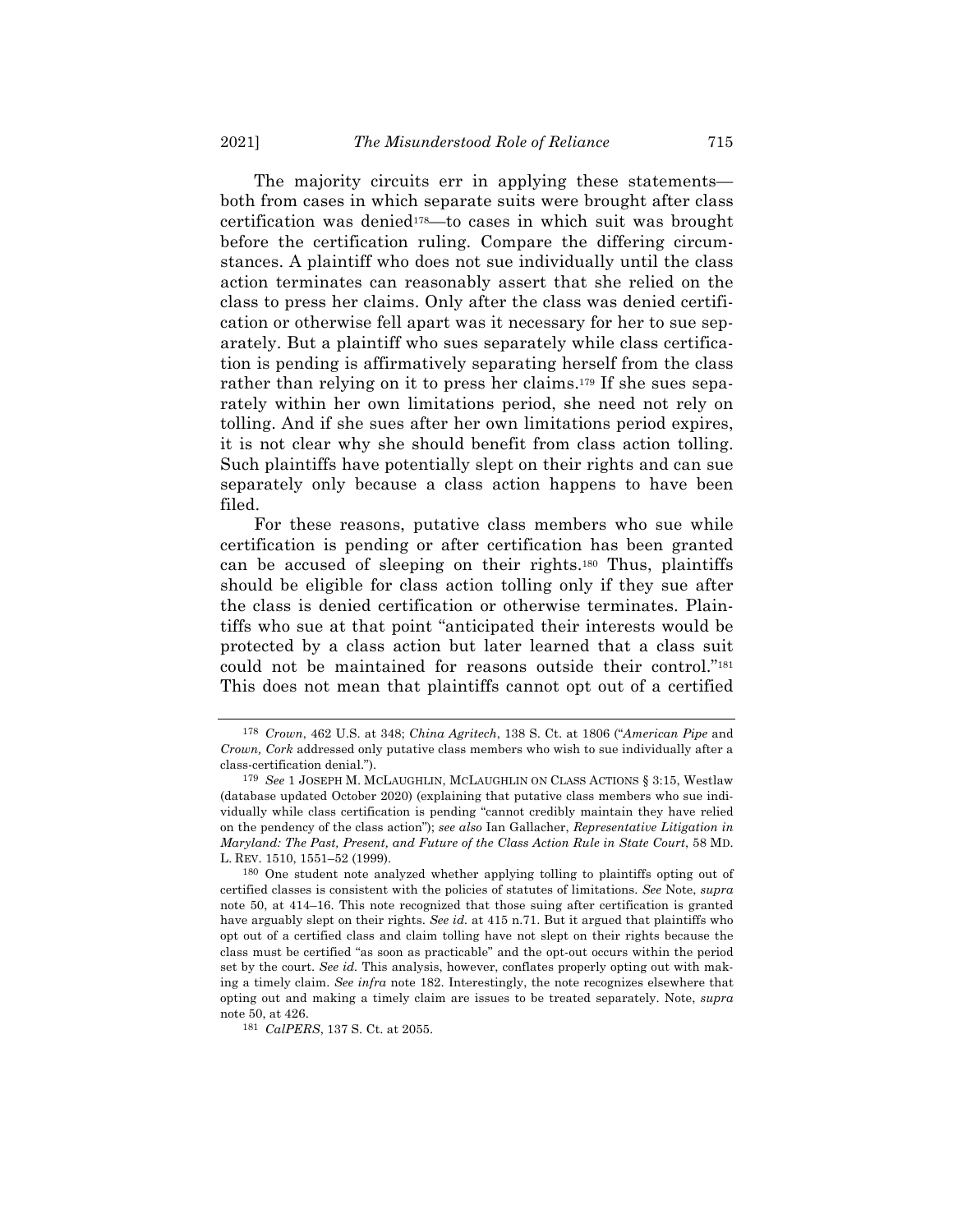class and sue—it means only that they cannot rely on *American Pipe* tolling to ensure that their claim is timely.<sup>182</sup>

This analysis can be stated more generally: tolling comports with the statutory intent of limitations periods only when plaintiffs have relied on the class to press their claims. Otherwise, they are able to sue merely because they happened to fall into a putative class.183 Indeed, reliance on class proceedings as a prerequisite to tolling aligns with the common understanding of equitable tolling. Equitable tolling is commonly said to be available only where a plaintiff has diligently pursued her rights but is frustrated in bringing her claim.184 It is obviously difficult for a plaintiff who has not relied on a class action to be frustrated by it in attempting to bring her claim. Thus, plaintiffs affirmatively separating themselves from the class—either by suing while certification is pending or by opting out of a certified class—should not benefit from tolling.

Of course, it cannot be that reliance on a class action is necessary to benefit from tolling. Some plaintiffs who actually sleep on their rights will inevitably benefit from tolling. For example, some will sue after class certification is denied despite being unaware of their claims during their own limitations periods. Yet the Supreme Court is clear that a plaintiff claiming tolling need not prove reliance on or awareness of the class proceedings.<sup>185</sup> This is because requiring plaintiffs to prove reliance on the class proceedings would undermine the tolling doctrine's equitable nature. The doctrine relieves putative class members of the need to make a protective filing or otherwise prove reliance on the class proceedings.186

 $182$  Rule  $23(c)(2)(B)(v)$  provides that class members may opt out of a class. But this provides only a release from the class's binding effect on class members. *See* Note, *supra* note 50, at 426 ("Tolling . . . is irrelevant to the function of the opt-out rule. The [opt-out] provision merely relieves the plaintiff from the binding effect of the class action suit."). An opt-out plaintiff must establish separately that her action is timely. *See CalPERS*, 137 S. Ct. at 2053 ("It does not follow, however, from any privilege to opt out that an ensuing suit can be filed without regard to mandatory time limits set by statute."); *see also* Kennedy, *supra* note 50, at 33 n.169.

<sup>183</sup> *Cf.* Prince, Case Note, *supra* note 38, at 1026 (explaining that plaintiffs who receive tolling without relying on the class receive an "unexpected windfall").

<sup>184</sup> *See Lozano*, 572 U.S. at 10; Booth v. United States, 914 F.3d 1199, 1207 (9th Cir. 2019); Ellis v. Gen. Motors Acceptance Corp., 160 F.3d 703, 706 (11th Cir. 1998).

<sup>185</sup> *Am. Pipe*, 414 U.S. at 551.

<sup>186</sup> *See* Jonason, Note, *supra* note 50, at 758 ("The Court allowed tolling to prevent precertification motions at the cost of giving the benefit of such a tolling to members who were unaware of the class action or of their own cause of action.").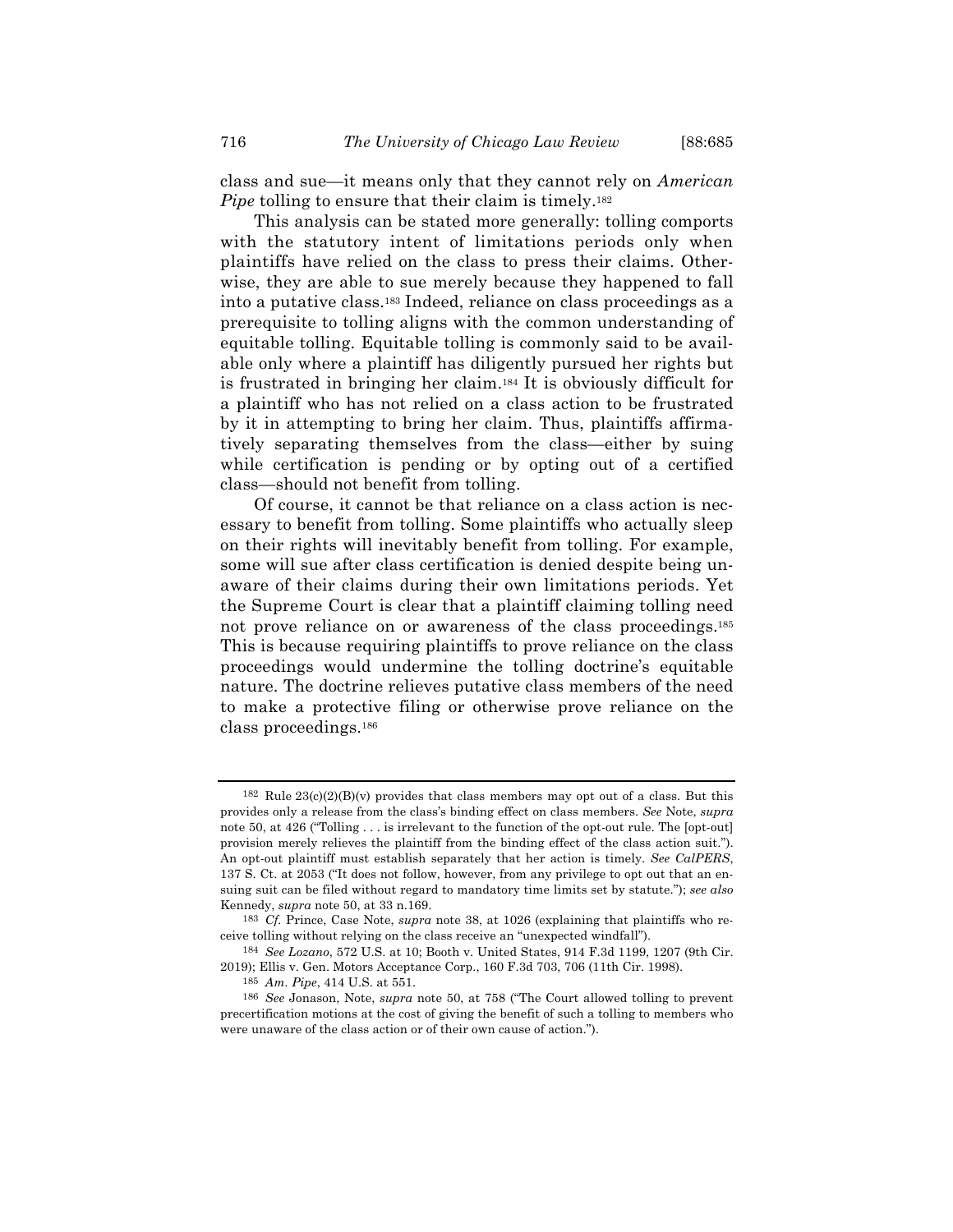Thus, what qualifies a plaintiff for *American Pipe* tolling can be called plausible—not actual—reliance on the class proceedings.187 What I call "plausible reliance" can be inferred from the timing of the individual and class filings. A class action commenced within an individual plaintiff's limitations period allows that plaintiff to argue that she would have sued earlier but for the class suit. Only after the class fell apart did she need to file her own suit. In other words, it is plausible that she relied on the class from the outset and continued to do so until the class dissolved.

The Supreme Court has never explained, decisively, that it is the plausibility that a class member has relied on a pending class certification that qualifies her for class action tolling. The Court's dicta in *Eisen*, in fact, provides support for the opposite conclusion.188 But several statements from the Court support the theory that plaintiffs' potential reliance on class proceedings is the linchpin of the doctrine. As early as *Crown*, the Court explained that "unless the statute of limitations was tolled by the filing of the class action, class members would not be able to rely on the existence of the suit to protect their rights."189 More recently, the Court explained in *CalPERS* that "tolling as allowed in *American Pipe* may protect plaintiffs who anticipated their interests would be protected by a class action but later learned that a class suit could not be maintained for reasons outside their control."190 Similarly, the Court explained in *China Agritech* that "[a]ny plaintiff whose individual claim is worth lit-

<sup>187</sup> My proposed rule of "plausible reliance" does not inquire into a plaintiff's actual reliance on a class action. There are, in theory, cases in which a plaintiff might actually rely on a class but not "plausibly rely" in accordance with the timing rules I set. *See infra* text accompanying notes 204–10. As the doctrine has never considered actual reliance, *Am. Pipe*, 414 U.S. at 551, I argue that such plaintiffs should not benefit from traditional *American Pipe* tolling. They might, however, have an argument for equitable tolling in general. *See Lozano*, 572 U.S. at 10 ("As a general matter, equitable tolling pauses the running of, or 'tolls,' a statute of limitations when a litigant has pursued his rights diligently but some extraordinary circumstance prevents him from bringing a timely action.").

<sup>188</sup> *See supra* text accompanying notes 43–49.

<sup>189</sup> *Crown*, 462 U.S. at 350; *see also* Johnson v. Ry. Express Agency, Inc., 421 U.S. 454, 474–75 (1975) (Marshall, J., concurring in part and dissenting in part) (explaining that *American Pipe* tolling applies "after the District Court [finds] class action an inappropriate mechanism for the litigation").

<sup>190</sup> *CalPERS*, 137 S. Ct. at 2055; *see also* Smith v. Bayer Corp., 564 U.S. 299, 313 n.10 (2011) (explaining that *American Pipe* held that "a putative member of an uncertified class may wait until after the court rules on the certification motion to file an individual claim").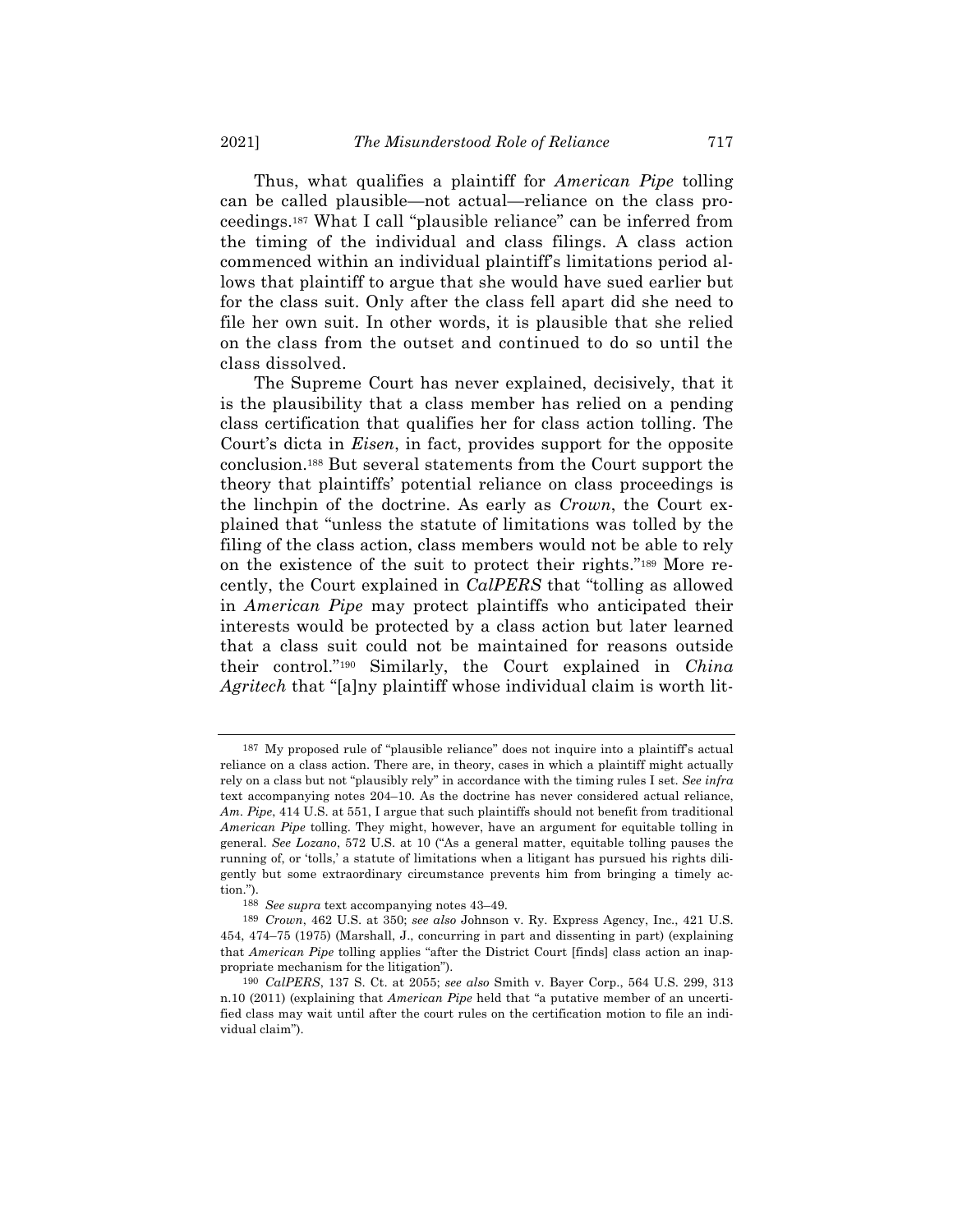igating on its own rests secure in the knowledge that she can avail herself of *American Pipe* tolling if certification is denied to a first putative class."191 There is, on balance, ample support for the notion that only plaintiffs who have plausibly relied on the class should benefit from *American Pipe* tolling.

### 2. Responding to counterarguments.

One objection to my analysis is that it places too much weight on the idea that plaintiffs should not sleep on their rights. Tolling is fair to defendants, the argument might go, so long as they are on notice of the claims against them. Yet preventing plaintiffs from sleeping on their rights serves other important polices, such as promoting defendants' repose.192 Even if a defendant is aware that an action might be brought (notice), she still benefits from knowing that an action cannot be brought (repose).193 Relatedly, repose interests are impinged on when there is uncertainty as to the number of suits and forums in which a defendant must defend herself.<sup>194</sup> And for evidentiary reasons, defendants benefit from knowing the precise identities of individual plaintiffs earlier rather than later.195

Admittedly, the repose interests protected by statutes of limitations are weaker than those protected by statutes of repose. For that very reason, statutes of repose are not subject to equitable tolling at all.196 But that does not mean that statutes of limitations' repose policies should be overridden where there are insufficient equitable reasons for doing so. This is especially the case where defendants' repose interests are protected entirely by

<sup>191</sup> *China Agritech*, 138 S. Ct. at 1810; *see also id.* at 1804 ("*American Pipe* tolls the statute of limitations during the pendency of a putative class action, allowing unnamed class members to join the action individually or file individual claims if the class fails."); id. at 1806–07 ("If certification is granted, the claims will proceed as a class and there would be no need for the assertion of any claim individually. If certification is denied, only then would it be necessary to pursue claims individually.").

<sup>192</sup> *See* Order of R.R. Telegraphers v. Ry. Express Agency, Inc., 321 U.S. 342, 349 (1944) ("[T]he right to be free of stale claims in time comes to prevail over the right to prosecute them.").

<sup>193</sup> *See id.*; Ochoa & Wistrich, *supra* note 165, at 460–64.

<sup>194</sup> *See CalPERS*, 137 S. Ct. at 2053 (explaining that defendants' repose interests are violated when one class proceeding splinters into many separate proceedings after a statute of repose runs); *see also* Steven T.O. Cottreau, *The Due Process Right to Opt Out of Class Actions*, 73 N.Y.U. L. REV. 480, 486 n.29 (1998).

<sup>195</sup> *See* Barney B. Welsh, Comment, *Class Actions under New Rule 23 and Federal Statutes of Limitation: A Study of Conflicting Rationale*, 13 VILL. L. REV. 370, 381–82 (1968).

<sup>196</sup> *See CalPERS*, 137 S. Ct. at 2051.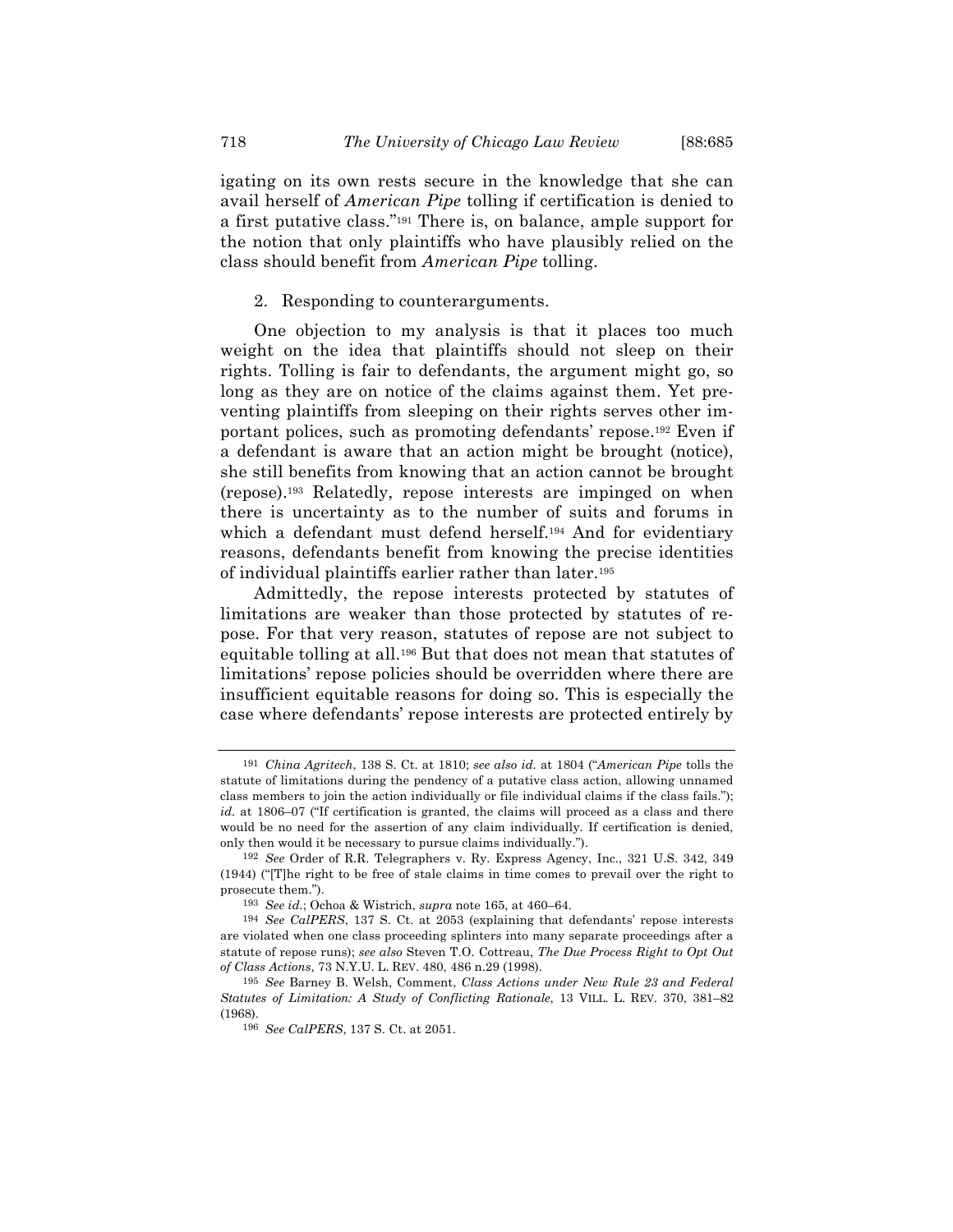a statute of limitations, with no statute of repose backstop.197 It may be equitable to allow putative class members to bring separate claims after a class action has fallen apart, but it is not equitable to allow a separate suit when plaintiffs' claims are already being vindicated by class proceedings.198

In addition to unfairly impinging on defendants' repose interests, applying tolling to those suing before the certification ruling or those opting out of certified classes inappropriately gives plaintiffs strategic advantages on top of an already "generous" tolling rule.199 Class proceedings already allow class members to free ride on the class's litigative efforts before opting out,200 and a proposed class settlement provides a proportionate floor for opt-out plaintiffs' settlement negotiations.<sup>201</sup> More generally, the "one-way interventionism" inherent to class actions is exacerbated by an expansive tolling rule.<sup>202</sup> Putative class members can stick with the class if it proceeds favorably or benefit from tolling and opt out if they sense an unfavorable class outcome.203 An expansive tolling rule needlessly intensifies these plaintiff advantages at defendants' expense. In sum, that defendants are on notice by the class filing is not enough to justify tolling for those that cannot show plausible reliance on the class. Withholding tolling where plaintiffs have slept on their rights

<sup>197</sup> *See id.* at 2049–50 ("The two periods work together: The discovery rule gives leeway to a plaintiff who has not yet learned of a violation, while the rule of repose protects the defendant from an interminable threat of liability."); Merck & Co. v. Reynolds, 559 U.S. 633, 650 (2010) (explaining that a statute of repose protected defendants from stale claims that might otherwise be timely because of a statute of limitation's discovery rule); *see also* Lewis v. Marshall, 30 U.S. (1 Pet.) 470, 477 (1831) ("Statutes of limitations have been emphatically and justly denominated statutes of repose.").

<sup>198</sup> *Cf.* Lowenthal, Pastuszenski & Greenwald, Special Project, *supra* note 165, at 1085 (describing tolling rules as balancing acts between preserving plaintiffs' right to sue and fairness to defendants); Jonason, Note, *supra* note 50, at 756 (explaining how plaintiffs who benefit from tolling when opting out of a certified class receive a "windfall tolling period").

<sup>199</sup> *Crown*, 462 U.S. at 354 (Powell, J., concurring).

<sup>200</sup> *See* 1 WILLIAM E. KNEPPER & DAN A. BAILEY, LIABILITY OF CORPORATE OFFICERS AND DIRECTORS § 13.05[2][k], LEXIS (database updated Nov. 2019).

<sup>201</sup> *See id.*; *cf.* John C. Coffee, Jr., *Accountability and Competition in Securities Class Actions: Why "Exit" Works Better than "Voice"*, 30 CARDOZO L. REV. 407, 437 (2008) (explaining that plaintiffs who observe a proposed class settlement before opting out can strategically evaluate their prorated share of the settlement).

<sup>202</sup> *See* Wendy Gerwick Couture, *Class-Action Tolling, Federal Common Law, and Securities Statutes of Repose: A Recommendation*, 45 LOY. U. CHI. L.J. 525, 541 (2015).

<sup>203</sup> *See* Jonason, Note, *supra* note 50, at 762; *cf.* Couture, *supra* note 202, at 544–45 (making a pre-*CalPERS* argument that statutes of repose should not be tolled when it would allow for greater one-way interventionism by plaintiffs).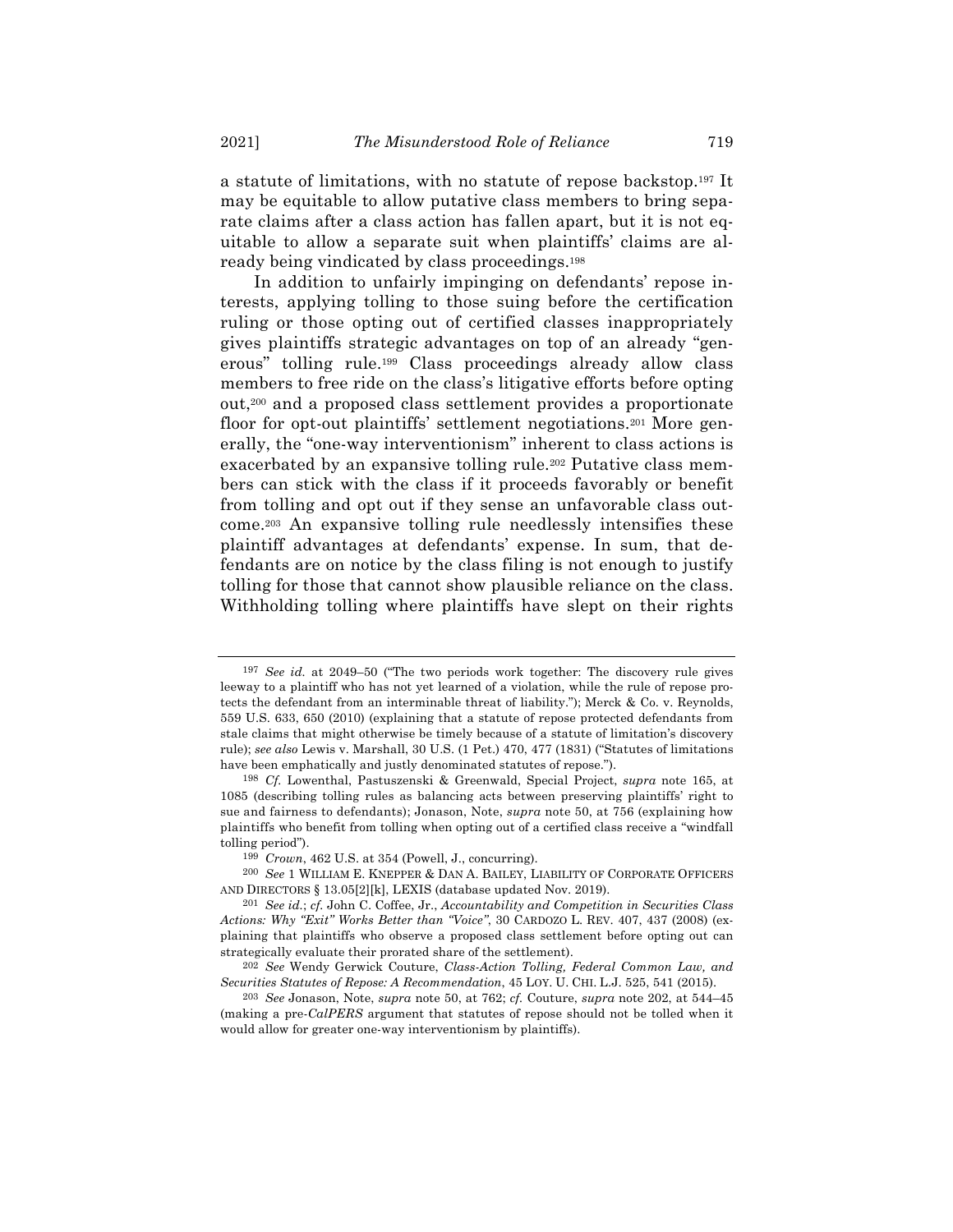vindicates defendants' repose interests and minimizes strategic advantages enjoyed by class members.

A second objection to my restrictive reading of *American Pipe* is that it excludes some plaintiffs who may have actually relied on the class proceedings.204 For example, suppose that a putative class member had intended to rely on the class but then becomes dissatisfied with the results of a class settlement, class definition, or class representative.205 Dissatisfaction with one proceeding, however, does not justify equitable tolling so that another proceeding may commence. For one thing, class members already have a right to intervene in the class suit in order to object and rectify any inadequacies.206 Furthermore, Rule 23 itself envisions binding class members who fail to separate themselves from the class when they have the chance; it does not guarantee class members who have already received notice and chosen to remain in a class a second opportunity to opt out after a settlement is reached.207 This means that class members who have chosen not to opt out at an earlier date may be bound by a later settlement that they find objectionable.208 Class members who rely on a class to press their claims accede control to class representatives and rely on the procedural safeguards supplied by courts.

A third objection is that putative class members who wish to sue separately should not be forced to wait out the class certification ruling. This is an argument made by the majority circuits,209 and one commentator argues that this concern is heightened because the duration and difficulty of class certifica-

<sup>204</sup> Such plaintiffs might still make ambitious arguments for equitable tolling in general. *See supra* note 187.

<sup>205</sup> *See* Jonason, Note, *supra* note 50, at 756.

 $206$  FED. R. CIV. P.  $23(c)(2)(B)$  (requiring notice of class certification orders to members of Rule 23(b)(3) classes); *see also* FED. R. CIV. P. 23(d)(1)(B) (authorizing courts to require notice to class members where such notice is required for fairness).

 $207$  FED. R. CIV. P.  $23(e)(4)$  ("If the class action was previously certified under Rule 23(b)(3), the court *may* refuse to approve a settlement unless it affords a new opportunity to request exclusion to individual class members who had an earlier opportunity to request exclusion but did not do so." (emphasis added)).

<sup>208</sup> *See, e.g.*, Low v. Trump Univ., LLC, 881 F.3d 1111, 1116 (9th Cir. 2018) (recognizing district courts' discretionary authority under Rule 23(e)(4) to allow a plaintiff to opt out after she has already assented to representation by a class); *see also id.* at 1122 n.6 (explaining that Rule 23(e)(4)'s language "anticipates that parties can reach a settlement agreement that does not permit an additional opt-out opportunity"). This can also be framed as a one-way interventionism issue: unhappy with the course of the class proceedings, plaintiffs seek to go it alone.

<sup>209</sup> *See, e.g.*, *Boellstorff*, 540 F.3d at 1233.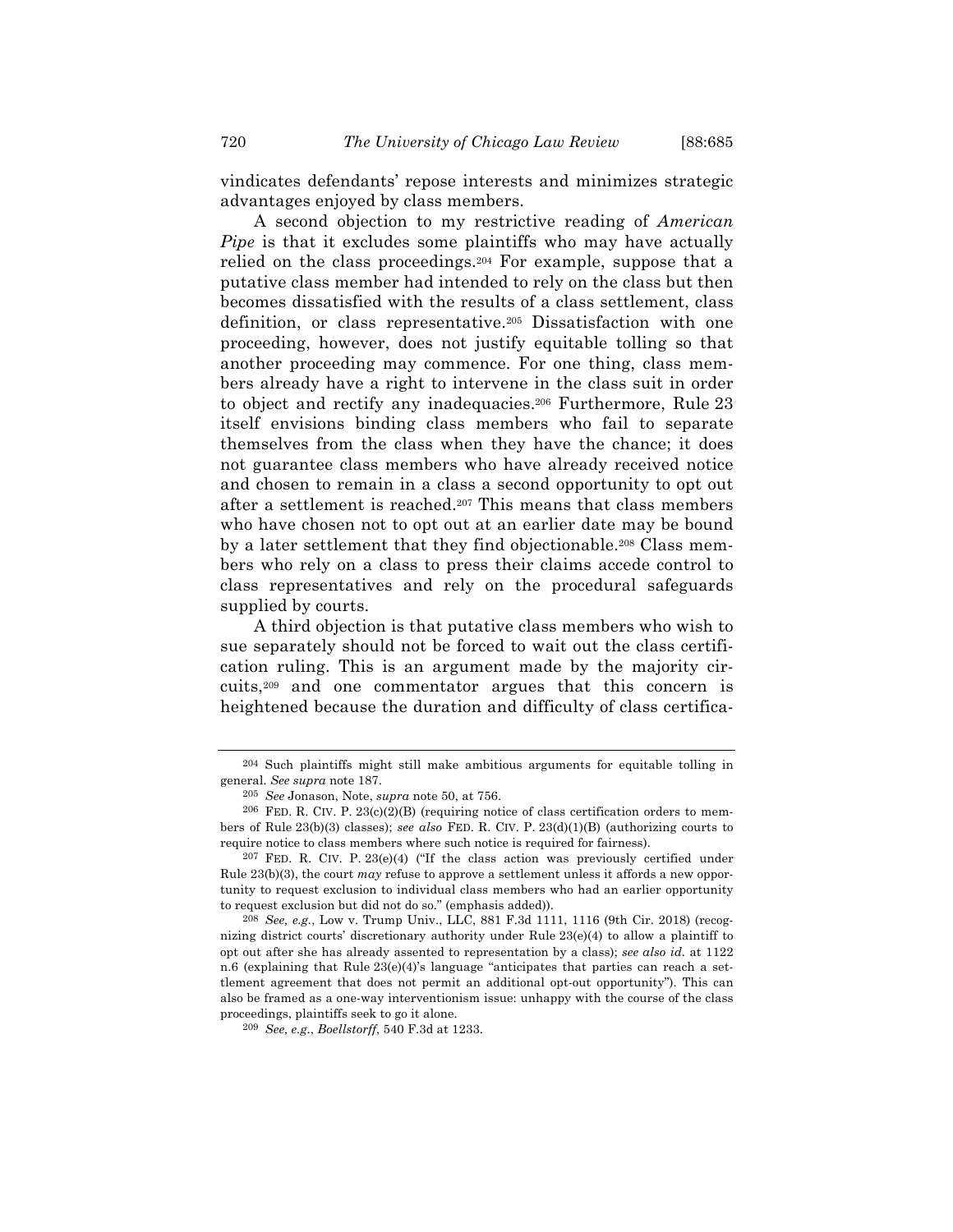tion have increased since the *American Pipe* decision.210 Yet nothing prevents these plaintiffs from suing within their own limitations period. Those who choose to rely on the class are aware from the outset that they will have to wait for the class proceedings. Furthermore, uncertainty as to the course of litigation is inherent to all suits, including those that putative class members might bring separately. Put simply, delay in one proceeding upon which a plaintiff relies does not justify the commencement of a second proceeding.

Finally, one may object that withholding tolling from plaintiffs who opt out of certified classes frustrates the goal of Rule 23's opt-out provision.211 Statutes of limitations will often expire before class certification is granted due to the duration of the certification process. Thus, without tolling, class members effectively have no right to opt out.212 As the Supreme Court has made clear, however, the right to opt out and the timeliness of claims are issues to be treated separately.213 And even if Rule 23 supports tolling for opt-out plaintiffs, this fact does not implicate *American Pipe*. As explained, the *American Pipe* rule is rooted in courts' equitable powers, not Rule 23, and it is intended to allow putative class members to rely on a putative class that may fall apart. As such, a tolling rule intended to effectuate Rule 23's opt-out policy would have a different purpose and legal basis.

\* \* \*

This Section's analysis has focused on the first guiding principle derived in Part III.A: tolling must comport with the statutory intent of statutes of limitations. Because tolling for those who sue while class certification is pending or who opt out of a certified class is inconsistent with the statutory intent of statutes of limitations, it was unnecessary to implement the second guiding principle: relieving putative class members of potentially unnecessary protective filings. That principle is more important for the scenario encountered in the next Section.214

<sup>210</sup> *See* Mayer, Note, *supra* note 51, at 922.

<sup>211</sup> *See* FED. R. CIV. P. 23(c)(2)(B).

<sup>212</sup> *See* Emerson Elec. Co. v. Le Carbone Lorraine, S.A., 500 F. Supp. 2d 437, 452 n.12 (D.N.J. 2007).

<sup>213</sup> *See supra* note 182.

<sup>214</sup> For cases in which claims face only a statute of limitations, it is unclear what rule is most efficient and economical. The Sixth Circuit found its rule more economical because the desire to sue individually "may evaporate once a class has been certified." *Wyser-Pratte*, 413 F.3d at 569 (quoting *In re* WorldCom, Inc. Sec. Litig., 294 F. Supp. 2d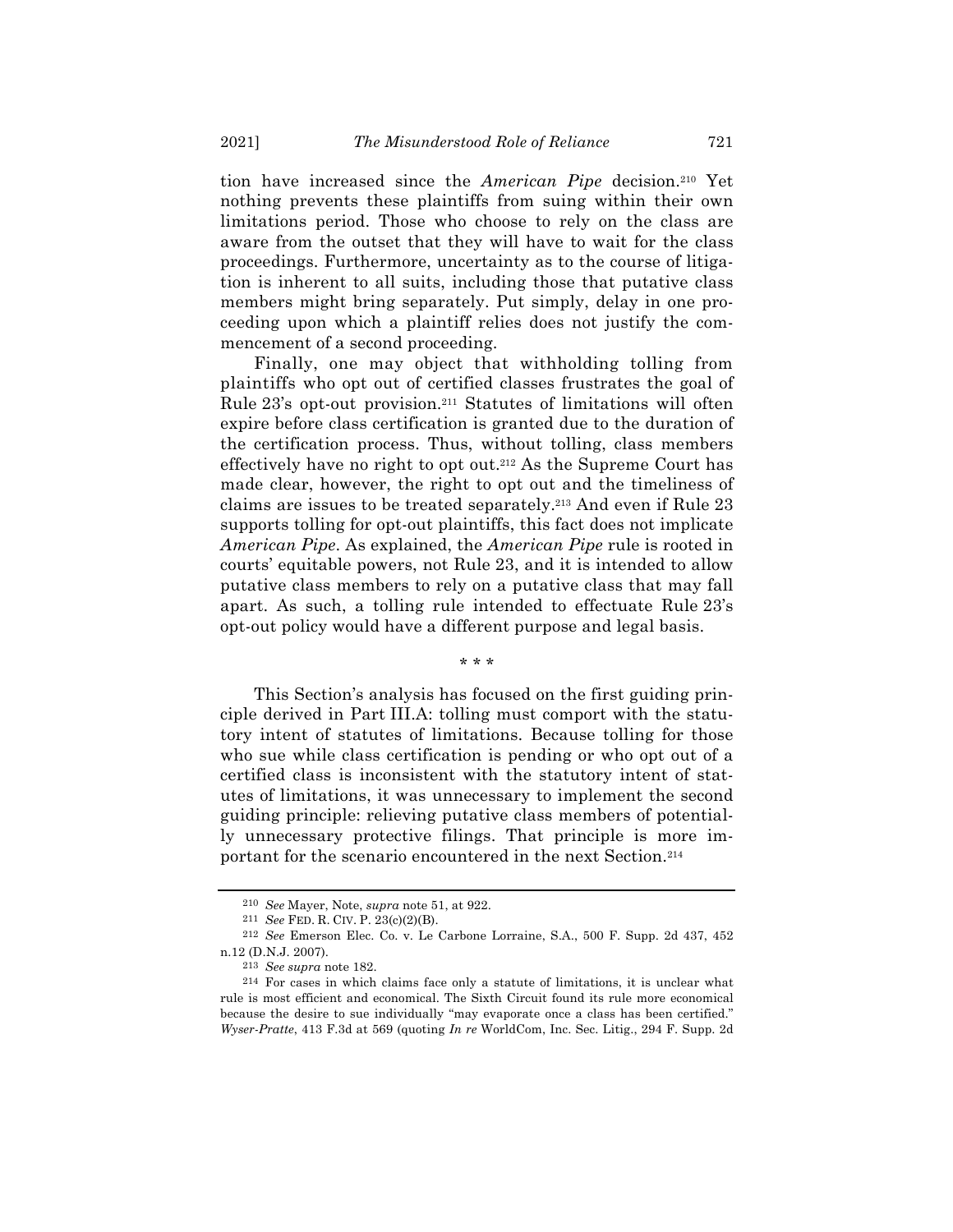#### C. Claims Facing Both Limitations and Repose Time Bars

The preceding Section considered cases in which a putative class member's claims face only a statute of limitations and not, additionally, a statute of repose. I concluded that, in such cases, a putative class member who sues separately should benefit from class action tolling only if she sues after the class certification is denied or the class otherwise terminates. Only in such cases has she plausibly relied on the class proceedings—a prerequisite, I argue, to the application of equitable *American Pipe* tolling.

A wrinkle is added to putative class members' decisionmaking when a statute of repose enters the scene. In this scenario, plaintiffs cannot sue separately if the class is denied certification after the repose period has expired.215 Under the majority rule, members of a class still awaiting class certification must file before the repose period runs or risk losing their claims. Plaintiffs are in an even worse position under the minority rule (as well as the variation on it proposed in the last Section). They must file even earlier, within their own limitations period, or risk losing their claims.216 The Sixth Circuit itself has recognized this problem:

We recognize that if a lawsuit asserts causes of action subject both to a statute of limitations and a statute of repose, a putative class member in our Circuit is placed in a bind: beyond the repose period, no putative class member may file an action, even if the district court has yet to rule on class certification. . . . *Wyser-Pratte* imposes an additional hurdle: if a putative class member files a separate action between the lapse of the limitations period and of the repose period, that action is barred because of *Wyser-Pratte*'s forfeiture

<sup>431, 452 (</sup>S.D.N.Y. 2003), *vacated and remanded*, 496 F.3d 245 (2d Cir. 2007)). The court pointed out that those thinking about bringing individual suits may have a better idea about whether they wish to do so after the class certification decision. *See id.* But as the Tenth Circuit pointed out, the minority rule might actually lead to more total filings. If plaintiffs are forced to choose between filing an individual action within their own limitation period or "sit[ting] tight for a class certification decision," they may choose the former in anticipation of a protracted class certification process. *See Boellstorff*, 540 F.3d at 1234.

<sup>215</sup> *See CalPERS*, 137 S. Ct. at 2053–54.

<sup>216</sup> *See Mayer*, Note, *supra* note 51, at 934–35; Recent Case, 130 HARV. L. REV. 1760, 1766 (2017).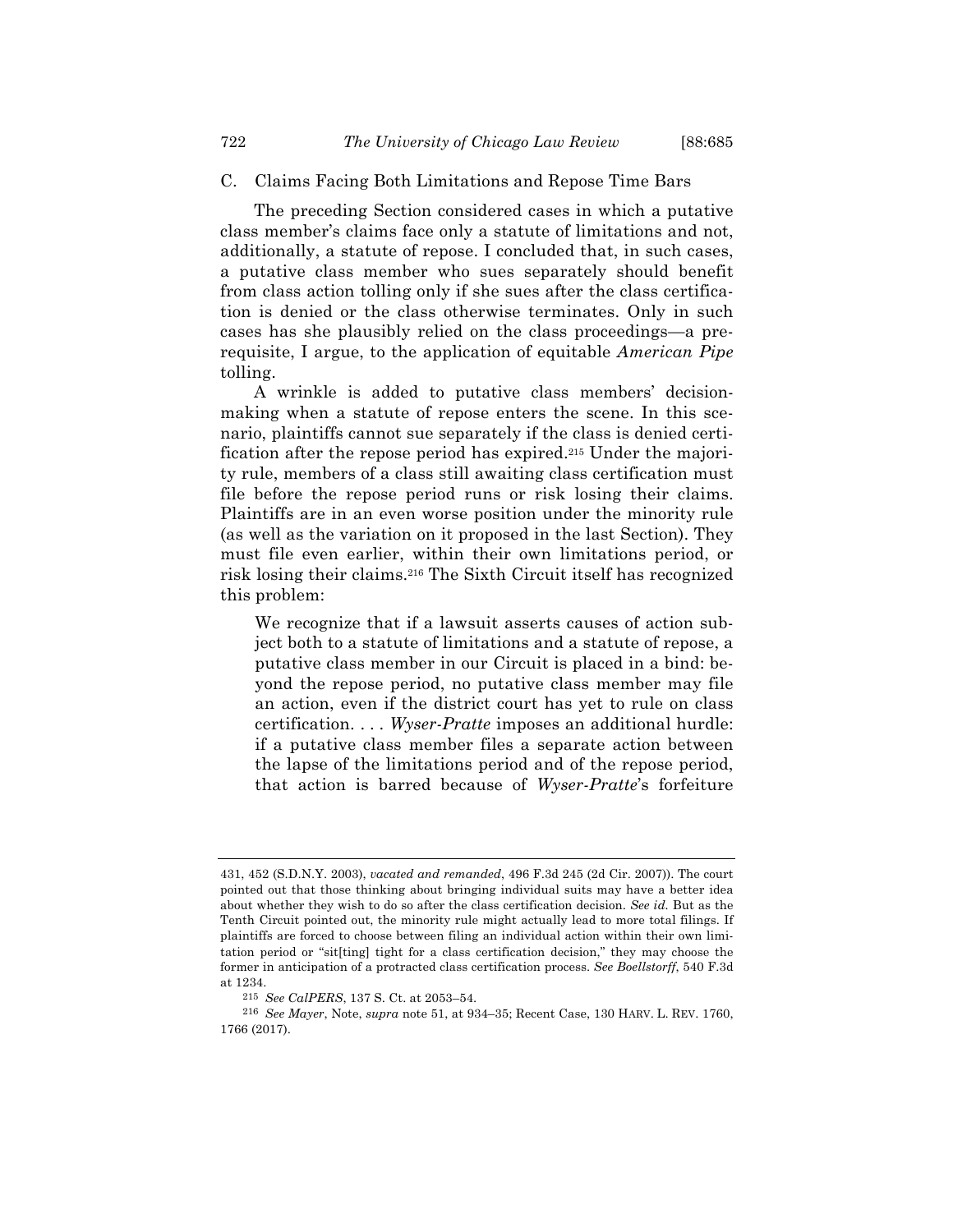rule. Thus, a concerned potential plaintiff must file within the limitations period or be out of luck.217

Our second guiding principle—putative class members should be able to rely on the class without making protective filings—means that the inequity and inefficiency of this situation should be minimized to the extent permissible by the statutory time bars. I argue that this is possible to do under the general rule that plaintiffs are eligible for class action tolling when they have plausibly relied on the class to press their claims.

1. A novel rule: tolling should apply while certification is pending so long as the repose period has not expired.

There is reason to believe that the permissible timing of *American Pipe* tolling changes when both limitations and repose time bars are involved. A plaintiff who files an individual suit after her own limitations period has expired, but before a repose period has run, might reasonably be found to have relied on the class to press her claims. This is because a new obstacle—the repose period—exists to frustrate a plaintiff's ability to bring her claim. She is no longer certain that she will be able to sue separately if class certification is denied. I proffer, therefore, that a putative class member facing both limitations and repose time bars should benefit from class action tolling when class certification is pending but the repose period has not yet run.218 Of course, this proposed rule holds only if it is consistent with the policies underlying both statutory time bars and serves efficiency and judicial economy to the extent permissible by statute. I argue that these conditions are met.

Allowing a putative class member to file an individual suit up to the point her repose period ends, while class certification is pending, is consistent with the statutory intent of repose bars. Statutes of repose are a legislative judgment about when a defendant should be absolutely free from liability.219 While a repose period may encourage plaintiffs to bring claims in a timely

<sup>217</sup> Stein v. Regions Morgan Keegan Select High Income Fund, Inc., 821 F.3d 780, 795 n.6 (6th Cir. 2016).

<sup>218</sup> Plaintiffs facing both time bars should, of course, also benefit from tolling when they sue after the class is denied certification or otherwise terminates (so long as the statute of repose has not run). In such cases they have plausibly relied on the class to press their claims. *See supra* Part III.B.

<sup>219</sup> *See CalPERS*, 137 S. Ct. at 2049; *see also id.* at 2050 ("[T]he rule of repose protects the defendant from an interminable threat of liability.").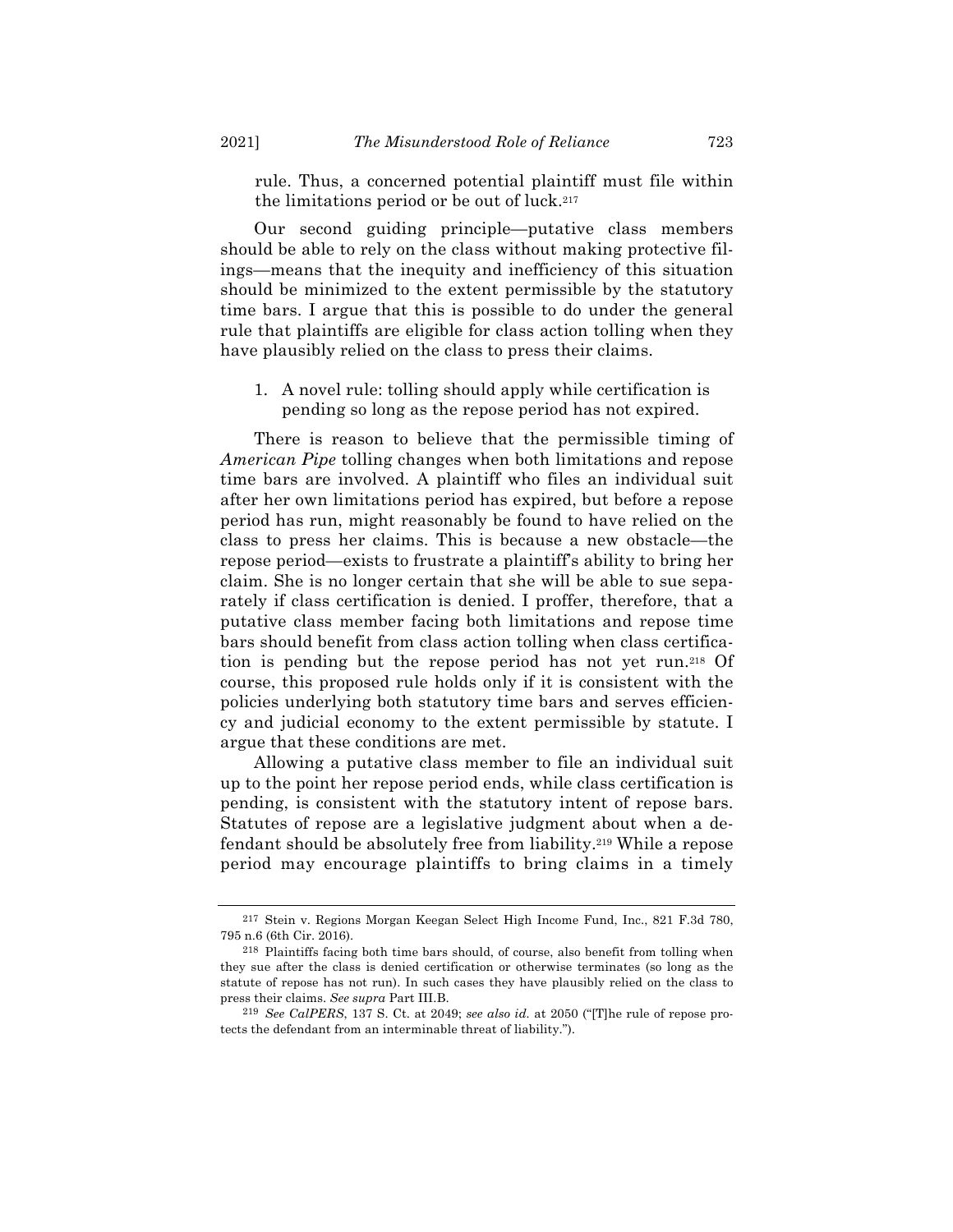manner, this is incidental to the time bar's purpose of providing an absolute bar to liability after a set period of time.220 Hence, allowing plaintiffs to file individual suits while certification runs and before the repose period expires is consistent with this time bar's statutory intent.

Whether this rule is consistent with statutes of limitations is a closer question. The rule accords with the policy of notice, as the class filing provides notice to the defendant of the claims and potential plaintiffs' generic identities. But statutes of limitations also require that plaintiffs be diligent and avoid sleeping on their rights. Plaintiffs who sue after their limitations period has passed—but before the repose period runs—have arguably slept on their rights in failing to sue within their own limitations period. The same could be said, however, of plaintiffs who sue after the denial of class certification. Yet those plaintiffs receive tolling and "cannot be accused of sleeping on their rights."221 As explained in Part III.B.1, this is because those plaintiffs plausibly relied on the class proceedings. Plaintiffs who sue while class certification is pending but before a repose period runs, likewise, have plausibly relied on the class to press their claims. They may have relied on the class but now sue separately because of the looming statute of repose. This is the "extraordinary circumstance"222 that should qualify such plaintiffs for equitable tolling.

Finally, the proposed rule serves efficiency and judicial economy by equitably allowing putative class members to rely on class proceedings without making protective filings. Without the extension of tolling to filings made before a certification decision, plaintiffs may make unnecessary individual filings just prior to the running of their individual limitations periods.223 But they can hold off, at least temporarily, if they are given the entire repose period to decide. If the class is denied certification or otherwise terminates before the repose period expires, they will be able to benefit from traditional *American Pipe* tolling. If certification is still pending as the repose period is about to expire, they may then make a protective filing to avoid losing their claims.

<sup>220</sup> *See CTS Corp.*, 573 U.S. at 9.

<sup>221</sup> *Crown*, 462 U.S. at 352–53.

<sup>222</sup> *Lozano*, 572 U.S. at 10.

<sup>223</sup> *See supra* text accompanying notes 215–17.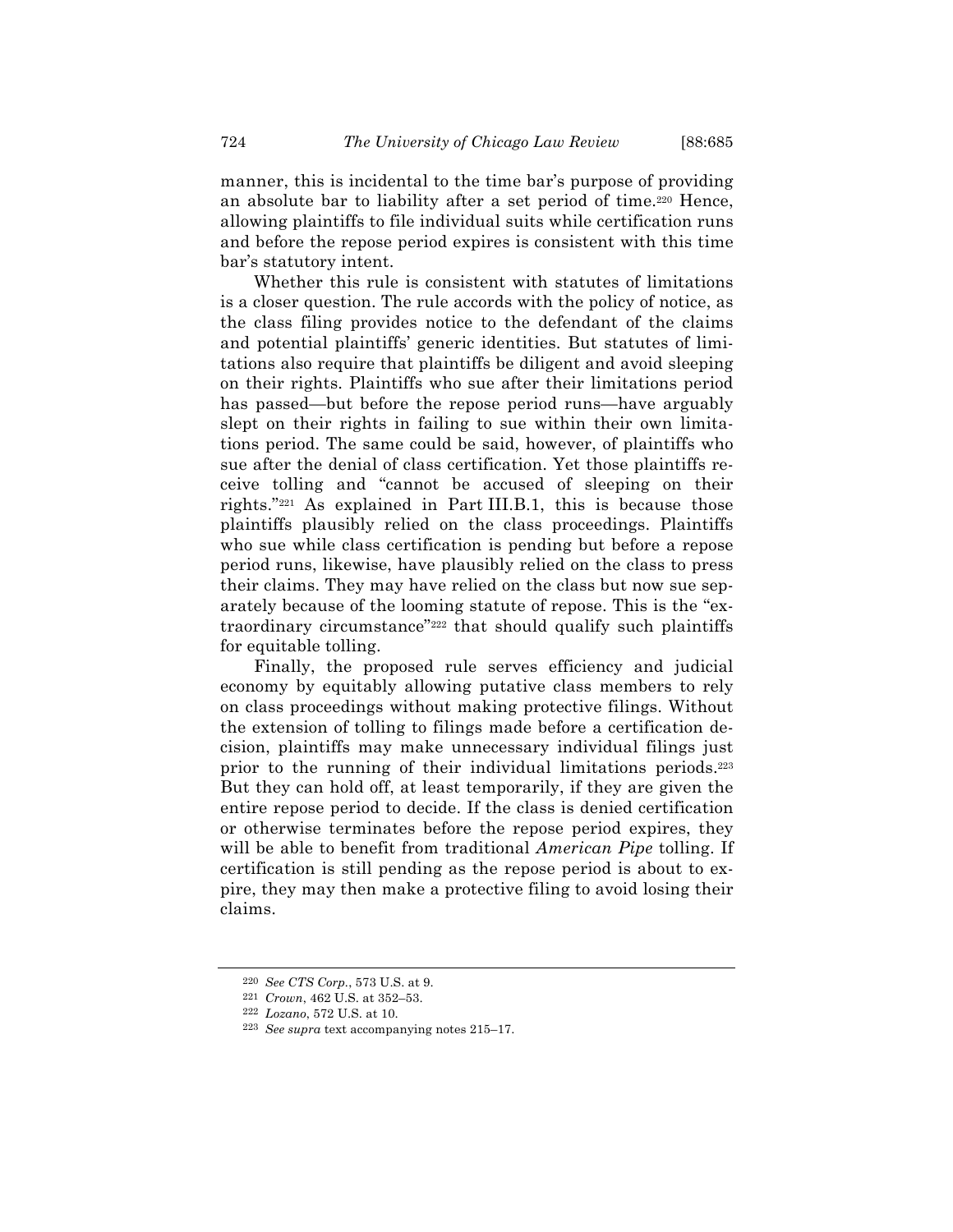For these reasons, putative class members who sue while certification is pending but before the repose period expires should benefit from class action tolling. Such plaintiffs have plausibly relied on the class to press their claims before suing separately, allowing the statute of limitations to be tolled. At the same time, defendants' repose interests are protected so long as suits are filed before the repose period expires. Importantly, this rule furthers efficiency by allowing putative class members to delay their individual filings until they are absolutely necessary.

#### 2. Limitations of and challenges to the proposed rule.

The previous Section argued that plaintiffs who sue while certification is pending but before the repose period runs have plausibly relied on the class to press their claims. One can argue this analysis only answers the question of when plaintiffs must file; it does not imply that plaintiffs should benefit from tolling before the class is denied certification or otherwise terminates. Perhaps the separate suit should continue only after—and if the class falls apart: "[O]nly then would it be necessary to pursue claims individually."224

Remember, though, that the important question is whether tolling comports with the statutory intent of the time bars in question. In dual time-bar schemes, the statute of repose is the primary guarantor of repose while the statute of limitations encourages claims to be brought promptly.225 Suits brought before the statute of repose expires but while certification is pending do not contravene the repose bar. Nor are statute of limitations policies neglected. Notice was provided by the class filing, and plaintiffs would have brought claims more promptly if they had not relied on the class to press their claims. Accordingly, those who file while certification is pending but before the repose period runs should be able to press their claims separately regardless of whether certification is ultimately granted or denied.

Another difficulty with my proposed rule is that some plaintiffs who never planned to rely on the class still benefit from tolling by filing after their own limitations period expires but before the repose period runs. As explained in Part III.B.1, class action tolling always lets some plaintiffs who have slept on their rights slip through. But such cases may be more obvious

<sup>224</sup> *China Agritech*, 138 S. Ct. at 1807.

<sup>225</sup> *See supra* note 197 and accompanying text.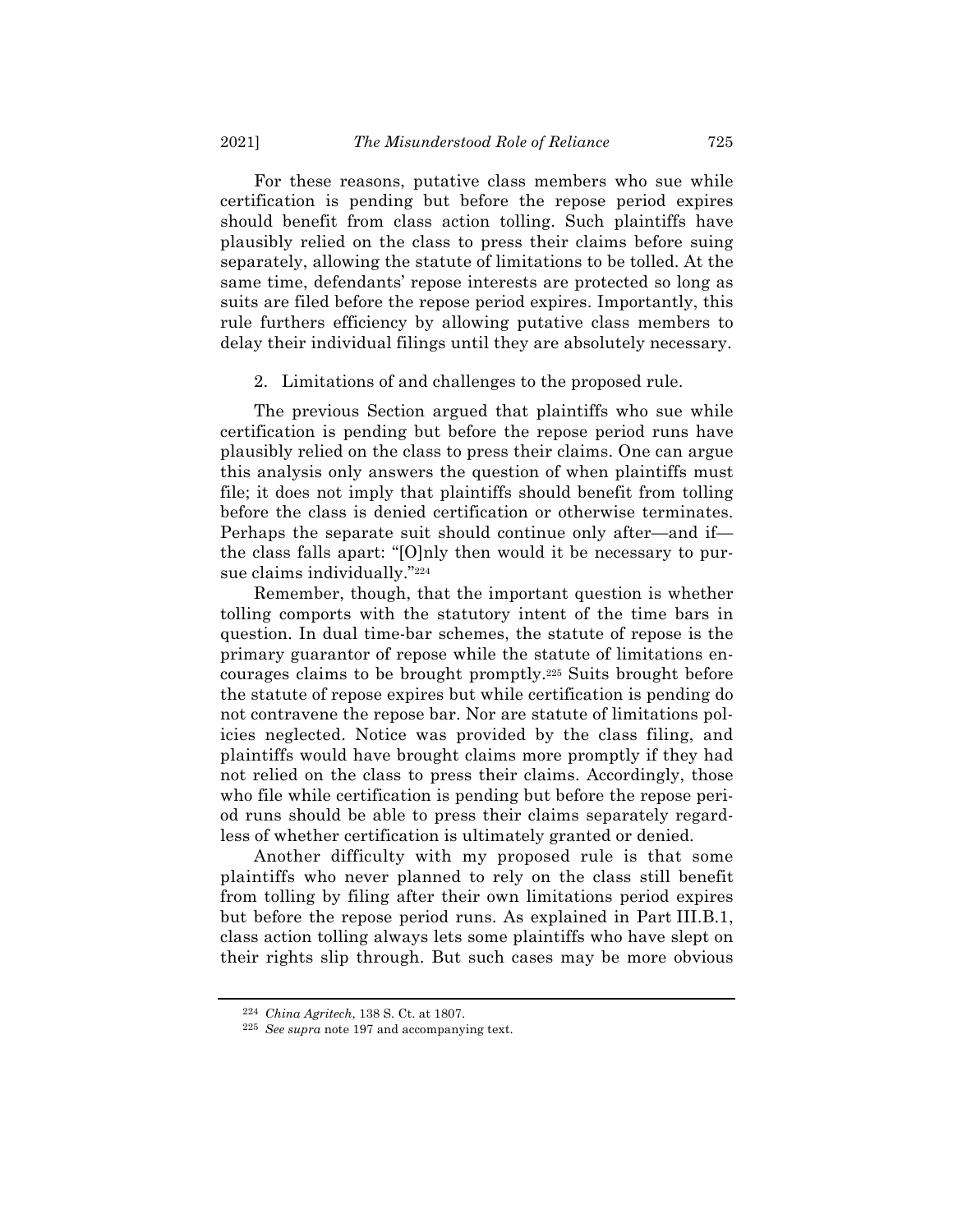under the rule proposed here. For example, suppose that a claim faces a two-year limitations period and a five-year repose period.226 Suppose that both begin running at the same time, and a class action is filed immediately. A putative class member who brings a separate claim three years later has missed her own limitations period by a year. Yet she files while two years remain on the repose period. Such a plaintiff does not appear to have relied on the class to press her claims and should arguably not benefit from class action tolling.

There are a few ways to attempt to manage this difficulty. One idea is to require plaintiffs to file within a set period—say six months—before the repose period expires. A rule withholding tolling from those who sue long before the repose period expires would seek to reserve tolling only for those relying on class proceedings. One shortcoming of this solution is that the set period would be arbitrary.<sup>227</sup> A bigger issue is that factual uncertainties might make it unclear exactly when the repose period began to run. Plaintiffs would understandably worry about missing the correct time period in which to file.

At the opposite end of the spectrum is a rule requiring a case-by-case assessment of whether a particular plaintiff relied on the class to press her claims before filing a separate action before the repose period runs.228 But this approach leaves plaintiffs uncertain as well. They will not know for sure, before filing, whether a court will find that they relied on the class. This approach also seems inconsistent with the fact that *American Pipe* extended tolling to all intervenors, regardless of their actual reliance on the class action.<sup>229</sup>

Because of the uncertainty in these solutions, a court adopting my proposed rule would likely apply tolling so long as the

<sup>226</sup> These time periods are realistic. Claims brought under the Exchange Act, for example, are subject to a two-year statute of limitations and five-year statute of repose. 28 U.S.C. § 1658(b); *see China Agritech*, 138 S. Ct. at 1804.

<sup>227</sup> *Cf.* Maryland v. Shatzer, 559 U.S. 98, 110 (2010) (holding that the effect of a suspect's invocation of his right to counsel lapses after fourteen days); *id.* at 124 n.7 (Stevens, J., concurring in the judgement) ("Today's decision, moreover, offers no reason for its 14-day time period.").

<sup>228</sup> *Cf.* Wood v. Combustion Eng'g, Inc., 643 F.2d 339, 347 (5th Cir. 1981) (declining, in dicta, to apply *American Pipe* tolling where plaintiffs waited nineteen months after opting out of class to bring their own action); Chazen v. Deloitte & Touche, LLP, 247 F. Supp. 2d 1259, 1272 (N.D. Ala. 2003) ("The more persuasive reasoning rests in those cases that have refused to extend the equitable tolling doctrine to cases in which the plaintiff consciously chooses not to participate in the class action.").

<sup>229</sup> *Am. Pipe*, 414 U.S. at 551.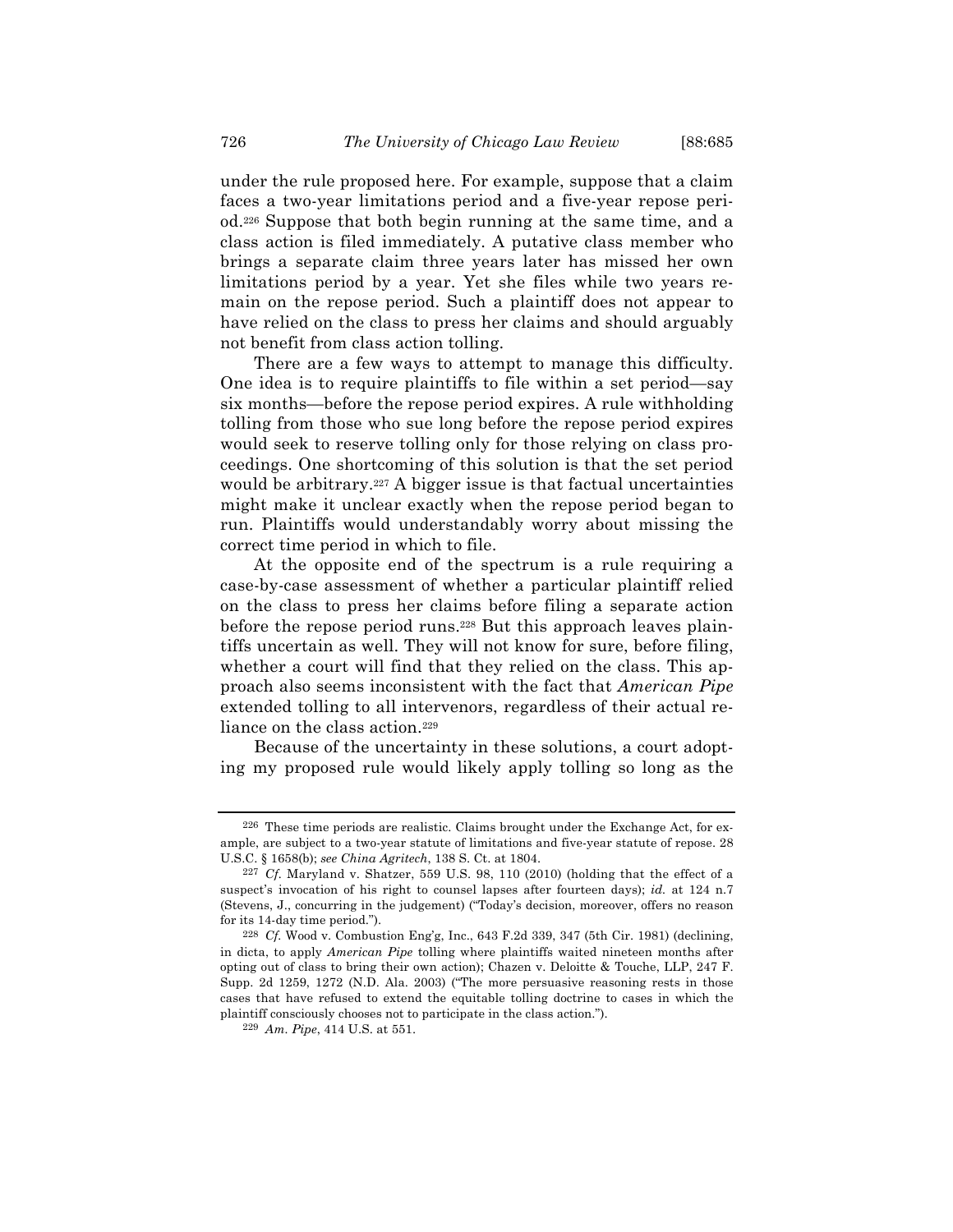plaintiff sues before the repose period runs and while the certification motion is pending. It would probably not impose a window in which to sue nor undertake a case-by-case analysis. That some nonrelying plaintiffs who sleep on their rights will benefit from tolling is an imperfection that the doctrine tolerates.230

I last note that this imperfection might motivate us to rethink altogether the doctrine's lack of a requirement to prove reliance; perhaps only those who have actually relied on a class action should benefit from class action tolling. Such a rule would not be completely unprecedented. Before *American Pipe*, some courts had suggested that class action tolling should be available only to plaintiffs who could prove reliance on a class action.<sup>231</sup> The *American Pipe* Court, of course, squarely rejected any such requirement; it apparently believed that this would be inequitable to plaintiffs (and perhaps burdensome on courts). This calculus has arguably changed with the advent of electronic communications and court filings. The *CalPERS* Court, for example, suggested that putative class members facing a repose bar can easily reserve their claims with protective filings.232 Limiting the doctrine to those who can affirmatively prove reliance on the class would be a welcome change to defendants as well as some scholars who have questioned the supposed benefits of the tolling rule.233 Unless and until the Court makes this change, however, plaintiffs should benefit from tolling only if they have plausibly relied on a class to press their claims.

<sup>230</sup> *See id.*; Jonason, Note, *supra* note 50, at 758.

<sup>231</sup> *See* Buford v. Am. Fin. Co., 333 F. Supp. 1243, 1251–52 (N.D. Ga. 1971) (allowing members of a defunct class to "present proof of reliance upon the maintenance of the class action sufficient to toll the statute of limitations"); Phila. Elec. Co. v. Anaconda Am. Brass Co., 43 F.R.D. 452, 461 (E.D. Pa. 1968) (explaining that, in some cases, "an opportunity should be presented for proof of reliance upon the pendency of the purported class action sufficient to toll the statute of limitations"); *see also* Prince, Case Note, *supra* note 38, at 1028 (arguing that plaintiffs should receive *American Pipe* tolling only if they prove they relied on a class action).

<sup>232</sup> *See CalPERS*, 137 S. Ct. at 2054. The Court also suggested that district court dockets would not become overwhelmed by such filings. *See id.* ("District courts, furthermore, have ample means and methods to administer their dockets and to ensure that any additional filings proceed in an orderly fashion.").

<sup>233</sup> *See, e.g.*, Mitchell A. Lowenthal & Norman Menachem Feder, *The Impropriety of Class Action Tolling for Mass Tort Statutes of Limitations*, 64 GEO. WASH. L. REV. 532, 572–80 (1996) (questioning the benefits of class action tolling and emphasizing its costs, especially in the mass tort context).